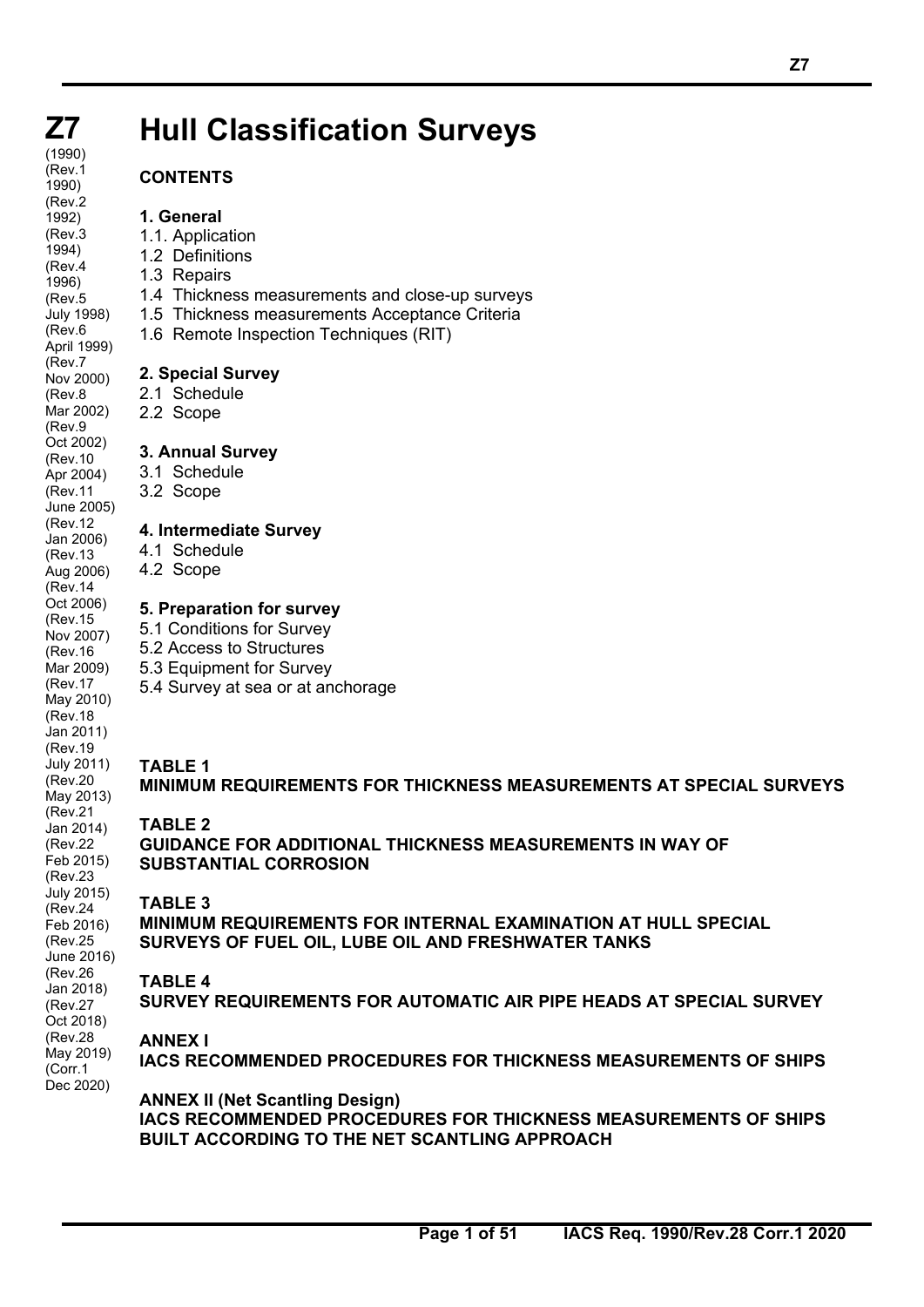### Note:

 $\overline{a}$ 

- 1. Changes introduced in Rev.7 are to be applied by all Members and Associates from 1 July 2001.
	- 2. Rev.10 deletes para. 5.4.5 and is effective from the date of adoption by Council (21 Apr 2004).
	- 3. Change introduced in Rev.11 are to be uniformly implemented from 1 July 2006.
	- 4. Changes introduced in Rev. 12 are to be uniformly applied by IACS Societies on surveys commenced on or after 1 January 2007.
	- 5. Changes introduced in Rev. 13 (paragraph 1.1.5) are to be uniformly applied by IACS Societies at special and annual surveys, as applicable, carried out after the ship has been made compliant with the requirements of SOLAS II-1/23-3 and II-1/25, and commenced on or after 1 July 2007 (see UR Z7.1 Rev. 4).
	- 6. Changes introduced in Rev. 14 are to be uniformly applied by IACS Societies on surveys commenced on or after 1 Jan 2008.
	- 7. Changes introduced in Rev.15 are to be uniformly applied by IACS Societies for surveys commenced on or after the 1 January 2009.
	- 8. Changes introduced in Rev.16 are to be uniformly applied by IACS Societies for surveys commenced on or after 1 July 2010.

As for the requirements regarding semi-hard coatings, these coatings, if already applied, will not be accepted from the next special or intermediate survey commenced on or after 1 July 2010, whichever comes first, with respect to waiving the annual internal examination of the ballast tanks.

- 9. Changes introduced in Rev.17 are to be uniformly applied by IACS Societies for surveys commenced on or after 1 July 2011.
- 10. Changes introduced in Rev.18 are to be uniformly applied by IACS Societies for surveys commenced on or after 1 January 2012.
- 11. Changes introduced in Rev.19 are to be uniformly applied by IACS Societies for surveys commenced on or after 1 July 2012.
- 12. Changes introduced in Rev.20 are to be uniformly applied by IACS Societies for surveys commenced on or after 1 July 2014.
- 13. Changes introduced in Rev.21 are to be uniformly applied by IACS Societies for surveys commenced on or after 1 January 2015.
- 14. Changes introduced in Rev.22 are to be uniformly applied by IACS Societies for surveys commenced on or after 1 July 2016.
- 15. Changes introduced in Rev.23 are to be uniformly applied by IACS Societies for surveys commenced on or after 1 July 2016.

(cont'd)

**Z7**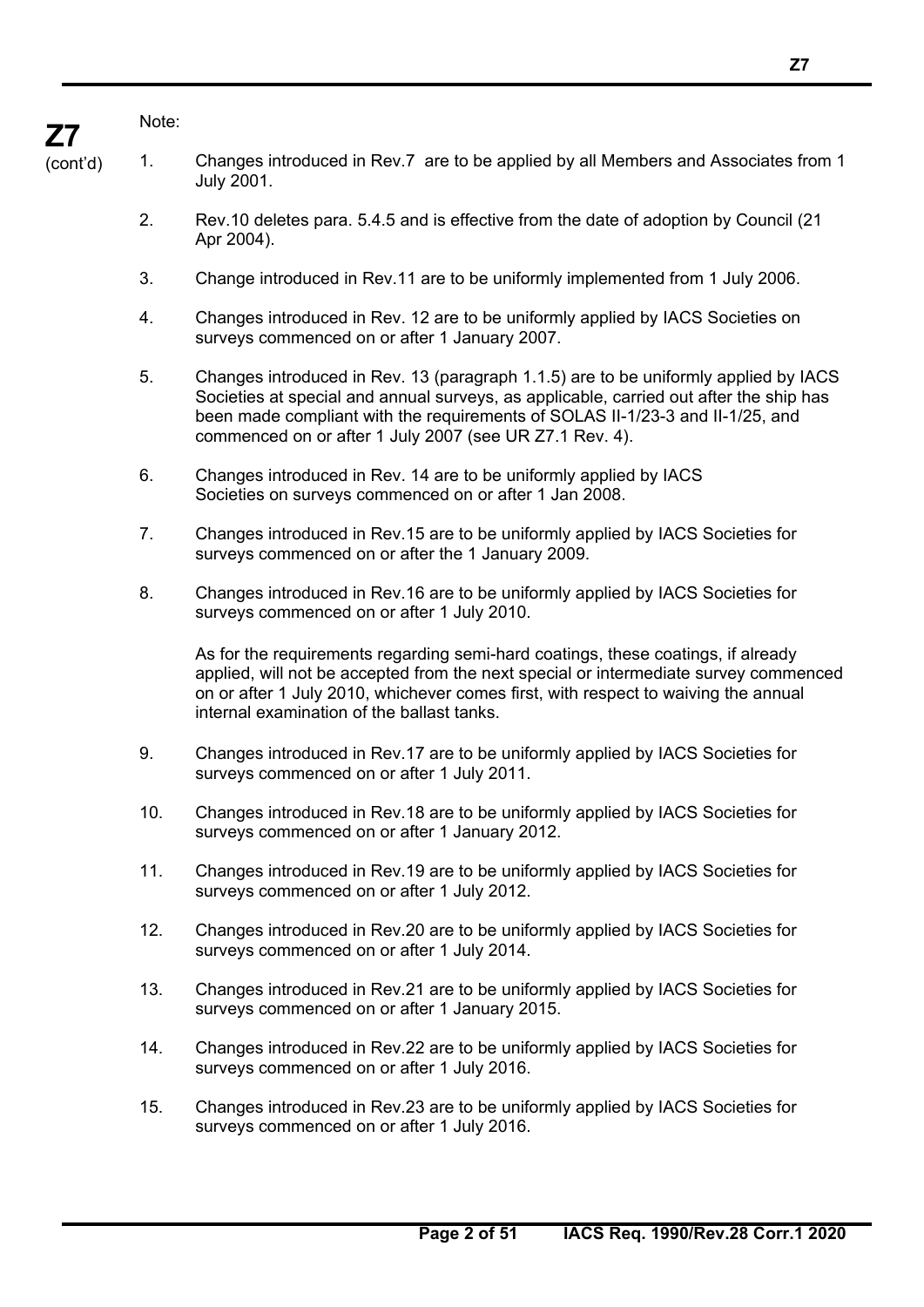- 18. Changes introduced in Rev.26 are to be uniformly applied by IACS Societies for
- 19. Changes introduced in Rev.27 are to be uniformly applied by IACS Societies for surveys commenced on or after 1 January 2020.

16. Changes introduced in Rev.24 are to be uniformly applied by IACS Societies for

17. Changes introduced in Rev.25 are to be uniformly applied by IACS Societies for

surveys commenced on or after 1 July 2017.

surveys commenced on or after 1 July 2017.

surveys commenced on or after 1 January 2019.

20. Changes introduced in Rev.28 are to be uniformly applied by IACS Societies for surveys commenced on or after 1 July 2020.

## **Z7**  (cont'd)

 $\overline{a}$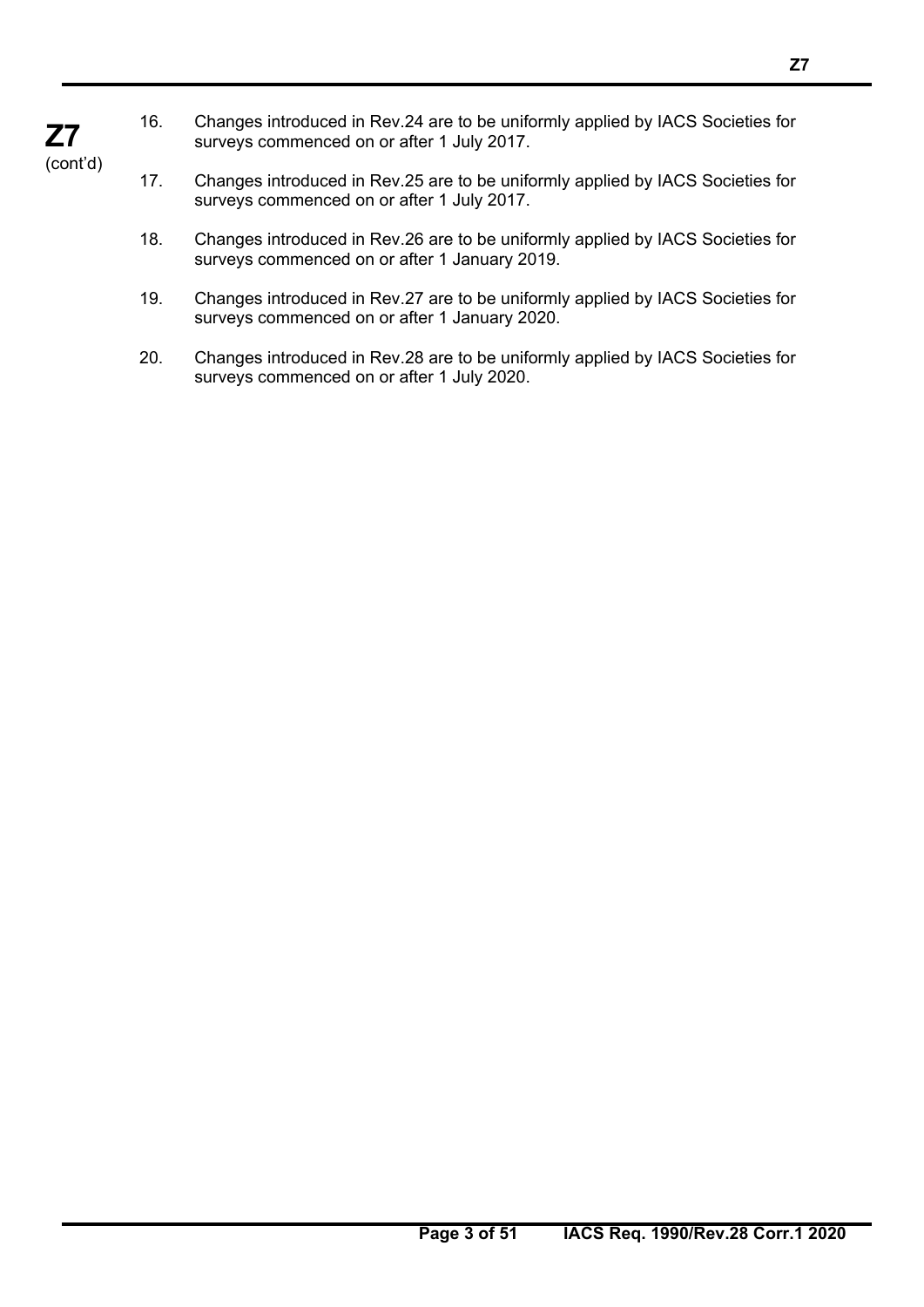## **1. General**

#### (cont'd) **1.1 Application**

**Z7** 

1.1.1 These requirements apply to all self-propelled vessels.

1.1.2 For additional items, refer to Z1.

1.1.3 For additional requirements for hull structure, piping systems and ballast tanks applicable to tankers, bulk carriers, chemical tankers, double hulled tankers, double side skin bulk carriers, general dry cargo ships and liquefied gas carriers, refer to Z10.1, Z10.2, Z10.3, Z10.4, Z10.5, Z7.1 and Z7.2 respectively.

1.1.4 For additional requirements applicable to cargo installations on ships carrying liquefied gases in bulk, refer to Z16.

1.1.5 For additional requirements applicable to water level detectors fitted on single hold cargo ships, refer to UR Z7.1.

1.1.6 Special consideration may be given in application of relevant sections of this Unified Requirement to commercial vessels owned or chartered by Governments, which are utilized in support of military operations or service.

## **1.2 Definitions**

### 1.2.1 Ballast Tank

A Ballast Tank is a tank that is being used primarily for salt water ballast.

## 1.2.2 Spaces

Spaces are separate compartments including holds and tanks.

## 1.2.3 Close-Up Survey

A Close-Up Survey is a survey where the details of structural components are within the close visual inspection range of the surveyor i.e. normally within reach of hand.

## 1.2.4 Transverse Section

A Transverse Section includes all longitudinal members such as plating, longitudinals and girders at the deck, sides, bottom, inner bottom, and longitudinal bulkhead. For transversely framed vessels, a transverse section includes adjacent frames and their end connections in way of transverse sections.

## 1.2.5 Representative Space

Representative Spaces are those which are expected to reflect the conditions of other spaces of similar type and service and with similar corrosion prevention systems. When selecting representative spaces, account is to be taken of the service and repair history on board and identifiable Critical Structural Areas and/or Suspect Areas.

## 1.2.6 Critical Structural Area

 $\overline{a}$ 

Critical Structural Areas are locations which have been identified from calculations to require monitoring or from the service history of the subject ship or from similar ships or sister ships, if applicable, to be sensitive to cracking, buckling or corrosion which would impair the structural integrity of the ship.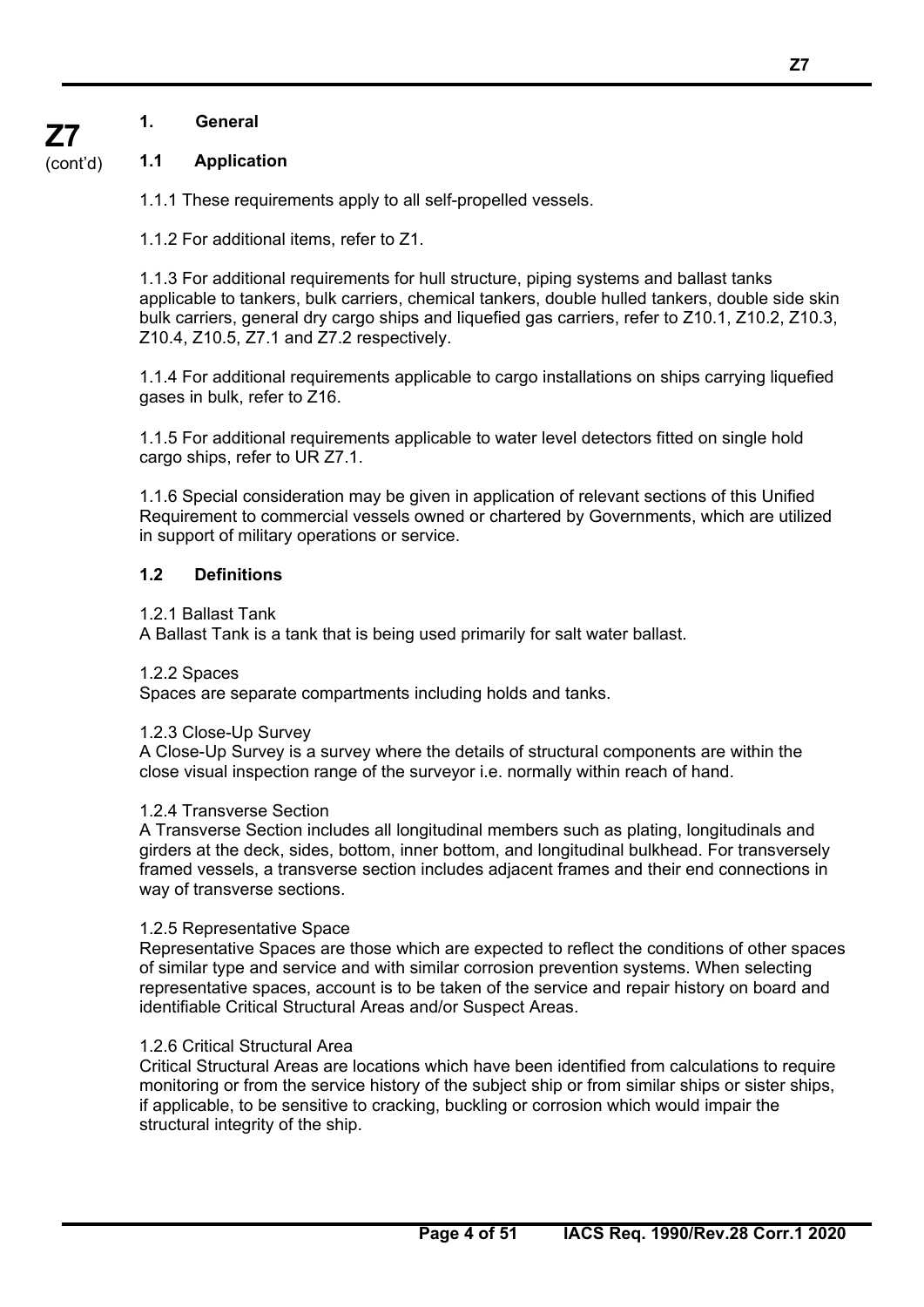## 1.2.7 Suspect Area

Suspect Areas are locations showing Substantial Corrosion and/or are considered by the Surveyor to be prone to rapid wastage.

(cont'd)

**Z7** 

1.2.8 Substantial Corrosion Substantial Corrosion is an extent of corrosion such that assessment of corrosion pattern indicates a wastage in excess of 75% of allowable margins, but within acceptable limits.

1.2.9 Corrosion Prevention System A Corrosion Prevention System is normally considered a full hard protective coating.

Hard Protective Coating is usually to be epoxy coating or equivalent. Other coating systems, which are neither soft nor semi-hard coatings, may be considered acceptable as alternatives provided that they are applied and maintained in compliance with the manufacturer's specifications.

1.2.10 Coating Condition

Coating condition is defined as follows:

 GOOD condition with only minor spot rusting FAIR condition with local breakdown at edges of stiffeners and weld connections and/or light rusting over 20% or more of areas under consideration, but less than as defined for POOR condition POOR condition with general breakdown of coating over 20% or more of areas or hard scale at 10% or more of areas under consideration

## 1.2.11 Prompt and Thorough Repair

A Prompt and Thorough Repair is a permanent repair completed at the time of survey to the satisfaction of the Surveyor, therein removing the need for the imposition of any associated condition of classification.

## 1.2.12 Special consideration

Special consideration or specially considered (in connection with close-up surveys and thickness measurements) means sufficient close-up inspection and thickness measurements are to be taken to confirm the actual average condition of the structure under the coating.

## 1.2.13 Air pipe head

 $\overline{a}$ 

Air pipe heads installed on the exposed decks are those extending above the freeboard deck or superstructure decks.

## 1.2.14 Cargo Length Area

Cargo Length Area is that part of the ship which contains all cargo holds and adjacent areas including fuel tanks, cofferdams, ballast tanks and void spaces.

## 1.2.15 Remote Inspection Techniques(RIT)

Remote Inspection Technique is a means of survey that enables examination of any part of the structure without the need for direct physical access of the surveyor(refer to Rec.42).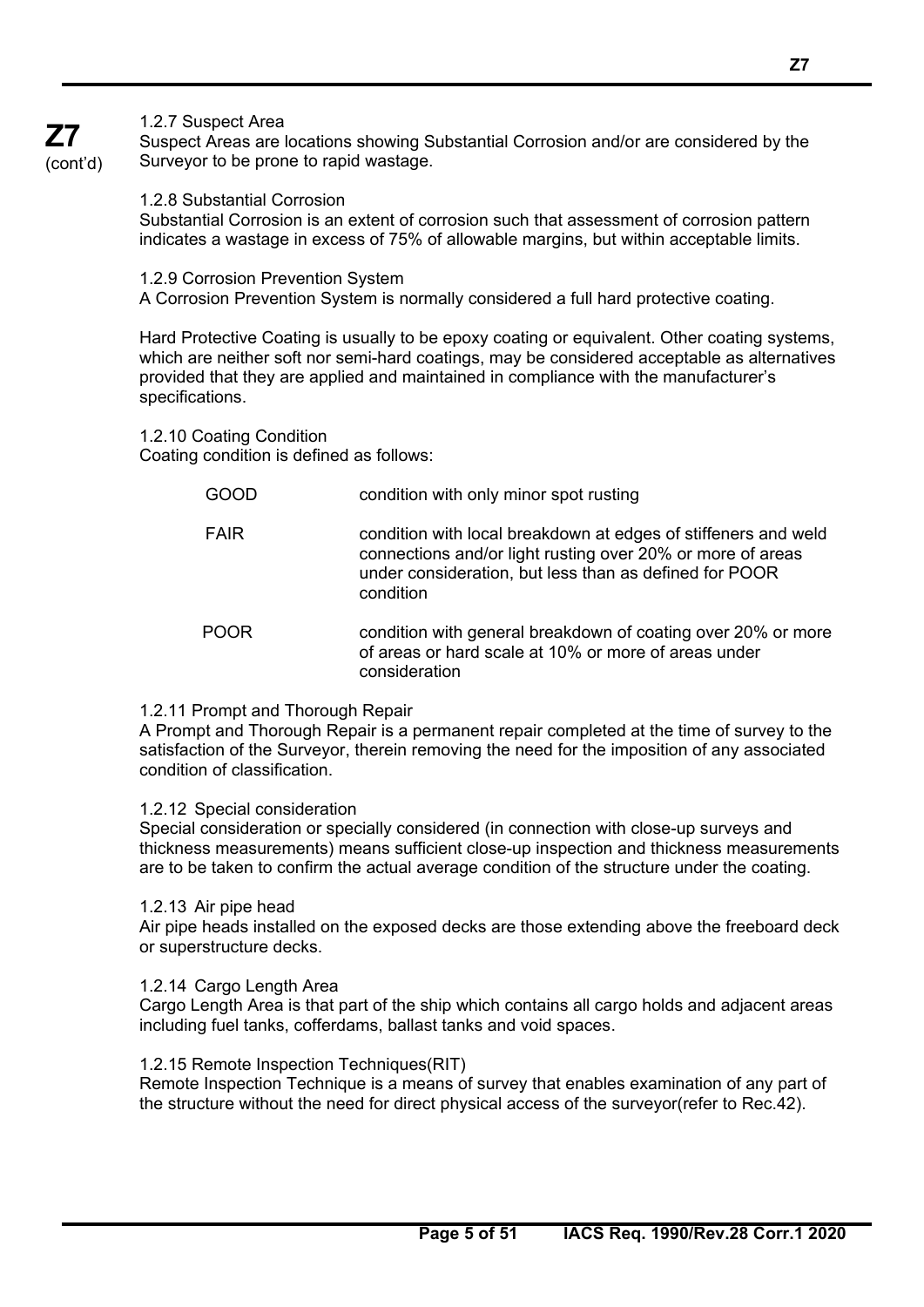## **1.3 Repairs**

**Z7**  (cont'd)

1.3.1 Any damage in association with wastage over the allowable limits (including buckling, grooving, detachment or fracture), or extensive areas of wastage over the allowable limits, which affects or, in the opinion of the Surveyor, will affect the vessel's structural, watertight or weathertight integrity, is to be promptly and thoroughly (see 1.2.11) repaired. Areas to be considered include:

- side shell frames, their end attachments and adiacent shell plating:
- deck structure and deck plating;
- bottom structure and bottom plating;
- watertight or oiltight bulkheads;
- hatch covers and hatch coamings;
- items in 3.2.3.5, 3.2.3.6 and 3.2.3.8.

For locations where adequate repair facilities are not available, consideration may be given to allow the vessel to proceed directly to a repair facility. This may require discharging the cargo and/or temporary repairs for the intended voyage.

1.3.2 Additionally, when a survey results in the identification of structural defects or corrosion, either of which, in the opinion of the Surveyor, will impair the vessel's fitness for continued service, remedial measures are to be implemented before the ship continues in service.

1.3.3 Where the damage found on structure mentioned in Para. 1.3.1 is isolated and of a localised nature which does not affect the ship's structural integrity, consideration may be given by the surveyor to allow an appropriate temporary repair to restore watertight or weather tight integrity and impose a condition of class in accordance with IACS PR 35, with a specific time limit.

## **1.4 Thickness measurements and close-up surveys**

1.4.1 In any kind of survey, i.e. special, intermediate, annual or other surveys having the scope of the foregoing ones, thickness measurements of structures in areas where close-up surveys are required, shall be carried out simultaneously with close-up surveys.

1.4.2 Consideration may be given by the attending Surveyor to allow use of Remote Inspection Techniques (RIT) as an alternative to close-up survey. Surveys conducted using a RIT are to be completed to the satisfaction of the attending Surveyor. When RIT is used for a close-up survey, temporary means of access for the corresponding thickness measurements is to be provided unless such RIT is also able to carry out the required thickness measurements.

1.4.3 For structure built with a material other than steel, alternative thickness measurement requirements may be developed and applied as deemed necessary by the Society.

## **1.5 Thickness measurements Acceptance Criteria**

The acceptance criteria for thickness measurements are according to the Rules of the individual Classification Society and/or specific IACS URs depending on ship's age and structural elements concerned, e.g UR  $S18<sup>1</sup>$  for corrugated transverse bulkhead, UR  $S21A<sup>2</sup>$ for all cargo hatch covers and coamings on exposed decks.

 $\overline{a}$ 

<sup>1</sup> UR S18 Revision 7 or subsequent revisions or corrigenda as applicable.

<sup>2</sup> UR S21A applies for ships contracted for construction on or after 1 July 2012, Rev.1 of UR S21 A applies for ships contracted for construction on or after 1 July 2016.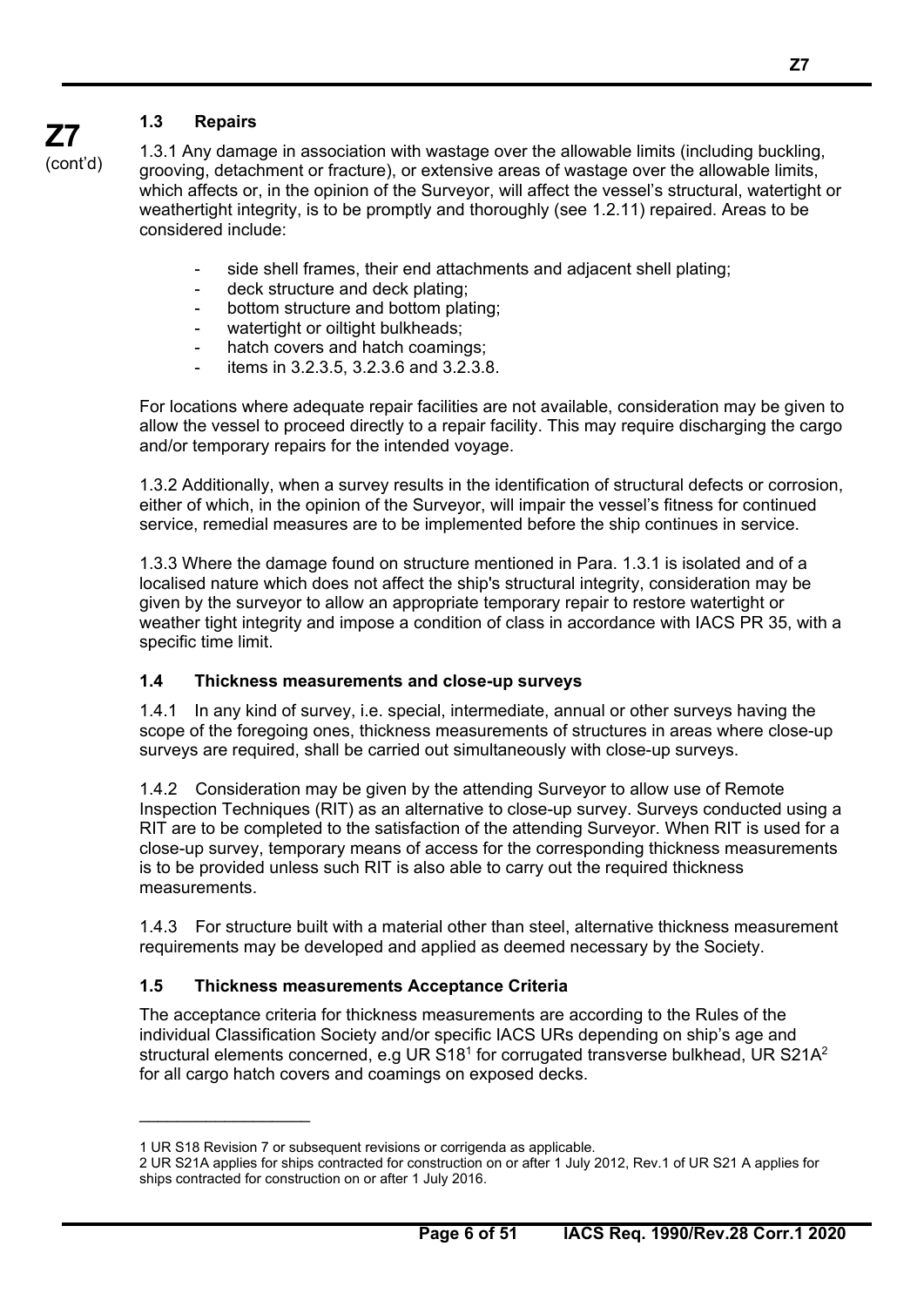## **1.6 Remote Inspection Techniques (RIT)**

**Z7**  (cont'd)

1.6.1 The RIT is to provide the information normally obtained from a close-up survey. RIT surveys are to be carried out in accordance with the requirements given here-in and the requirements of IACS Recommendation 42 'Guidelines for Use of Remote Inspection Techniques for surveys'. These considerations are to be included in the proposals for use of a RIT which are to be submitted in advance of the survey so that satisfactory arrangements can be agreed with the Classification Society.

1.6.2 The equipment and procedure for observing and reporting the survey using a RIT are to be discussed and agreed with the parties involved prior to the RIT survey, and suitable time is to be allowed to set-up, calibrate and test all equipment beforehand.

1.6.3 When using a RIT as an alternative to close-up survey, if not carried out by the Society itself, it is to be conducted by a firm approved as a service supplier according to UR Z17 and is to be witnessed by an attending surveyor of the Society.

1.6.4 The structure to be examined using a RIT is to be sufficiently clean to permit meaningful examination. Visibility is to be sufficient to allow for a meaningful examination. The Classification Society is to be satisfied with the methods of orientation on the structure.

1.6.5 The Surveyor is to be satisfied with the method of data presentation including pictorial representation, and a good two-way communication between the Surveyor and RIT operator is to be provided.

1.6.6 If the RIT reveals damage or deterioration that requires attention, the Surveyor may require traditional survey to be undertaken without the use of a RIT.

## **2. Special Survey**

## **2.1 Schedule**

 $\overline{a}$ 

2.1.1 Special Surveys are to be carried out at 5 years intervals to renew the Classification Certificate.

2.1.2 The first Special Survey is to be completed within 5 years from the date of the initial classification survey and thereafter 5 years from the credited date of the previous Special Survey. However, an extension of class of 3 months maximum beyond the 5th year can be granted in exceptional circumstances.

In this case, the next period of class will start from the expiry date of the Special Survey before the extension was granted.

2.1.3 For surveys completed within 3 months before the expiry date of the Special Survey, the next period of class will start from the expiry date of the Special Survey. For surveys completed more than 3 months before the expiry date of the Special Survey, the period of class will start from the survey completion date. In cases where the vessel has been laid up or has been out of service for a considerable period because of a major repair or modification and the owner elects to only carry out the overdue surveys, the next period of class will start from the expiry date of the special survey. If the owner elects to carry out the next due special survey, the period of class will start from the survey completion date.

 2.1.4 The Special Survey may be commenced at the 4th Annual Survey and be progressed with a view to completion by the 5th anniversary date. When the Special Survey is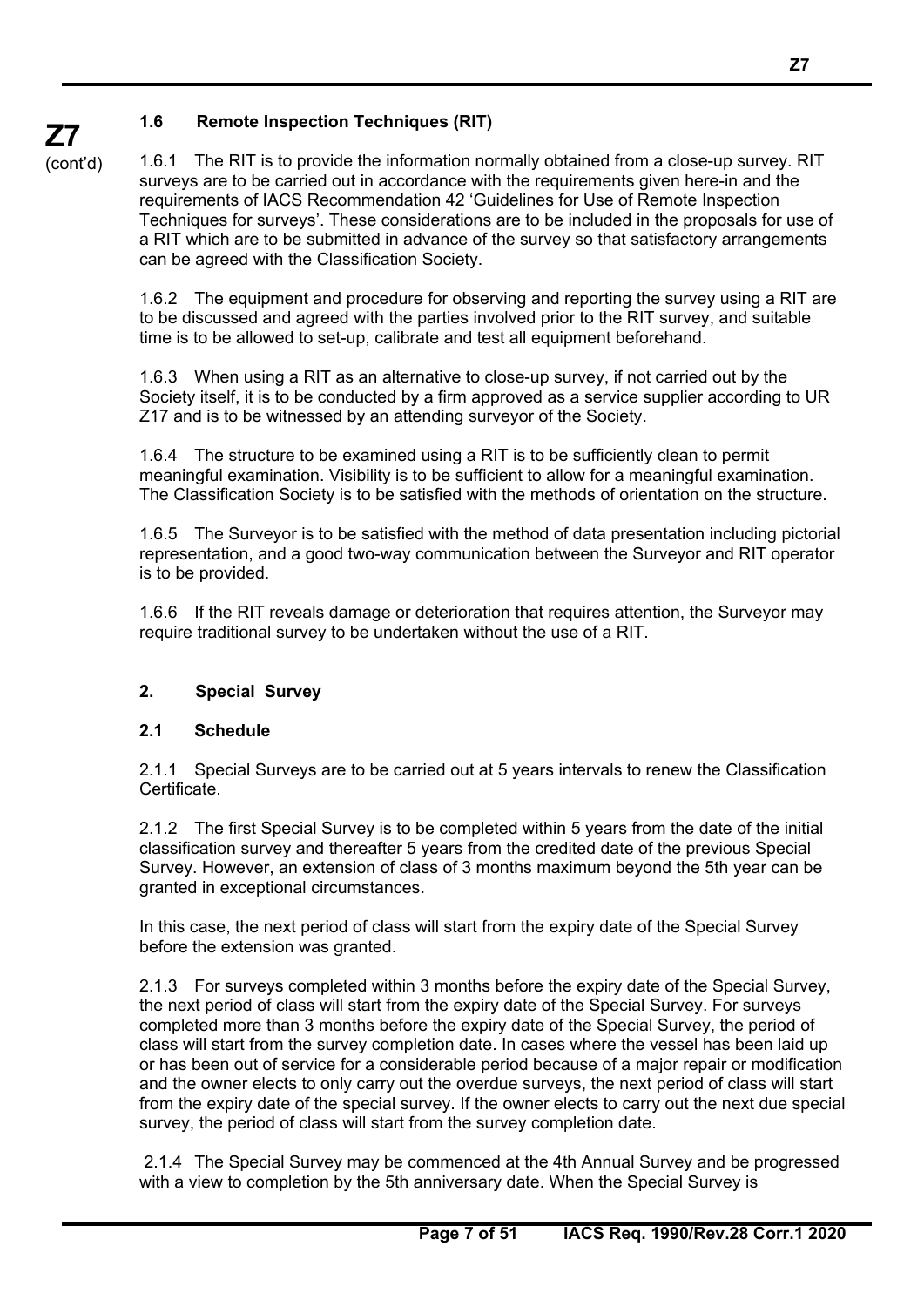commenced prior to the 4th Annual Survey, the entire survey is to be completed within 15 months if such work is to be credited to the Special Survey.

2.1.5 A survey planning meeting is to be held prior to the commencement of the survey.

2.1.6 Concurrent crediting to both Intermediate Survey (IS) and Special Survey (SS) for surveys and thickness measurements of spaces are not acceptable.

## **2.2 Scope**

**Z7**  (cont'd)

 $\overline{a}$ 

2.2.1 The Special Survey is to include, in addition to the requirements of the Annual Survey, examination, tests and checks of sufficient extent to ensure that the hull, equipment and related piping, as required in 2.2.12, are in satisfactory condition and fit for the intended purpose for the new period of class of five years to be assigned, subject to proper maintenance and operation and the periodical surveys being carried out at the due dates.

2.2.2 The examinations of the hull are to be supplemented by testing and thickness measurements as required in 2.2.9 and 2.2.11, to ensure that the structural integrity remains effective. The aim of the examination is to discover Substantial Corrosion, significant deformation, fractures, damages or other structural deterioration, that may be present.

2.2.3 The Special Survey is to include examination of underwater parts per Z3.

2.2.4 The anchors and chain cables are to be ranged, examined and the required complement and condition verified. The chain locker, holdfasts, hawse pipes and chain stoppers are to be examined and pumping arrangements of the chain locker tested. At Special Survey No. 2 and subsequent Special Surveys, chain cables are to gauged and renewed in cases where their mean diameter is worn below the limits allowed by the Society.

2.2.5 All spaces including holds and their 'tween decks where fitted; double bottom, deep, ballast, peak and cargo tanks; pumprooms, pipe tunnels, duct keels, machinery spaces, dry spaces, cofferdams and voids are to be internally examined including the plating and framing, bilges and drain wells, sounding, venting, pumping and drainage arrangements. Internal examination of fuel oil, lube oil and fresh water tanks is to be carried out in accordance with Table 3. At special survey No.3 and subsequent special surveys, structural downflooding ducts and structural ventilation ducts are to be internally examined.

2.2.6 Engine room structure is to be examined. Particular attention is to be given to tank tops, shell plating in way of tank tops, brackets connecting side shell frames and tank tops, and engine room bulkheads in way of tank top and bilge wells. Particular attention is to be given to the sea suctions, sea water cooling pipes and overboard discharge valves and their connections to the shell plating. Where wastage is evident or suspect, thickness measurements are to be carried out, and renewals or repairs made when wastage exceeds allowable limits.

2.2.7 Where provided, the condition of corrosion prevention system of ballast tanks is to be examined. For ballast tanks, excluding double bottom tanks, where a hard protective coating is found in POOR condition and it is not renewed, where soft or semi-hard coating has been applied, or where a hard protective coating was not applied from time of construction, the tanks in question are to be examined at annual intervals. Thickness measurements are to be carried out as deemed necessary by the surveyor.

2.2.8 When such breakdown of hard protective coating is found in double bottom ballast tanks and it is not renewed, where a soft or semi-hard coating has been applied, or where a hard protective coating was not applied from the time of construction, the tanks in question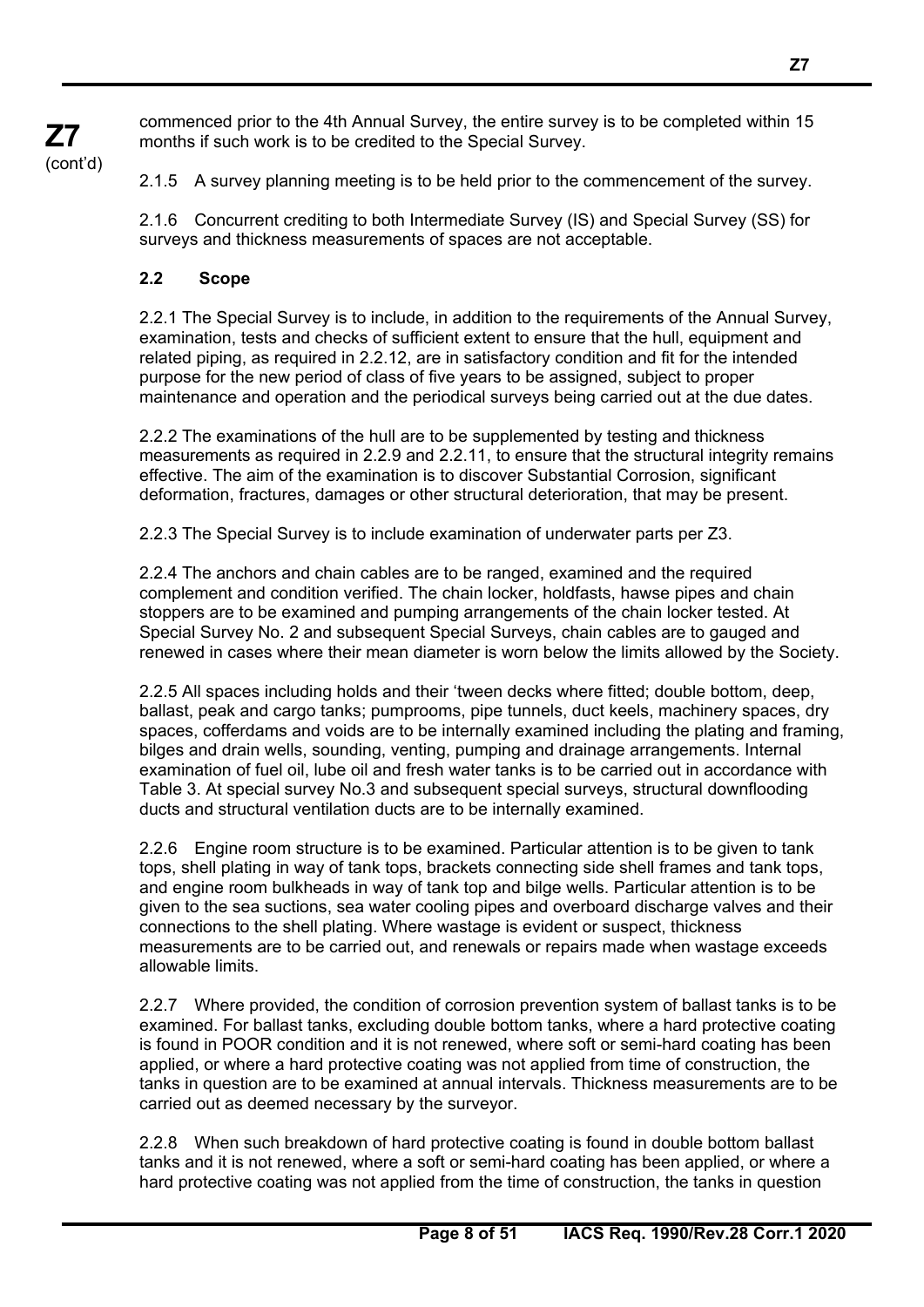may be examined at annual intervals. When considered necessary by the surveyor, or where extensive corrosion exists, thickness measurements are to be carried out.

(cont'd)

**Z7** 

 $\overline{a}$ 

2.2.9 Boundaries of double-bottom, deep, ballast, peak, and other tanks, including holds adapted for the carriage of salt water ballast, are to be tested with a head of liquid to the top of air pipes or to near the top of hatches for ballast/cargo holds. Boundaries of fuel oil, lube oil and fresh water tanks are to be tested with a head of liquid to the highest point that liquid will rise under service conditions. Tank testing of fuel oil, lube oil and fresh water tanks may be specially considered based on a satisfactory external examination of the tank boundaries, and a confirmation from the Master stating that the pressure testing has been carried out according to the requirements with satisfactory results. The Surveyor may extend the testing as deemed necessary.

2.2.10 Hatch Covers and Coamings

The hatch covers and coamings are to be surveyed as follows:

2.2.10.1 A thorough inspection of the items listed in 3.2.3, including close-up survey of hatch cover plating and hatch coaming plating, is to be carried out. Subject to cargo hold hatch covers of approved design which structurally have no access to the internals, close-up survey shall be done of accessible parts of hatch covers structures.

2.2.10.2 Checking of the satisfactory operation of all mechanically operated hatch covers is to be made, including:

- stowage and securing in open condition;
- proper fit and efficiency of sealing in closed conditions;
- operational testing of hydraulic and power components, wires, chains and link drives.

2.2.10.3 Checking the effectiveness of sealing arrangements of all hatch covers by hose testing or equivalent is to be carried out.

2.2.11 Thickness measurements are to be carried out in accordance with Table 1. The Surveyor may extend the thickness measurements as deemed necessary. When thickness measurements indicate substantial corrosion, the extent of thickness measurements is to be increased to determine areas of substantial corrosion. Table 2 may be used as guidance for these additional thickness measurements. These extended thickness measurements are to be carried out before the survey is credited as completed.

2.2.12 All bilge and ballast piping systems are to be examined and operationally tested to working pressure to attending Surveyor's satisfaction to ensure that tightness and condition remain satisfactory.

2.2.13 For all ships except for passenger ships, automatic air pipe heads are to be completely examined (both externally and internally) as indicated in Table 4.

For designs where the inner parts cannot be properly inspected from outside, this is to include removal of the head from the air pipe. Particular attention is to be paid to the condition of the zinc coating in heads constructed from galvanised steel.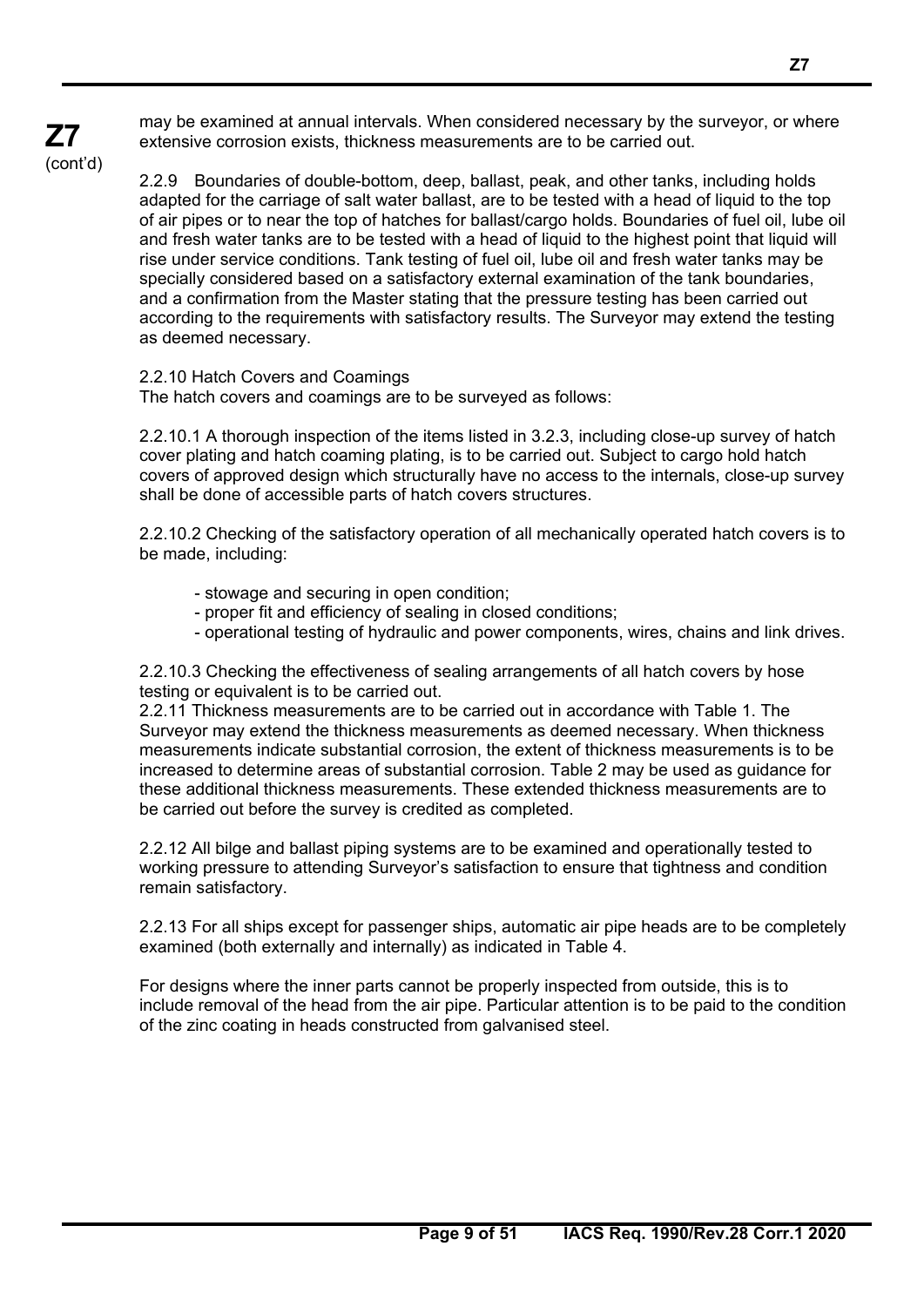## **3. Annual Surveys**

## **3.1 Schedule**

Annual Surveys are to be held within 3 months before or after each anniversary date of the date of the initial classification survey or the completion of the last Special Survey.

## **3.2 Scope**

3.2.1 The survey is to consist of an examination for the purpose of ensuring, as far as practicable, that the hull, hatch covers, hatch coamings, closing appliances, equipment and related piping are maintained in a satisfactory condition.

3.2.2 For additional items refer to Z1.

3.2.3 Examination of weather decks, ship side plating above water line, hatch covers and coamings.

3.2.3.1 Confirmation is to be obtained that no unapproved changes have been made to the hatch covers, hatch coamings and their securing and sealing devices since the last survey.

3.2.3.2 Where mechanically operated steel covers are fitted, checking the satisfactory conditions, as applicable, of:

- hatch covers:
- tightness devices of longitudinal, transverse and intermediate cross junctions (gaskets, gasket lips, compression bars, drainage channels);
- clamping devices, retaining bars, cleating;
- chain or rope pulleys;
- guides;
- quide rails and track wheels;
- stoppers, etc.;
- wires, chains, gypsies, tensioning devices;
- hydraulic system essential to closing and securing;
- safety locks and retaining devices.

Where portable covers, wooden or steel pontoons are fitted, checking the satisfactory condition where applicable, of:

- wooden covers and portable beams, carriers or sockets for the portable beam, and their securing devices;
- steel pontoons,
- tarpaulins:

 $\overline{a}$ 

- cleats, battens and wedges;
- hatch securing bars and their securing devices;
- loading pads/bars and the side plate edge;
- guide plates and chocks;
- compression bars, drainage channels and drain pipes (if any).

3.2.3.3 Checking the satisfactory condition of hatch coaming plating and their stiffeners, where applicable.

3.2.3.4 Random checking of the satisfactory operation of mechanically operated hatch covers is to be made including:

**Z7**  (cont'd)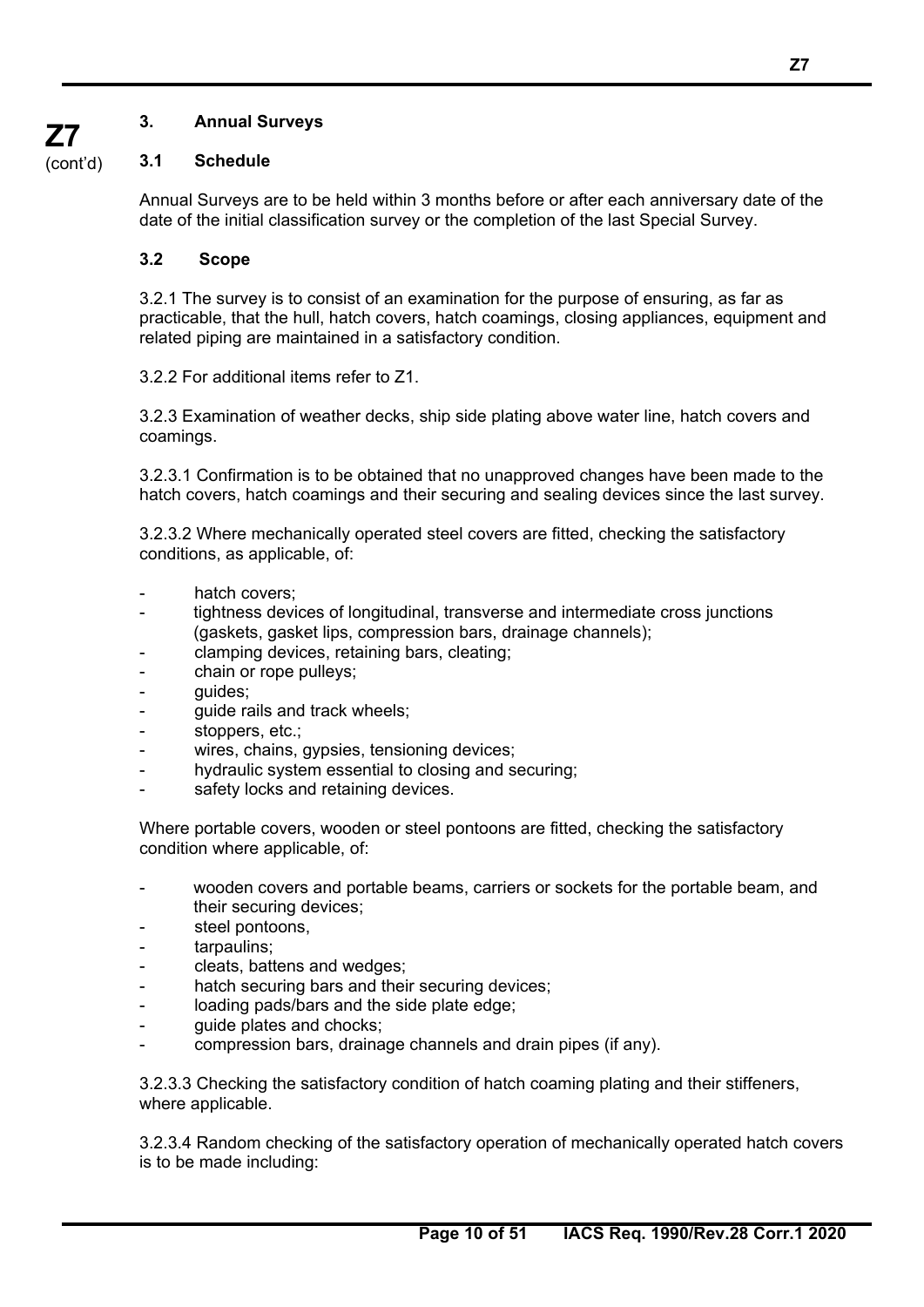#### **Z7**  stowage and securing in open condition;

proper fit and efficiency of sealing in closed condition;

(cont'd) operational testing of hydraulic and power components, wires, chains, and link drives.

- 3.2.3.5 Examination of the weld connection between air pipes and deck plating.
- 3.2.3.6 External examination of all air pipe heads installed on the exposed decks.
- 3.2.3.7 Examination of flame screens on vents to all bunker tanks.
- 3.2.3.8 Examination of ventilators, including closing devices, if any.

## 3.2.4 Suspect Areas

 $\overline{a}$ 

Suspect Areas identified at previous surveys are to be examined. Thickness measurements are to be taken of the areas of substantial corrosion and the extent of thickness measurements is to be increased to determine areas of substantial corrosion. Table 2 may be used as guidance for these additional thickness measurements. These extended thickness measurements are to be carried out before the annual survey is credited as completed.

Note: these requirements are not applicable to cargo tanks of oil tankers, chemical tankers and double hull oil tankers, surveyed in accordance with URs Z10.1, Z10.3 and Z10.4.

## 3.2.5 Examination of Ballast Tanks

3.2.5.1 Examination of ballast tanks when required as a consequence of the results of the Special Survey and Intermediate Survey is to be carried out. When considered necessary by the surveyor, or where extensive corrosion exists, thickness measurement is to be carried out. If the results of these thickness measurements indicate that Substantial Corrosion is found, then the extent of thickness measurements is to be increased to determine areas of substantial corrosion. Table 2 may be used as guidance for these additional measurements. These extended thickness measurements are to be carried out before the annual survey is credited as completed.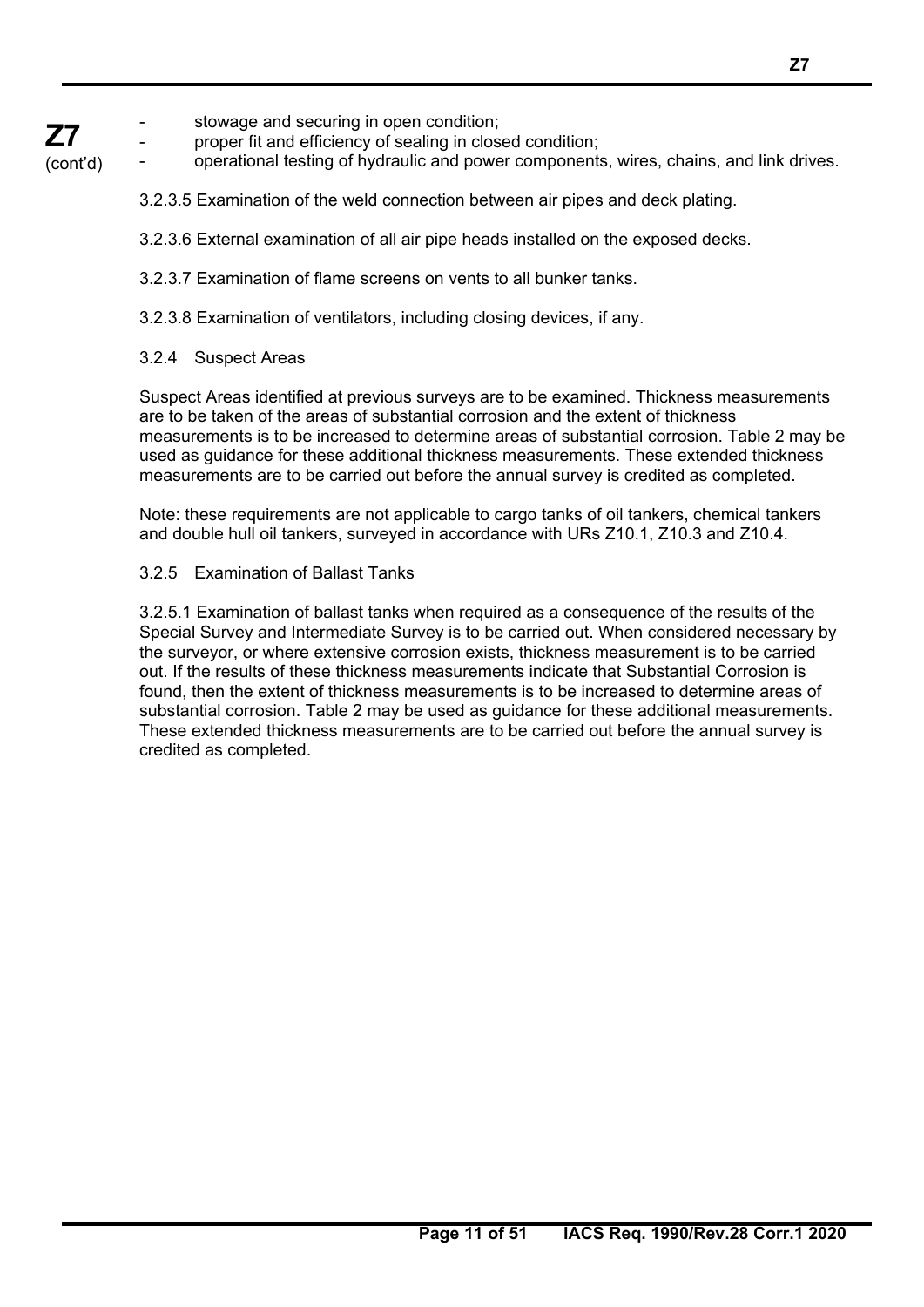## **4. Intermediate Survey**

## **4.1 Schedule**

4.1.1 The Intermediate Survey is to be carried out either at or between the second and third Annual Survey.

4.1.2 Those items which are additional to the requirements of the Annual Surveys may be surveyed either at or between the 2nd and 3rd Annual Survey.

4.1.3 A survey planning meeting is to be held prior to the commencement of the survey.

4.1.4 Concurrent crediting to both Intermediate Survey (IS) and Special Survey (SS) for surveys and thickness measurements of spaces are not acceptable.

## **4.2 Scope**

 $\overline{a}$ 

4.2.1 The scope of the second or third Annual Survey is to be extended to include the following:

4.2.1.1 For ships between 5 and 10 years of age, a general, internal examination of representative ballast tanks is to be carried out. If there is no hard protective coating, soft or semi-hard coating, or POOR coating condition, the examination is to be extended to other ballast tanks of the same type.

4.2.1.2 For ships over 10 years of age, a general, internal examination of all ballast tanks is to be carried out.

4.2.2 If such examinations reveal no visible structural defects, the examination may be limited to a verification that the corrosion prevention system remains effective.

4.2.3 For ballast tanks, excluding double bottom ballast tanks, if there is no hard protective coating, soft or semi-hard coating, or POOR coating condition and it is not renewed, the tanks in question are to be internally examined at annual intervals.

4.2.4 When such conditions are found in double bottom ballast tanks, the tanks in question may be internally examined at annual intervals.

4.2.5 In the case of dry cargo ships over 15 years old, other than bulk carriers subject to Z10.2 or Z10.5 or general dry cargo ships subject to Z7.1, an internal examination of selected cargo holds is to be carried out.

4.2.6 In the case of ships over 10 years of age, other than ships engaged in the carriage of dry cargoes only or ships subject to Z10.1, Z10.3, Z10.4 or Z7.2, an internal examination of selected cargo spaces is to be carried out.

(cont'd)

**Z7**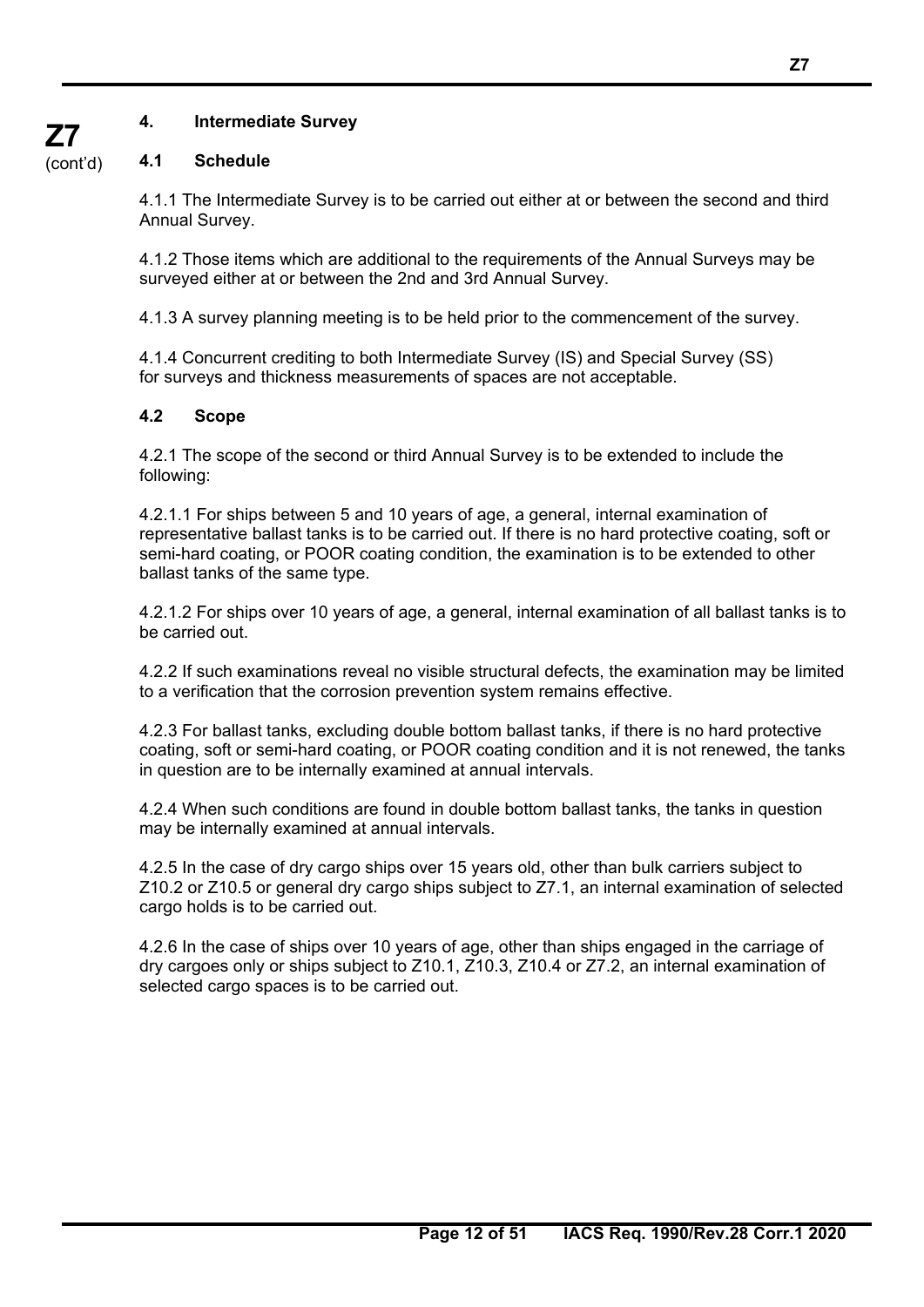## **5. Preparations for Survey**

#### (cont'd) **5.1 Conditions for survey**

5.1.1 The Owner is to provide the necessary facilities for a safe execution of the survey.

5.1.2 Tanks and spaces are to be safe for access, i.e. gas freed, ventilated and illuminated.

5.1.3 In preparation for survey and thickness measurements and to allow for a thorough examination, all spaces are to be cleaned including removal from surfaces of all loose accumulated corrosion scale. Spaces are to be sufficiently clean and free from water, scale, dirt, oil residues etc. to reveal corrosion, deformation, fractures, damages, or other structural deterioration. However, those areas of structure whose renewal has already been decided by the Owner need only be cleaned and descaled to the extent necessary to determine the limits of the areas to be renewed.

5.1.4 Sufficient illumination is to be provided to reveal corrosion, deformation, fractures, damages or other structural deterioration.

5.1.5 Where soft or semi-hard coatings have been applied, safe access is to be provided for the surveyor to verify the effectiveness of the coating and to carry out an assessment of the conditions of internal structures which may include spot removal of the coating. When safe access cannot be provided, the soft or semi-hard coating is to be removed.

5.1.6 Casings, ceilings or linings, and loose insulation, where fitted, are to be removed, as required by the Surveyor, for examination of plating and framing. Compositions on plating are to be examined and sounded, but need not be disturbed if found adhering satisfactorily to the plating.

5.1.7 In refrigerated cargo spaces the condition of the coating behind the insulation is to be examined at representative locations. The examination may be limited to verification that the protective coating remains effective and that there are no visible structural defects. Where POOR coating condition is found, the examination is to be extended as deemed necessary by the Surveyor. The condition of the coating is to be reported. If indents, scratches, etc., are detected during surveys of shell plating from the outside, insulations in way are to be removed as required by the Surveyor, for further examination of the plating and adjacent frames.

## **5.2 Access to structures**

5.2.1 For survey, means are to be provided to enable the surveyor to examine the hull structure in a safe and practical way.

5.2.2 For survey in cargo holds and ballast tanks, one or more of the following means for access, acceptable to the Surveyor, is to be provided:

- permanent staging and passages through structures;
- temporary staging and passages through structures;
- hydraulic arm vehicles such as conventional cherry pickers, lifts and movable platforms;
- boats or rafts:

 $\overline{a}$ 

other equivalent means.

**Z7** 

**Z7**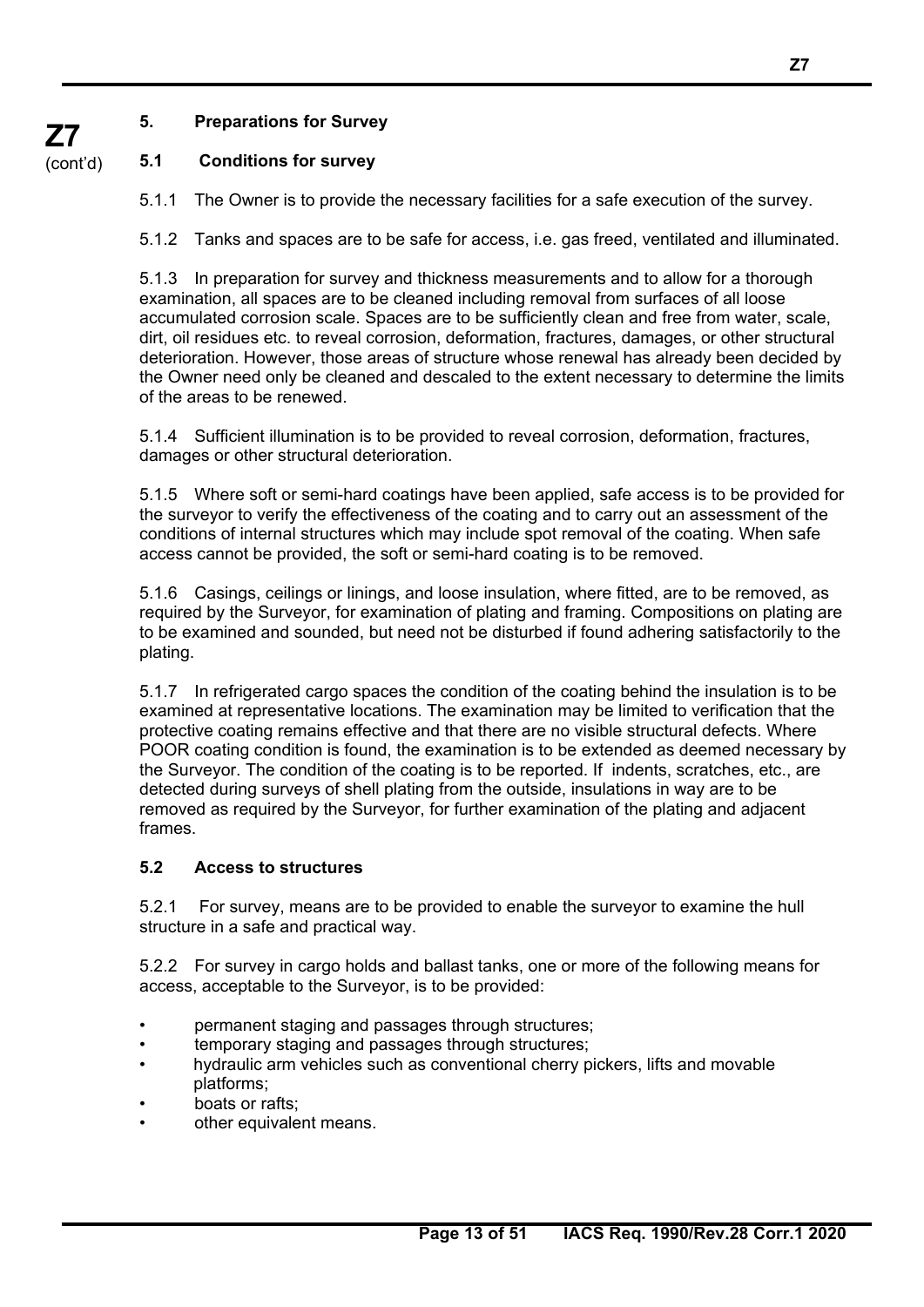5.2.3 For Surveys conducted by use of a remote inspection technique, one or more of the following means for access, acceptable to the Surveyor, is to be provided:

- **Z7** 
	- Unmanned robot arm

**Z7**  (cont'd)

- Remotely Operated Vehicles (ROV)
- Unmanned Aerial Vehicles / Drones
- Other means acceptable to the Classification Society.

## **5.3 Equipment for survey**

5.3.1 Thickness measurement is normally to be carried out by means of ultrasonic test equipment. The accuracy of the equipment is to be proven to the Surveyor as required. Thickness measurements are to be carried out by a firm approved by the society in accordance with UR Z17, except that in respect of measurements of non-ESP ships less than 500 gross tonnage and all fishing vessels, the firm need not be so approved.

5.3.2 One or more of the following fracture detection procedures may be required if deemed necessary by the Surveyor:

- radiographic equipment;
- ultrasonic equipment;
- magnetic particle equipment;
- dye penetrant.

## **5.4 Survey at sea or at anchorage**

5.4.1 Survey at sea or at anchorage may be accepted provided the Surveyor is given the necessary assistance from the personnel onboard. Necessary precautions and procedures for carrying out the survey are to be in accordance with 5.1, 5.2 and 5.3.

5.4.2 A communication system is to be arranged between the survey party in the tank or space and the responsible officer on deck. This system must also include the personnel in charge of ballast pump handling if boats or rafts are used.

5.4.3 When boats or rafts are used, appropriate life jackets are to be available for all participants. Boats or rafts are to have satisfactory residual buoyancy and stability even if one chamber is ruptured. A safety checklist is to be provided.

5.4.4 Surveys of tanks by means of boats or rafts may only be undertaken at the sole discretion of the Surveyor, who is to take into account the safety arrangements provided, including weather forecasting and ship response in reasonable sea conditions.

See footnote\*

 $\overline{a}$ 

*<sup>\*</sup> Reference is made to IACS Recommendation 39 - Guidelines for use of Boats or Rafts for Close-up surveys.*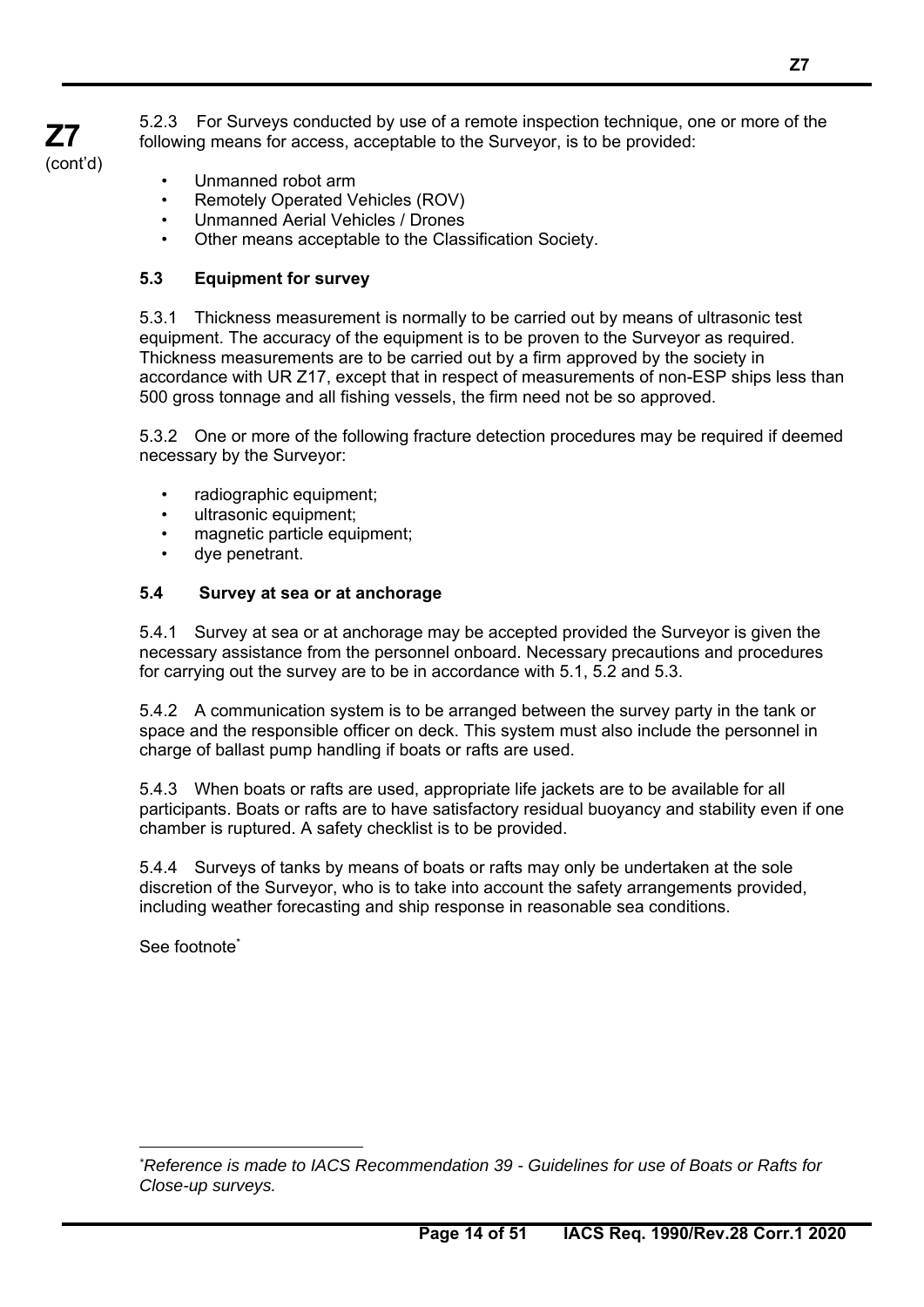$\overline{a}$ 

(cont'd)

**Z7** 

## **MINIMUM REQUIREMENTS FOR THICKNESS MEASUREMENTS AT SPECIAL SURVEY**

| <b>Special Survey No.1</b> | <b>Special Survey No.2</b> | Special Survey No.3  | Special Survey No.4     |
|----------------------------|----------------------------|----------------------|-------------------------|
| Age $\leq$ 5               | $5 <$ Age $\leq 10$        | $10 <$ Age $\le 15$  | and Subsequent          |
|                            |                            |                      | $15 <$ Age              |
|                            |                            |                      |                         |
| 1) Suspect areas           | 1) Suspect areas           | 1) Suspect areas     | 1) Suspect areas        |
| throughout the             | throughout the             | throughout the       | throughout the          |
| vessel.                    | vessel.                    | vessel.              | vessel.                 |
|                            | 2) One transverse          | 2) Two transverse    | 2) A minimum of         |
|                            | section of deck            | sections within the  | three transverse        |
|                            | plating in way of a        | amidships 0.5L in    | sections in way of      |
|                            | cargo space within         | way of two different | cargo spaces within     |
|                            | the amidships 0.5L         | cargo spaces.        | the amidships 0.5L.     |
|                            |                            | 3) All cargo hold    | 3) All cargo hold       |
|                            |                            | hatch covers and     | hatch covers and        |
|                            |                            | coamings (plating    | coamings (plating       |
|                            |                            | and stiffeners).     | and stiffeners).        |
|                            |                            | 4) Internals in      | 4) Internals in         |
|                            |                            | forepeak and         | forepeak and            |
|                            |                            | afterpeak ballast    | afterpeak ballast       |
|                            |                            | tanks.               | tanks.                  |
|                            |                            |                      | 5) All exposed main     |
|                            |                            |                      | deck plating full       |
|                            |                            |                      | length.                 |
|                            |                            |                      | 6) Representative       |
|                            |                            |                      | exposed                 |
|                            |                            |                      | superstructure deck     |
|                            |                            |                      | plating((poop, bridge,  |
|                            |                            |                      | and forecastle deck).   |
|                            |                            |                      | 7) Lowest strake and    |
|                            |                            |                      | strakes in way of       |
|                            |                            |                      | 'tween decks of all     |
|                            |                            |                      | transverse bulkheads    |
|                            |                            |                      | in cargo spaces         |
|                            |                            |                      | together with           |
|                            |                            |                      | internals in way.       |
|                            |                            |                      | 8) All wind - and       |
|                            |                            |                      | water strakes, port     |
|                            |                            |                      | and starboard, full     |
|                            |                            |                      | length.                 |
|                            |                            |                      | 9) All keel plates full |
|                            |                            |                      | length. Also,           |
|                            |                            |                      | additional bottom       |
|                            |                            |                      | plates in way of        |
|                            |                            |                      | cofferdams,             |
|                            |                            |                      | machinery space,        |
|                            |                            |                      | and aft end of tanks.   |
|                            |                            |                      |                         |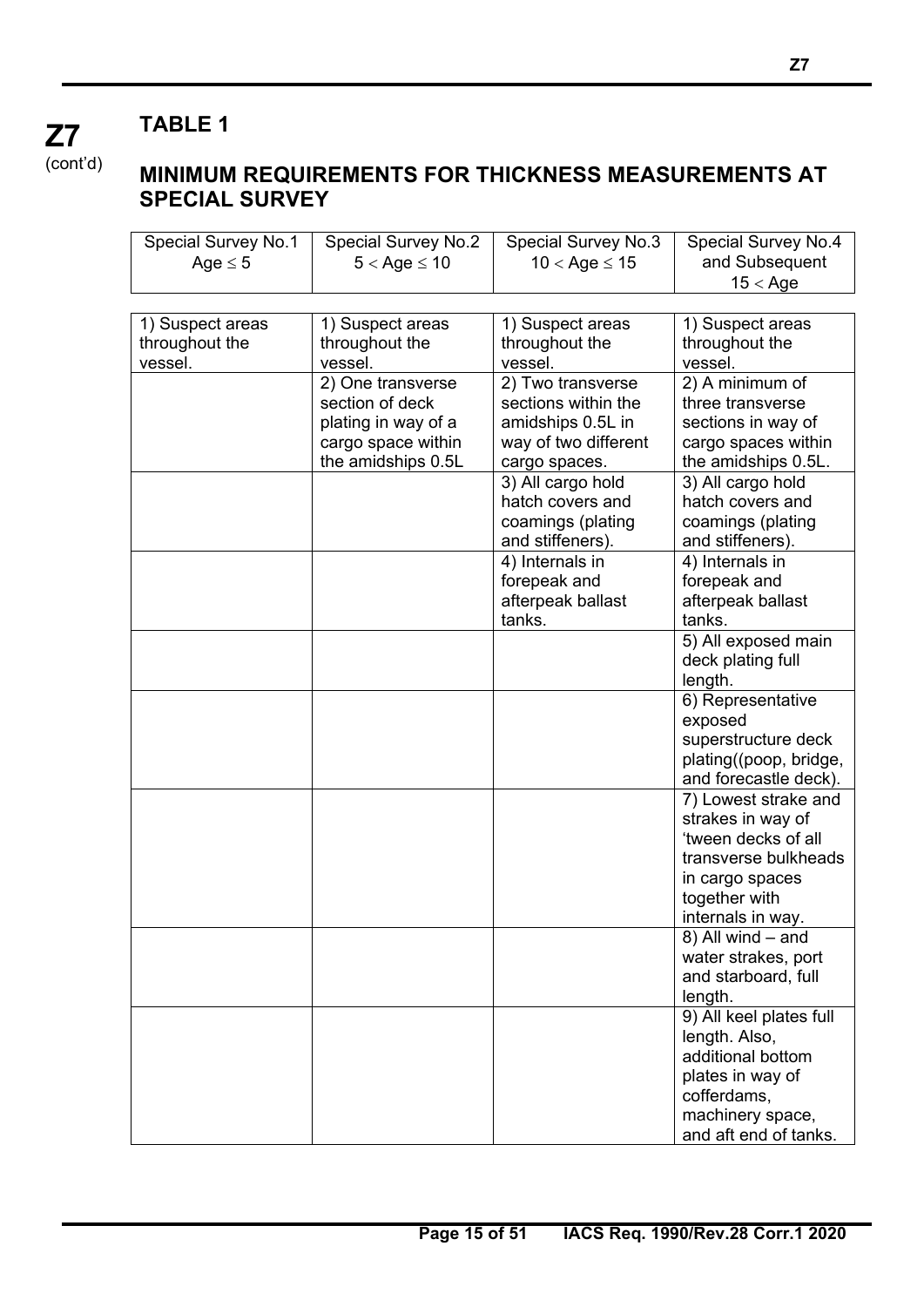| cont'd) |  |
|---------|--|

|  |  | 10) Plating of       |
|--|--|----------------------|
|  |  | seachests. Shell     |
|  |  | plating in way of    |
|  |  | overboard discharges |
|  |  | as considered        |
|  |  | necessary by the     |
|  |  | attending surveyor   |

Notes:

 $\overline{a}$ 

For thickness measurements reporting, the forms included in Annex I or Annex II may be used, as appropriate. The annexed forms are a recommendation and are not a mandatory requirement under this UR Z7.

1. Thickness measurement locations are to be selected to provide the best representative sampling of areas likely to be most exposed to corrosion, considering cargo and ballast history and arrangement and condition of protective coatings.

2. Thickness measurements of internals may be specially considered by the Surveyor if the hard protective coating is in GOOD condition.

3. For ships less than 100 meters in length, the number of transverse sections required at Special Survey No. 3 may be reduced to one (1), and the number of transverse sections required at Subsequent Special Surveys may be reduced to two (2).

4. For ships more than 100 meters in length, at Special Survey No. 3, thickness measurements of exposed deck plating within amidship 0.5 L may be required.

5. Subject to cargo hold hatch covers of approved design which structurally have no access to the internals, thickness measurement shall be done of accessible parts of hatch covers **structures**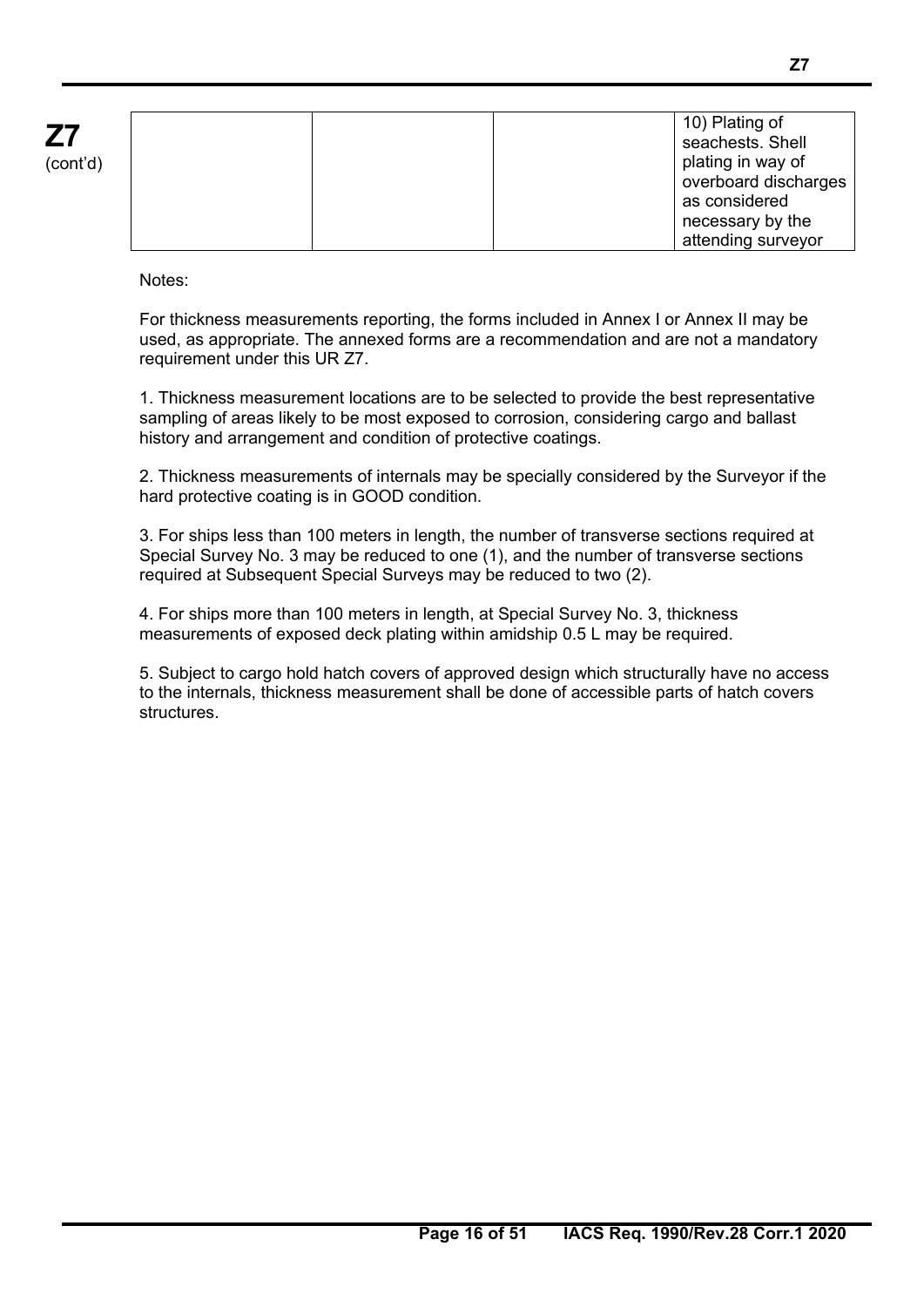$\overline{a}$ 

(cont'd)

**Z7** 

## **GUIDANCE FOR ADDITIONAL THICKNESS MEASUREMENTS IN WAY OF SUBSTANTIAL CORROSION**

| <b>STRUCTURAL MEMBER</b> | <b>EXTENT OF</b>                     | <b>PATTERN OF</b>                                     |
|--------------------------|--------------------------------------|-------------------------------------------------------|
|                          | <b>MEASUREMENT</b>                   | <b>MEASUREMENT</b>                                    |
|                          |                                      |                                                       |
| Plating                  | Suspect area and adjacent<br>plates. | 5 point pattern over 1 square<br>meter.               |
|                          |                                      |                                                       |
| <b>Stiffeners</b>        | Suspect area.                        | 3 measurements each in line<br>across web and flange. |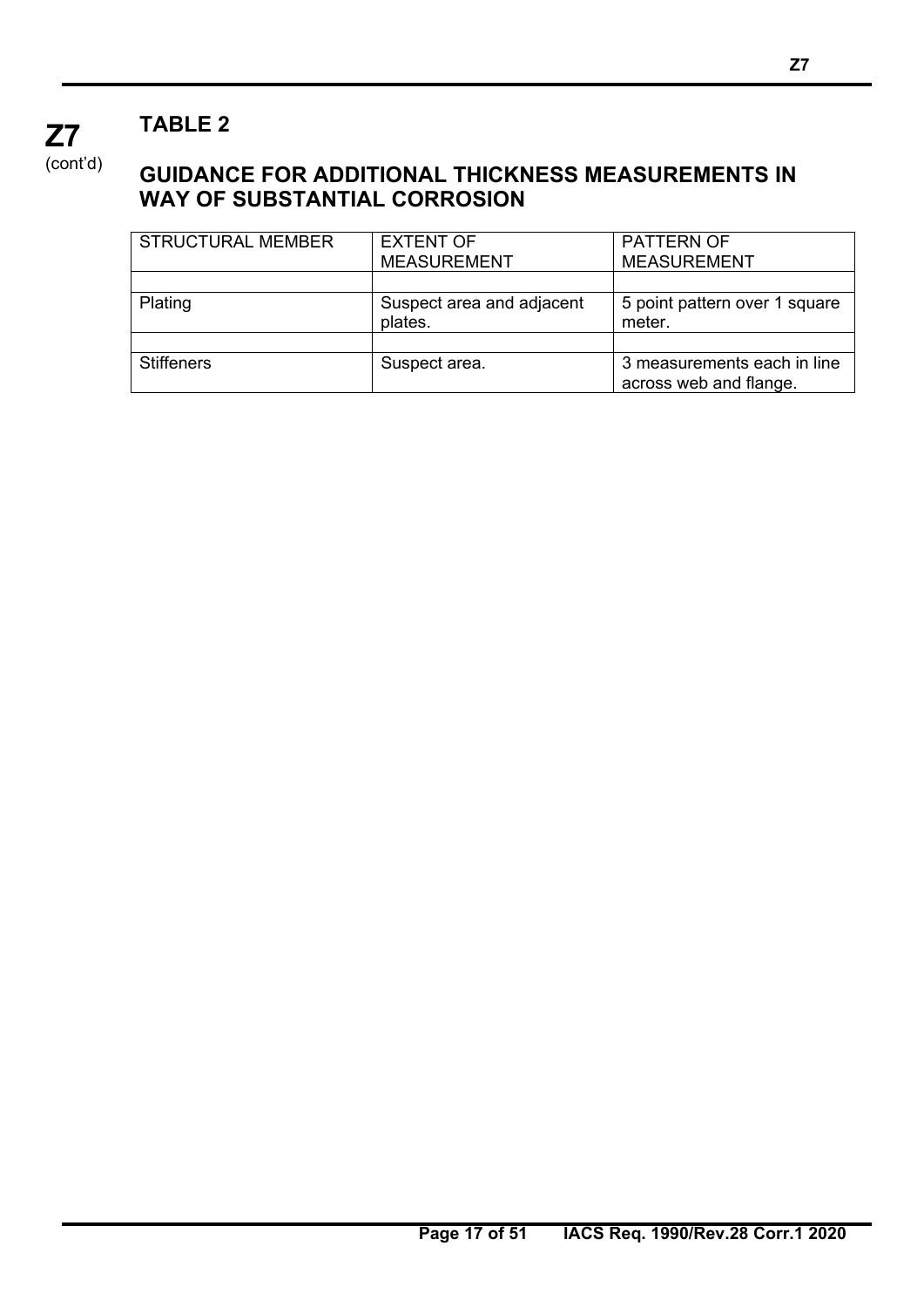(cont'd)

**Z7** 

## **MINIMUM REQUIREMENTS FOR INTERNAL EXAMINATION AT HULL SPECIAL SURVEYS OF FUEL OIL, LUBE OIL AND FRESH WATER TANKS**

| <b>Tank</b>                                                                                                       | <b>Special Survey</b><br><b>No. 1</b><br>Age $\leq$ 5 | <b>Special Survey</b><br><b>No. 2</b><br>$5 <$ Age $\leq 10$ | <b>Special Survey</b><br><b>No. 3</b><br>$10 <$ Age $\leq 15$ | <b>Special Survey</b><br>No. 4 and<br><b>Subsequent</b><br>Age > 15 |
|-------------------------------------------------------------------------------------------------------------------|-------------------------------------------------------|--------------------------------------------------------------|---------------------------------------------------------------|---------------------------------------------------------------------|
| Fuel Oil<br><b>Bunkertanks</b>                                                                                    |                                                       |                                                              |                                                               |                                                                     |
| -Engine Room                                                                                                      | None                                                  | None                                                         | One                                                           | One                                                                 |
| -Cargo Length<br>Area                                                                                             | None                                                  | One                                                          | Two                                                           | Half, minimum 2                                                     |
| -If no tanks in<br>Cargo Length<br>Area, additional<br>fuel $tank(s)$<br>outside of<br>Engine Room (if<br>fitted) | None                                                  | One                                                          | One                                                           | Two                                                                 |
| Lube Oil                                                                                                          | None                                                  | None                                                         | None                                                          | One                                                                 |
| <b>Fresh Water</b>                                                                                                | None                                                  | One                                                          | All                                                           | All                                                                 |

## **Notes**

 $\overline{a}$ 

1) These requirements apply to tanks of integral (structural) type.

2) If a selection of tanks is accepted to be examined, then different tanks are to be examined at each special survey, on a rotational basis.

3) Peak tanks (all uses) are subject to internal examination at each special survey.

4) At special surveys no 3 and subsequent surveys, one deep tank for fuel oil in the cargo length area is to be included, if fitted.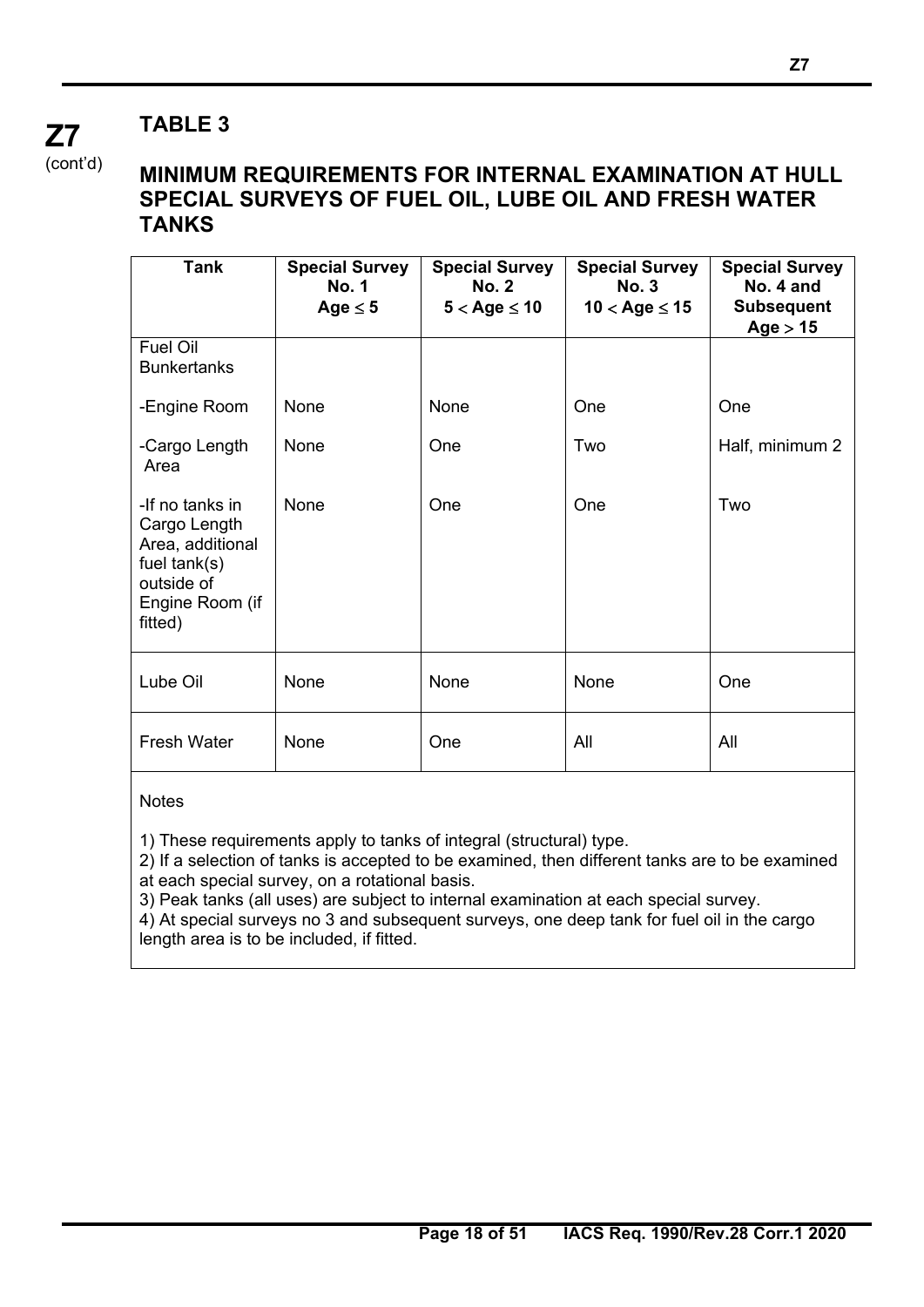$\overline{a}$ 

(cont'd)

**Z7** 

## **SURVEY REQUIREMENTS FOR AUTOMATIC PIPE HEADS AT SPECIAL SURVEYS**

| Special Survey no.1                       | Special Survey no.2                                                                           | Special Survey No.3 and |
|-------------------------------------------|-----------------------------------------------------------------------------------------------|-------------------------|
| Age $\leq$ 5                              | $5 <$ age $\leq 10$                                                                           | subsequent              |
|                                           |                                                                                               | Age $> 10$              |
| Two air pipe heads,                       | All air pipe heads                                                                            | All air pipe heads      |
| one port and one                          | located on the                                                                                | located on the          |
| starboard, located on                     | exposed decks in the                                                                          | exposed decks           |
| the exposed decks in                      | forward 0.25L.                                                                                |                         |
| the forward 0.25 L,                       |                                                                                               |                         |
| preferably air pipes                      | At least 20% of air                                                                           |                         |
| serving ballast tanks.                    | pipe heads on the                                                                             |                         |
|                                           | exposd decks serving                                                                          |                         |
| Two air pipe heads,                       | spaces aft of 0.25 L,                                                                         |                         |
| one port and one                          | preferably air pipes                                                                          |                         |
| starboard, on                             | serving ballast tanks                                                                         |                         |
| exposed decks,                            |                                                                                               |                         |
| serving spaced aft of                     |                                                                                               |                         |
|                                           |                                                                                               |                         |
| 0.25 L, preferably air                    |                                                                                               |                         |
| pipes serving ballast                     |                                                                                               |                         |
| tanks.                                    |                                                                                               |                         |
|                                           |                                                                                               |                         |
|                                           |                                                                                               |                         |
| (1)(2)                                    | $(1)$ $(2)$                                                                                   | (3)                     |
|                                           |                                                                                               |                         |
|                                           |                                                                                               |                         |
|                                           |                                                                                               |                         |
|                                           | (1) The selection of air pipe heads to be examined is left to the attending Surveyor.         |                         |
|                                           |                                                                                               |                         |
|                                           | (2) According to the results of this examination, the Surveyor may require the examination of |                         |
| other heads located on the exposed decks. |                                                                                               |                         |

(3) Exemption may be considered for air pipe heads where there is substantial evidence of replacement after the last special survey.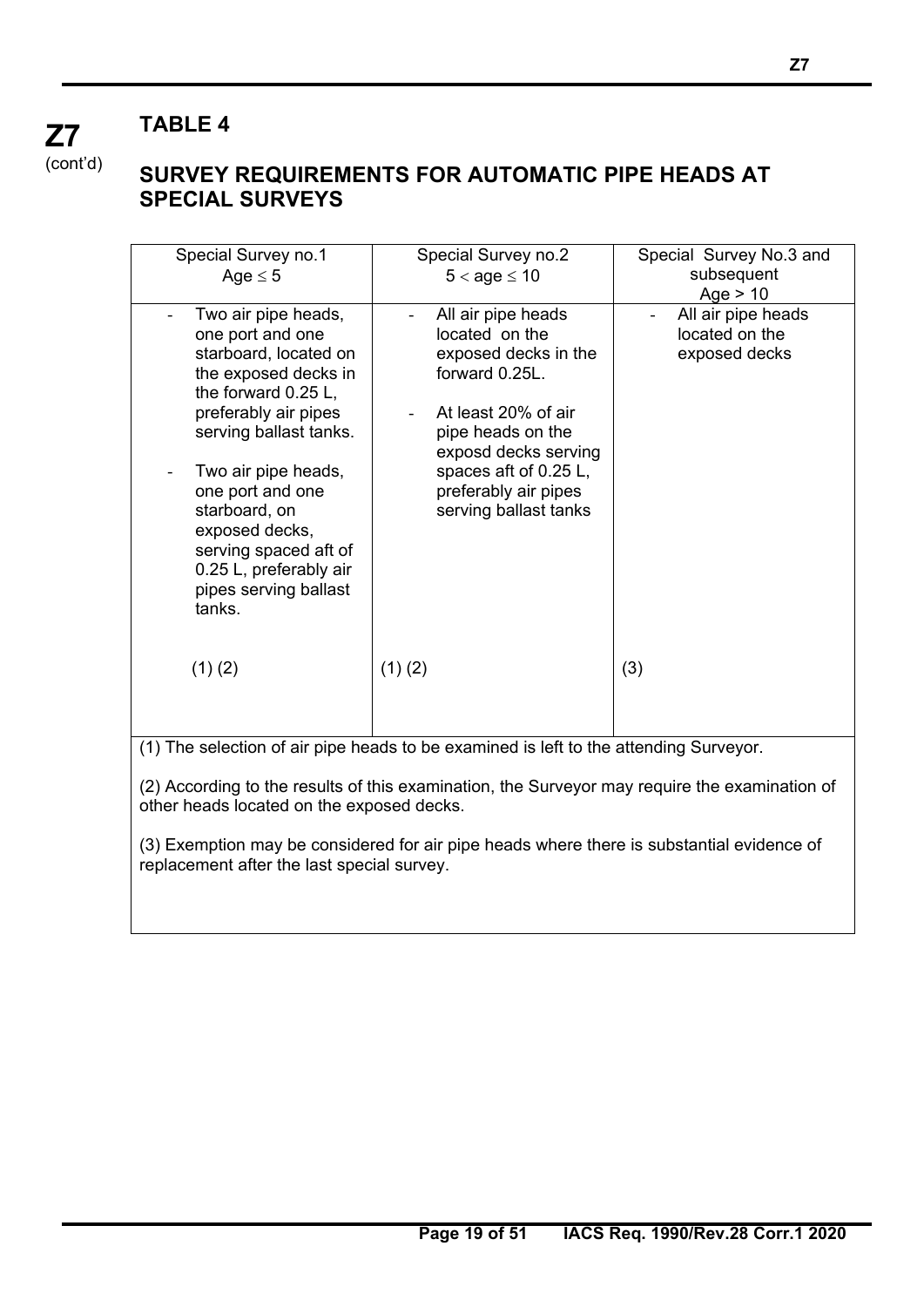

# **ANNEX I\***

**Sheet 1** 

## **IACS RECOMMENDED PROCEDURES FOR THICKNESS MEASUREMENTS OF SHIPS\***

\*Note: Annex I is recommendatory.

 $\overline{a}$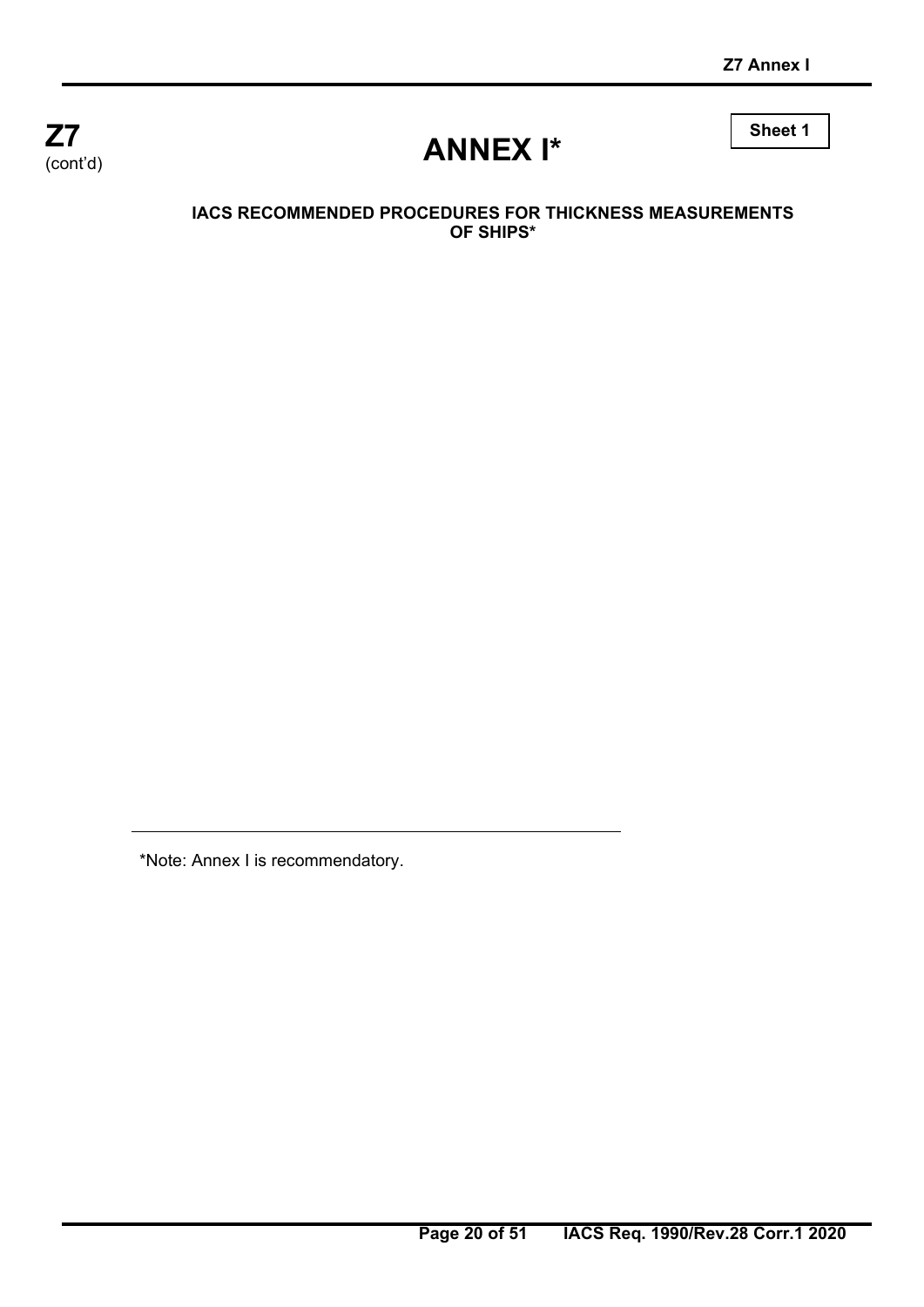1. This document may be used for recording thickness measurements as required by the IACS Unified Requirement Z7.

(cont'd)

**Z7** 

 $\overline{a}$ 

2. Reporting forms TM1-G, TM2-G (i) and (ii), TM3-G, TM4-G, TM5-G (sheets 4-9) may be used for recording thickness measurements and the maximum allowable diminution is to be stated. The maximum allowable diminution could be stated in an attached document.

**Page 21 of 51 IACS Req. 1990/Rev.28 Corr.1 2020**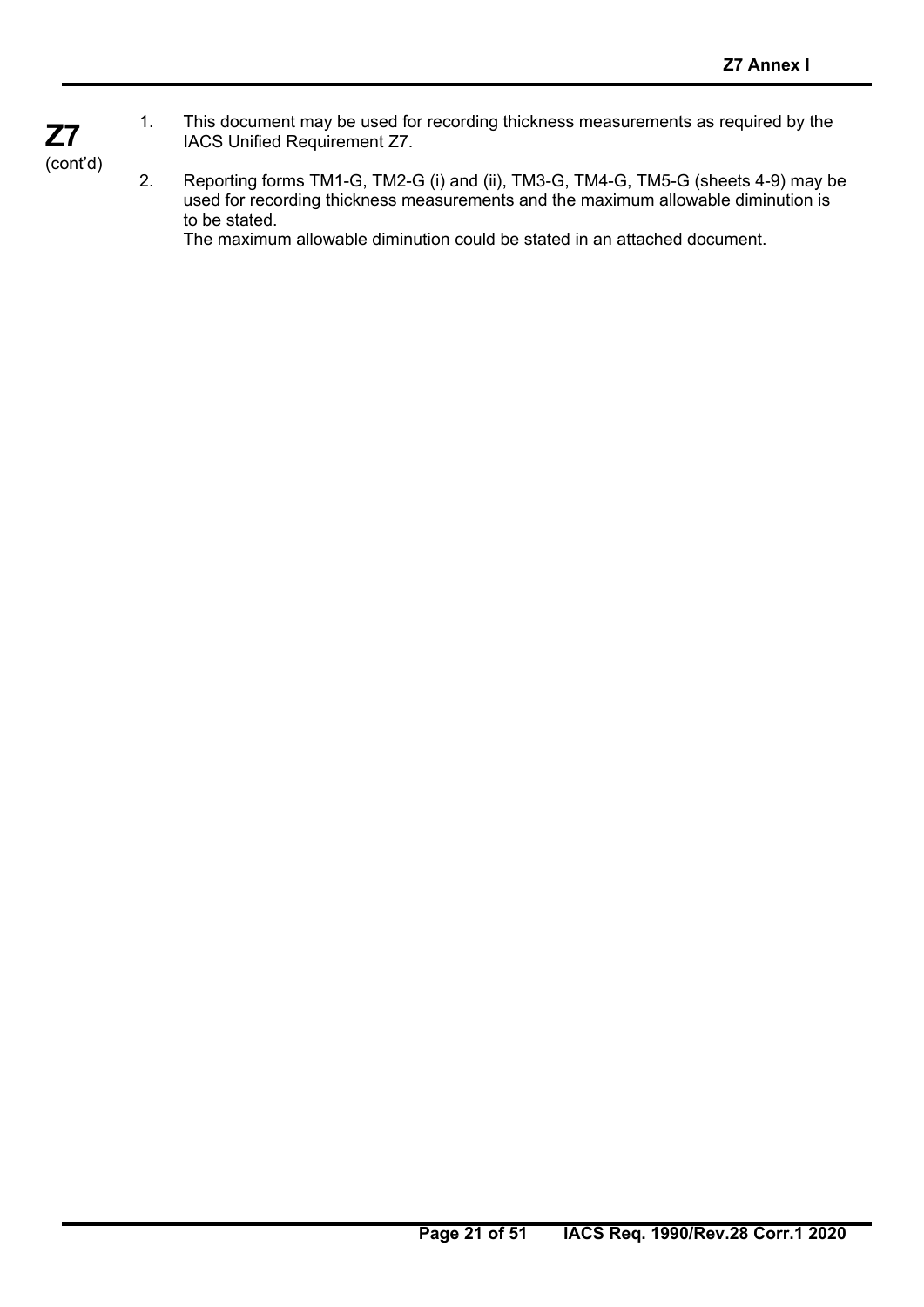| Sheet 2        | $\sim 10$ | Contents                                                                                                                                                |
|----------------|-----------|---------------------------------------------------------------------------------------------------------------------------------------------------------|
| Sheet 3        |           | - General particulars                                                                                                                                   |
| <b>REPORTS</b> |           |                                                                                                                                                         |
| Sheet 4        |           | - Report TM1-G for recording the thickness measurement of all deck plating, all<br>bottom shell plating and side shell plating.                         |
| Sheet 5        |           | - Report TM2-G (i) for recording the thickness measurement of shell and deck<br>plating at transverse sections - strength deck and sheerstrake plating. |
| Sheet 6        |           | - Report TM2-G (ii) for recording the thickness measurement of shell and deck<br>plating at transverse sections - shell plating.                        |
| Sheet 7        |           | - Report TM3-G for recording the thickness measurement of longitudinal<br>members at transverse sections.                                               |
| Sheet 8        |           | - Report TM4-G for recording the thickness measurement of transverse<br>bulkheads.                                                                      |
| Sheet 9        |           | - Report TM5-G for recording the thickness measurement of miscellaneous<br>structural members.                                                          |
|                |           |                                                                                                                                                         |
|                |           |                                                                                                                                                         |

## CONTENTS Sheet 2

# **Z7**

 $\overline{(cont'd)}$ 

Sheet 1 - Front cover

 $\overline{a}$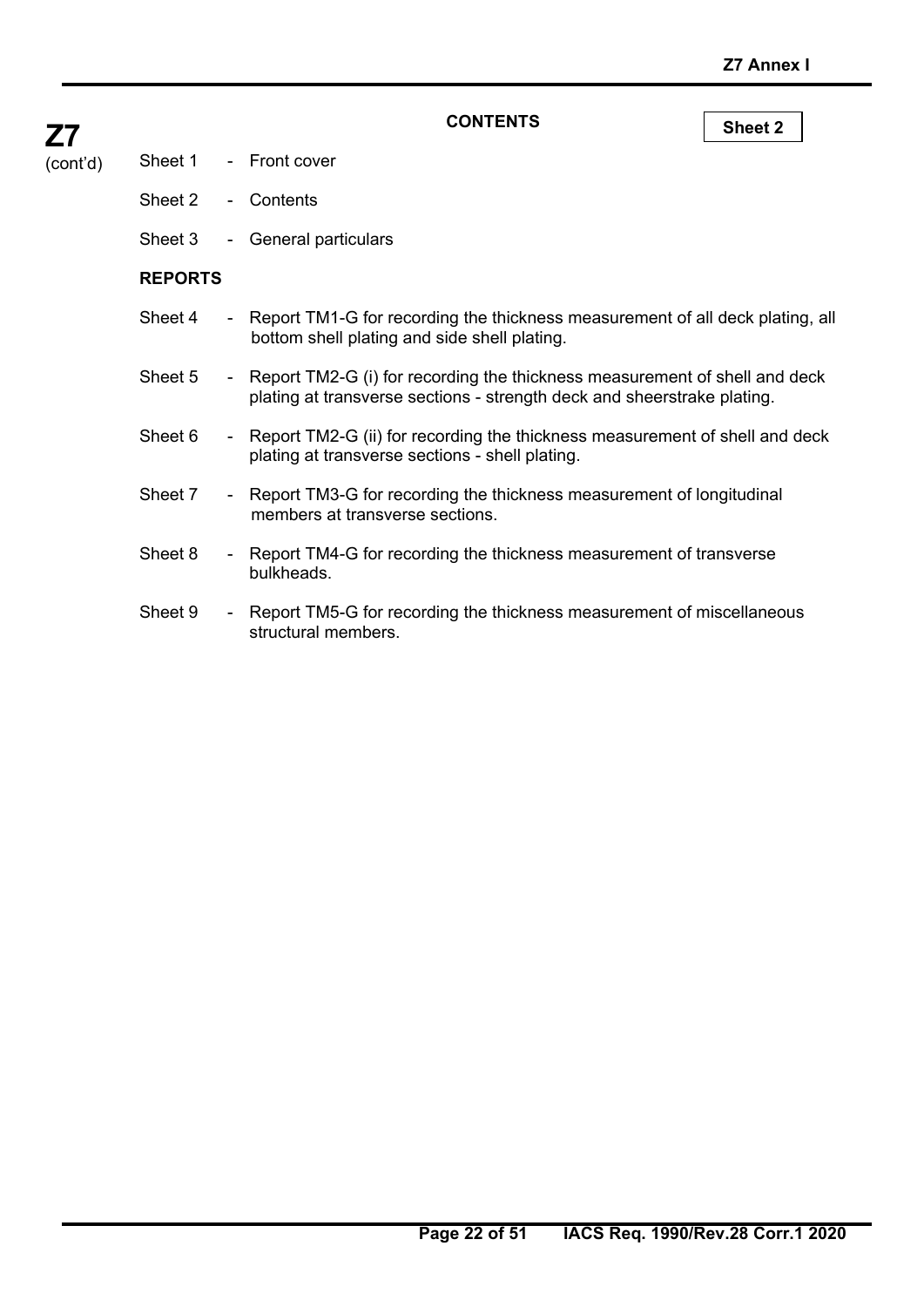|          | Names of operator:-                                | Name of surveyor:-         |                    |
|----------|----------------------------------------------------|----------------------------|--------------------|
|          | Report Number:-                                    | consisting of              | <b>Sheets</b>      |
|          | Qualification of operators:-                       |                            |                    |
|          | Details of measurement equipment:-                 |                            |                    |
|          | Special survey/intermediate survey due:-*          |                            |                    |
|          | Last date of measurement:-                         |                            |                    |
|          | First date of measurement:-                        |                            |                    |
|          | Place of measurement:-                             |                            |                    |
|          |                                                    |                            |                    |
|          | Certificate No:-                                   |                            |                    |
|          | Thickness measurement company certified by:-       |                            |                    |
|          | Name of Company performing thickness measurement:- |                            |                    |
|          |                                                    |                            |                    |
|          | <b>Classification Society:-</b>                    |                            |                    |
|          | Date of build:-                                    |                            |                    |
|          | Deadweight:-                                       |                            |                    |
|          | Gross tons:-                                       |                            |                    |
|          | Port of registry:-                                 |                            |                    |
|          | Class identity number:-                            |                            |                    |
|          | IMO number:-                                       |                            |                    |
| (cont'd) | Ship's name:-                                      |                            |                    |
| Z7       |                                                    | <b>GENERAL PARTICULARS</b> | Sheet <sub>3</sub> |
|          |                                                    |                            |                    |

Signature of operator:-........................ Signature of surveyor:-........................

Company official stamp:- Classification Society

Official Stamp:-

\* Delete as appropriate

 $\overline{a}$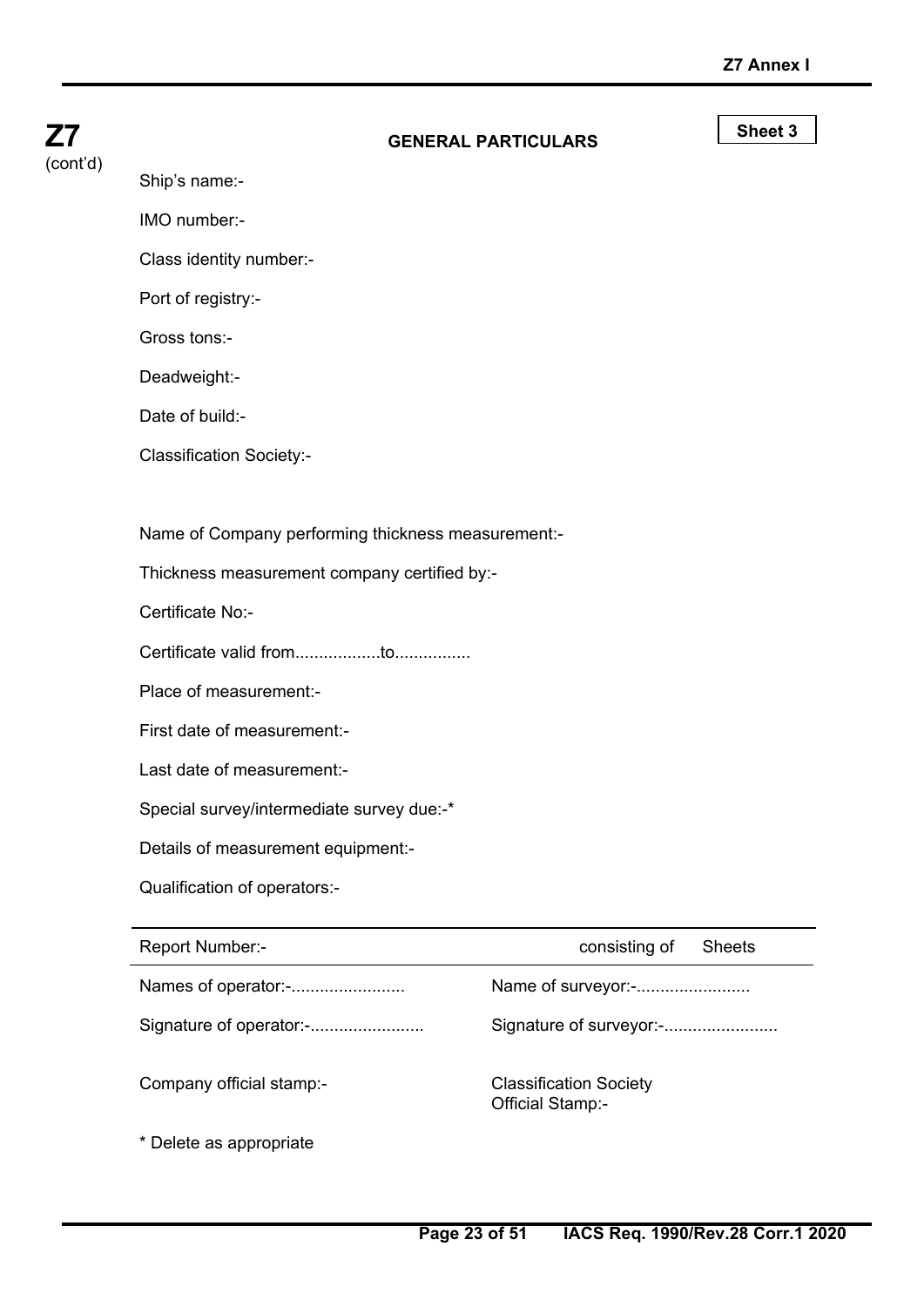#### **Z7 Annex I**

# TM1-G Report on THICKNESS MEASUREMENT of ALL DECK PLATING, ALL BOTTOM SHELL PLATING **or Side of All Accord Accord A**<br>or SIDE SHELL PLATING\* (\* - delete as appropriate)

**Z7**  (cont'd)

Ship's name......................... Class Identity No. ......................... Report No. .........................

| <b>STRAKE</b><br><b>POSITION</b> |        |      |   |                          |  |                        |    |               |   |        |    |               |    |               |   |                        |            |
|----------------------------------|--------|------|---|--------------------------|--|------------------------|----|---------------|---|--------|----|---------------|----|---------------|---|------------------------|------------|
|                                  | No.    | Org. |   |                          |  | <b>Forward Reading</b> |    |               |   |        |    | Aft Reading   |    |               |   | <b>Mean Diminution</b> | Maximum    |
| <b>PLATE</b>                     | or     | Thk. |   | Gauged                   |  | Diminution P           |    | Diminution S  |   | Gauged |    | Diminution P  |    | Diminution S  |   | $\%$                   | Allowable  |
| <b>POSITION</b>                  | Letter | mm   |   |                          |  |                        |    |               |   |        |    |               |    |               |   |                        | Diminution |
|                                  |        |      | P | $\frac{0}{0}$<br>S<br>mm |  |                        | mm | $\frac{0}{6}$ | P | S      | mm | $\frac{0}{0}$ | mm | $\frac{0}{0}$ | P | S                      | mm         |
| 12th forward                     |        |      |   |                          |  |                        |    |               |   |        |    |               |    |               |   |                        |            |
| 11th                             |        |      |   |                          |  |                        |    |               |   |        |    |               |    |               |   |                        |            |
| 10th                             |        |      |   |                          |  |                        |    |               |   |        |    |               |    |               |   |                        |            |
| 9th                              |        |      |   |                          |  |                        |    |               |   |        |    |               |    |               |   |                        |            |
| 8th                              |        |      |   |                          |  |                        |    |               |   |        |    |               |    |               |   |                        |            |
| 7th                              |        |      |   |                          |  |                        |    |               |   |        |    |               |    |               |   |                        |            |
| 6th                              |        |      |   |                          |  |                        |    |               |   |        |    |               |    |               |   |                        |            |
| 5th                              |        |      |   |                          |  |                        |    |               |   |        |    |               |    |               |   |                        |            |
| 4th                              |        |      |   |                          |  |                        |    |               |   |        |    |               |    |               |   |                        |            |
| 3rd                              |        |      |   |                          |  |                        |    |               |   |        |    |               |    |               |   |                        |            |
| 2nd                              |        |      |   |                          |  |                        |    |               |   |        |    |               |    |               |   |                        |            |
| 1st                              |        |      |   |                          |  |                        |    |               |   |        |    |               |    |               |   |                        |            |
| Amidships                        |        |      |   |                          |  |                        |    |               |   |        |    |               |    |               |   |                        |            |
| $1st$ aft                        |        |      |   |                          |  |                        |    |               |   |        |    |               |    |               |   |                        |            |
| 2nd                              |        |      |   |                          |  |                        |    |               |   |        |    |               |    |               |   |                        |            |
| 3rd                              |        |      |   |                          |  |                        |    |               |   |        |    |               |    |               |   |                        |            |
| 4th                              |        |      |   |                          |  |                        |    |               |   |        |    |               |    |               |   |                        |            |
| 5th                              |        |      |   |                          |  |                        |    |               |   |        |    |               |    |               |   |                        |            |
| 6th                              |        |      |   |                          |  |                        |    |               |   |        |    |               |    |               |   |                        |            |
| 7th                              |        |      |   |                          |  |                        |    |               |   |        |    |               |    |               |   |                        |            |
| 8th                              |        |      |   |                          |  |                        |    |               |   |        |    |               |    |               |   |                        |            |
| 9th                              |        |      |   |                          |  |                        |    |               |   |        |    |               |    |               |   |                        |            |
| 10th                             |        |      |   |                          |  |                        |    |               |   |        |    |               |    |               |   |                        |            |
| 11th                             |        |      |   |                          |  |                        |    |               |   |        |    |               |    |               |   |                        |            |
| 12th                             |        |      |   |                          |  |                        |    |               |   |        |    |               |    |               |   |                        |            |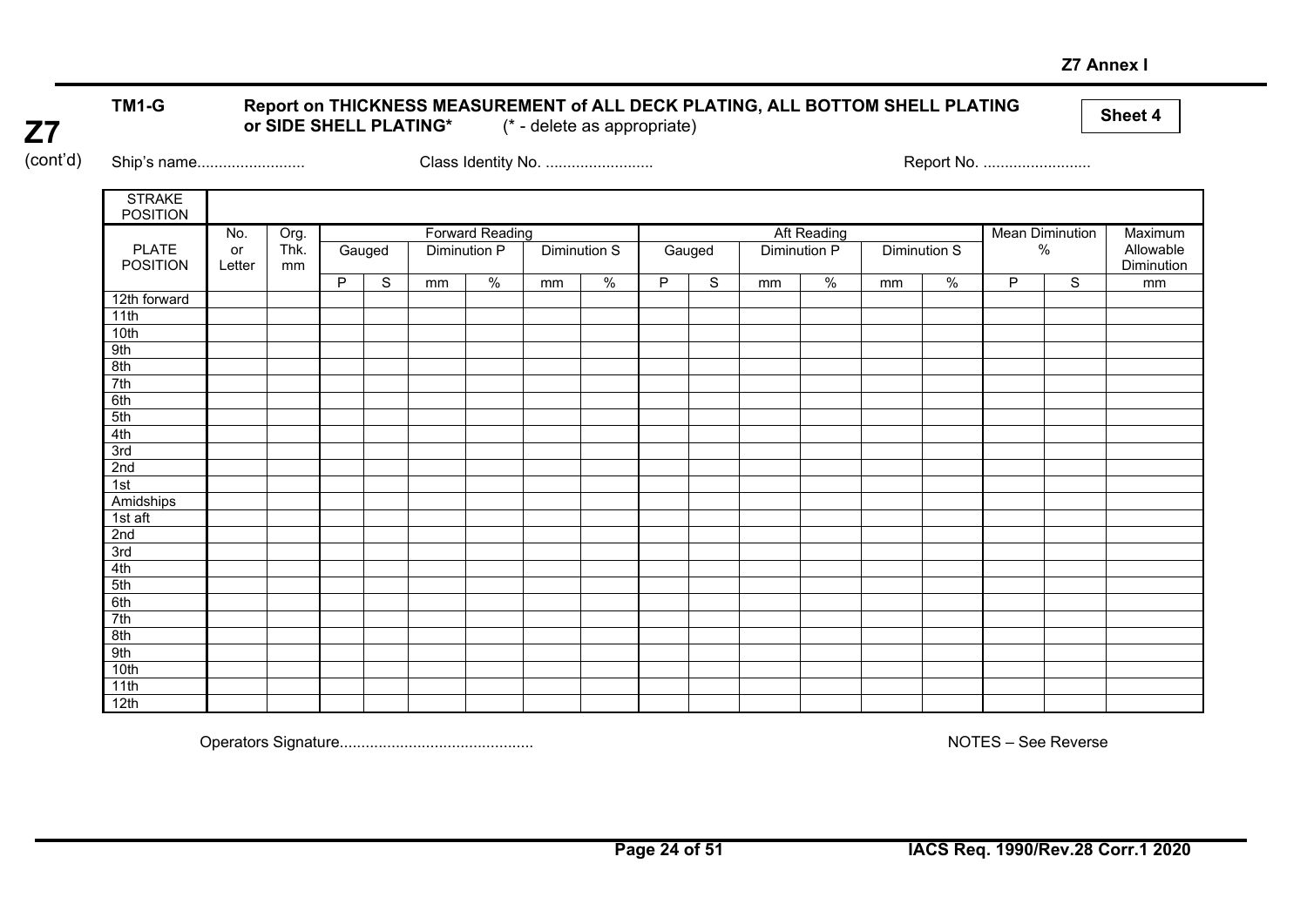# **Z7**

## **NOTES TO REPORT TM1-G**

- (cont'd) 1. This report may be used for recording the thickness measurement of:-
	- A All strength deck plating within cargo length area.
	- B Keel, bottom shell plating and bilge plating within the cargo length area.
	- C Side shell plating that is all wind and water strakes within the cargo length area.
	- D Side shell plating that is selected wind and water strakes outside the cargo length area.
	- 2. The strake position is to be cleared indicates as follows:-
		- 2.1 For strength deck indicate the number of the strake of plating inboard from the stringer plate.
		- 2.2 For bottom plating indicate the number of the strake of plating outboard from the keel plate.
		- 2.3 For side shell plating give number of the strake of plating sheerstrake and letter as shown on shell expansion.
	- 3. Only the deck plating strakes outside line of openings are to be recorded.
	- 4. Measurements are to be taken at the forward and aft areas of all plates and the single measurements recorded are to represent the average of multiple measurements.
	- 5. The maximum allowable diminution could be stated in an attached document.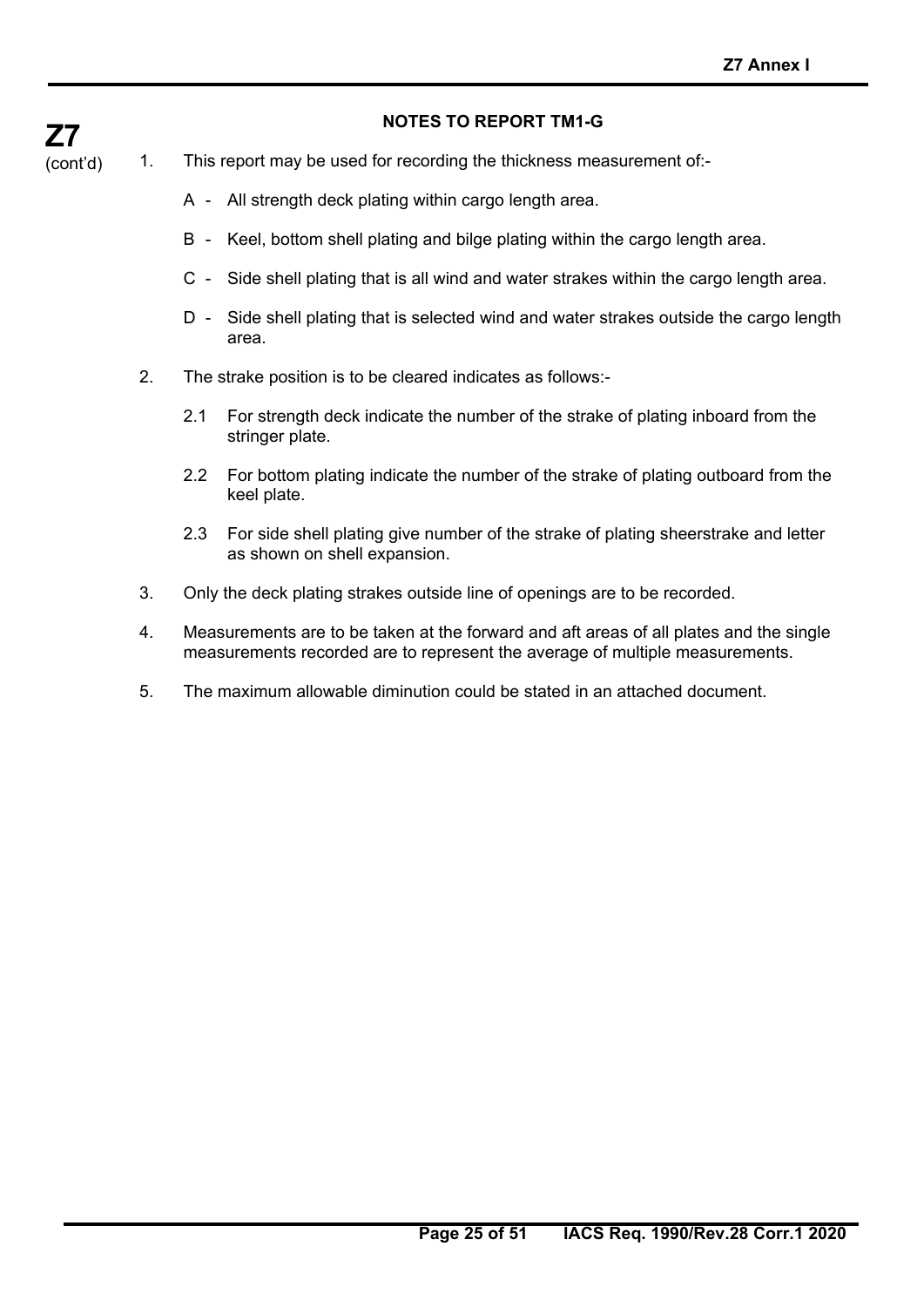**Z7 Annex I** 

# TM2-G (i) Report on THICKNESS MEASUREMENT OF SHELL AND DECK PLATING **and Sheet 5**<br>(one, two or three transverse sections)

(cont'd)

**Z7** 

Ship's name......................... Class Identity No. ......................... Report No. .........................

|                                  |                     |              |                                          |        |    |            |   |                 |   |                     |              | STRENGTH DECK AND SHEERSTRAKE PLATING     |        |   |                 |   |                 |      |                     |              |                                          |        |              |                 |   |                 |   |
|----------------------------------|---------------------|--------------|------------------------------------------|--------|----|------------|---|-----------------|---|---------------------|--------------|-------------------------------------------|--------|---|-----------------|---|-----------------|------|---------------------|--------------|------------------------------------------|--------|--------------|-----------------|---|-----------------|---|
|                                  |                     |              | FIRST TRANSVERSE SECTION AT FRAME NUMBER |        |    |            |   |                 |   |                     |              | SECOND TRANSVERSE SECTION AT FRAME NUMBER |        |   |                 |   |                 |      |                     |              | THIRD TRANSVERSE SECTION AT FRAME NUMBER |        |              |                 |   |                 |   |
| <b>STRAKE</b><br><b>POSITION</b> | No.<br>or<br>Letter | Org.<br>Thk. | Max.<br>Alwb.<br>Dim.                    | Gauged |    | Diminution | D | Diminution<br>S |   | No.<br>or<br>Letter | Org.<br>Thk. | Max.<br>Alwb.<br>Dim.                     | Gauged |   | Diminution<br>P |   | Diminution<br>S |      | No.<br>or<br>Letter | Org.<br>Thk. | Max.<br>Alwb.<br>Dim.                    | Gauged |              | Diminution<br>P |   | Diminution<br>S |   |
|                                  |                     | mm           | mm                                       | P      | S. | mm         | % | mm              | % |                     | mm           | mm                                        | P      | S | mm              | % | mm              | $\%$ |                     | mm           | mm                                       | P      | <sub>S</sub> | mm              | % | mm              | % |
| Stringer<br>Plate                |                     |              |                                          |        |    |            |   |                 |   |                     |              |                                           |        |   |                 |   |                 |      |                     |              |                                          |        |              |                 |   |                 |   |
| 1st strake<br>inboard            |                     |              |                                          |        |    |            |   |                 |   |                     |              |                                           |        |   |                 |   |                 |      |                     |              |                                          |        |              |                 |   |                 |   |
| 2nd                              |                     |              |                                          |        |    |            |   |                 |   |                     |              |                                           |        |   |                 |   |                 |      |                     |              |                                          |        |              |                 |   |                 |   |
| 3rd                              |                     |              |                                          |        |    |            |   |                 |   |                     |              |                                           |        |   |                 |   |                 |      |                     |              |                                          |        |              |                 |   |                 |   |
| 4th                              |                     |              |                                          |        |    |            |   |                 |   |                     |              |                                           |        |   |                 |   |                 |      |                     |              |                                          |        |              |                 |   |                 |   |
| 5th                              |                     |              |                                          |        |    |            |   |                 |   |                     |              |                                           |        |   |                 |   |                 |      |                     |              |                                          |        |              |                 |   |                 |   |
| 6th                              |                     |              |                                          |        |    |            |   |                 |   |                     |              |                                           |        |   |                 |   |                 |      |                     |              |                                          |        |              |                 |   |                 |   |
| 7th                              |                     |              |                                          |        |    |            |   |                 |   |                     |              |                                           |        |   |                 |   |                 |      |                     |              |                                          |        |              |                 |   |                 |   |
| 8th                              |                     |              |                                          |        |    |            |   |                 |   |                     |              |                                           |        |   |                 |   |                 |      |                     |              |                                          |        |              |                 |   |                 |   |
| 9th                              |                     |              |                                          |        |    |            |   |                 |   |                     |              |                                           |        |   |                 |   |                 |      |                     |              |                                          |        |              |                 |   |                 |   |
| 10th                             |                     |              |                                          |        |    |            |   |                 |   |                     |              |                                           |        |   |                 |   |                 |      |                     |              |                                          |        |              |                 |   |                 |   |
| 11th                             |                     |              |                                          |        |    |            |   |                 |   |                     |              |                                           |        |   |                 |   |                 |      |                     |              |                                          |        |              |                 |   |                 |   |
| 12th                             |                     |              |                                          |        |    |            |   |                 |   |                     |              |                                           |        |   |                 |   |                 |      |                     |              |                                          |        |              |                 |   |                 |   |
| 13th                             |                     |              |                                          |        |    |            |   |                 |   |                     |              |                                           |        |   |                 |   |                 |      |                     |              |                                          |        |              |                 |   |                 |   |
| 14th                             |                     |              |                                          |        |    |            |   |                 |   |                     |              |                                           |        |   |                 |   |                 |      |                     |              |                                          |        |              |                 |   |                 |   |
| centre                           |                     |              |                                          |        |    |            |   |                 |   |                     |              |                                           |        |   |                 |   |                 |      |                     |              |                                          |        |              |                 |   |                 |   |
| strake                           |                     |              |                                          |        |    |            |   |                 |   |                     |              |                                           |        |   |                 |   |                 |      |                     |              |                                          |        |              |                 |   |                 |   |
| sheer<br>strake                  |                     |              |                                          |        |    |            |   |                 |   |                     |              |                                           |        |   |                 |   |                 |      |                     |              |                                          |        |              |                 |   |                 |   |
| <b>TOPSIDE</b><br><b>TOTAL</b>   |                     |              |                                          |        |    |            |   |                 |   |                     |              |                                           |        |   |                 |   |                 |      |                     |              |                                          |        |              |                 |   |                 |   |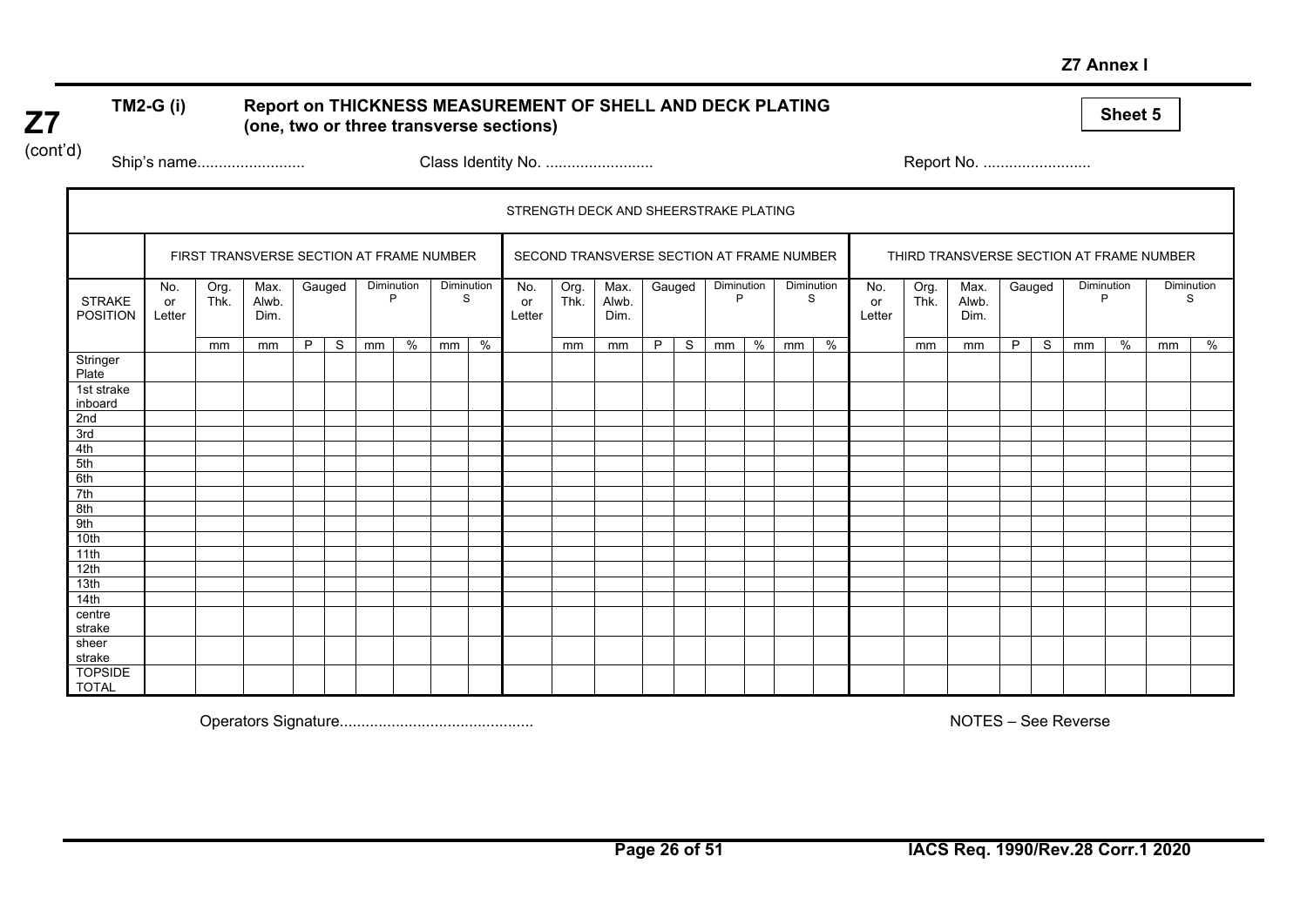### **NOTES TO REPORT TM2-G (i)**

1. This report may be used for recording the thickness measurement of:-

Strength deck plating and sheerstrake plating transverse sections:-

 Two or three section within the cargo length area, comprising of the structural items.

- 2. Only the deck plating strakes outside the line of openings are to be recorded.
- 3. The topside area comprises deck plating, stringer plate and sheerstrake (including rounded gunwales).
- 4. The exact frame station of measurement is to be stated.
- 5. The single measurements recorded are to represent the average of multiple measurements.
- 6. The maximum allowable diminution could be stated in an attached document.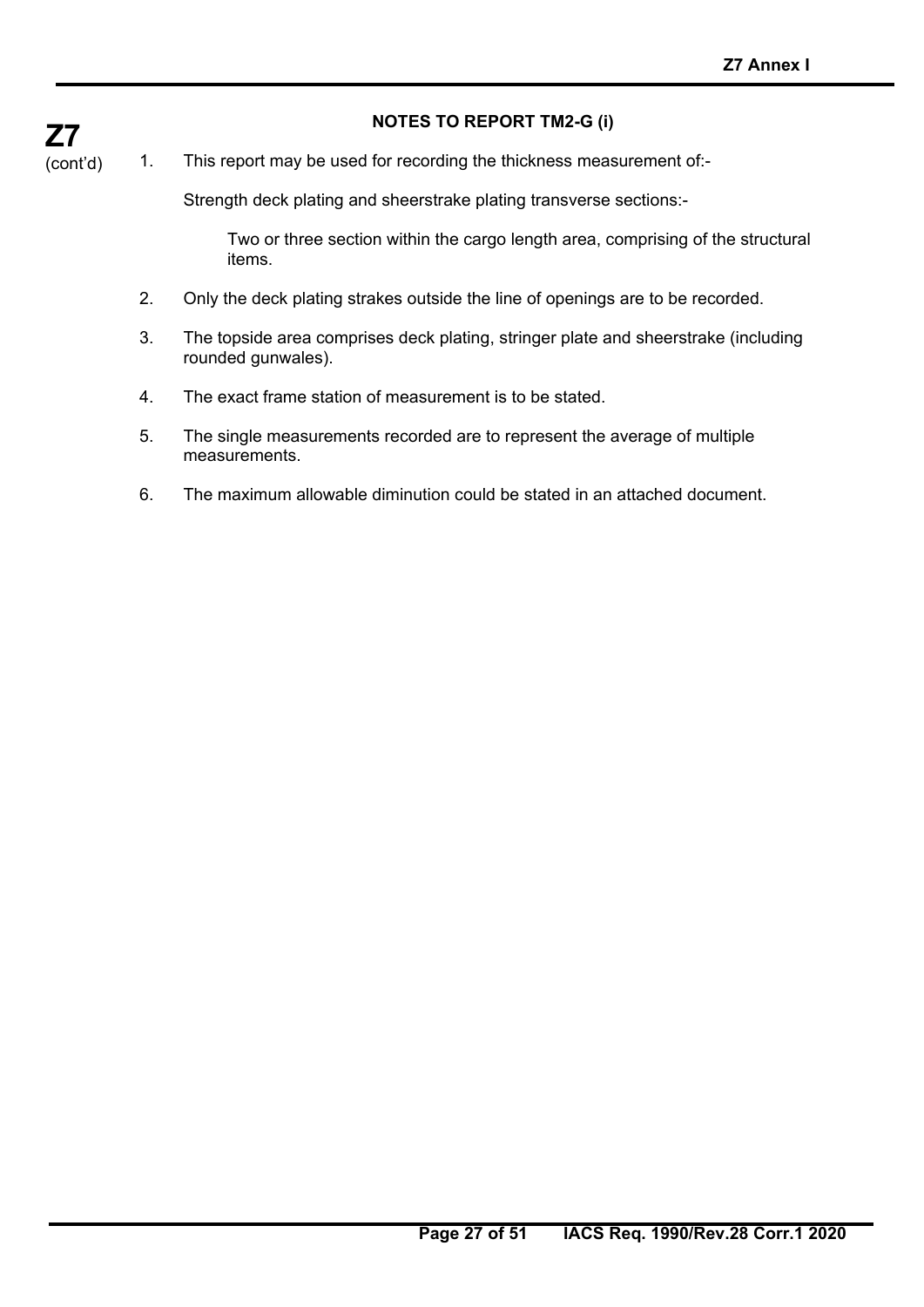#### **Z7 Annex I**

# TM2-G (ii) Report on THICKNESS MEASUREMENT OF SHELL AND DECK PLATING **(a)** Report on THICKNESS MEASUREMENT OF SHELL AND DECK PLATING **and the sections** of three transverse sections)

(cont'd)

**Z7** 

Ship's name......................... Class Identity No. ......................... Report No. .........................

|                                  |                     |              |                                          |   |        |            |   |                 |      |                     |              | SHELL PLATING                             |    |        |                 |   |                 |   |                     |              |                                          |    |        |    |                 |                 |   |  |
|----------------------------------|---------------------|--------------|------------------------------------------|---|--------|------------|---|-----------------|------|---------------------|--------------|-------------------------------------------|----|--------|-----------------|---|-----------------|---|---------------------|--------------|------------------------------------------|----|--------|----|-----------------|-----------------|---|--|
|                                  |                     |              | FIRST TRANSVERSE SECTION AT FRAME NUMBER |   |        |            |   |                 |      |                     |              | SECOND TRANSVERSE SECTION AT FRAME NUMBER |    |        |                 |   |                 |   |                     |              | THIRD TRANSVERSE SECTION AT FRAME NUMBER |    |        |    |                 |                 |   |  |
| <b>STRAKE</b><br><b>POSITION</b> | No.<br>or<br>Letter | Org.<br>Thk. | Max.<br>Alwb.<br>Dim.                    |   | Gauged | Diminution | D | Diminution<br>S |      | No.<br>or<br>Letter | Org.<br>Thk. | Max.<br>Alwb.<br>Dim.                     |    | Gauged | Diminution<br>P |   | Diminution<br>S |   | No.<br>or<br>Letter | Org.<br>Thk. | Max.<br>Alwb.<br>Dim.                    |    | Gauged |    | Diminution<br>P | Diminution<br>S |   |  |
|                                  |                     | mm           | mm                                       | P | S.     | mm         | % | mm              | $\%$ |                     | mm           | mm                                        | P. | S      | mm              | % | mm              | % |                     | mm           | mm                                       | P. | S      | mm | %               | mm              | % |  |
| 1st below<br>sheer<br>strake     |                     |              |                                          |   |        |            |   |                 |      |                     |              |                                           |    |        |                 |   |                 |   |                     |              |                                          |    |        |    |                 |                 |   |  |
| 2nd                              |                     |              |                                          |   |        |            |   |                 |      |                     |              |                                           |    |        |                 |   |                 |   |                     |              |                                          |    |        |    |                 |                 |   |  |
| 3rd                              |                     |              |                                          |   |        |            |   |                 |      |                     |              |                                           |    |        |                 |   |                 |   |                     |              |                                          |    |        |    |                 |                 |   |  |
| 4th                              |                     |              |                                          |   |        |            |   |                 |      |                     |              |                                           |    |        |                 |   |                 |   |                     |              |                                          |    |        |    |                 |                 |   |  |
| 5th                              |                     |              |                                          |   |        |            |   |                 |      |                     |              |                                           |    |        |                 |   |                 |   |                     |              |                                          |    |        |    |                 |                 |   |  |
| 6th                              |                     |              |                                          |   |        |            |   |                 |      |                     |              |                                           |    |        |                 |   |                 |   |                     |              |                                          |    |        |    |                 |                 |   |  |
| 7th                              |                     |              |                                          |   |        |            |   |                 |      |                     |              |                                           |    |        |                 |   |                 |   |                     |              |                                          |    |        |    |                 |                 |   |  |
| 8th                              |                     |              |                                          |   |        |            |   |                 |      |                     |              |                                           |    |        |                 |   |                 |   |                     |              |                                          |    |        |    |                 |                 |   |  |
| 9th                              |                     |              |                                          |   |        |            |   |                 |      |                     |              |                                           |    |        |                 |   |                 |   |                     |              |                                          |    |        |    |                 |                 |   |  |
| 10th                             |                     |              |                                          |   |        |            |   |                 |      |                     |              |                                           |    |        |                 |   |                 |   |                     |              |                                          |    |        |    |                 |                 |   |  |
| 11th                             |                     |              |                                          |   |        |            |   |                 |      |                     |              |                                           |    |        |                 |   |                 |   |                     |              |                                          |    |        |    |                 |                 |   |  |
| 12th                             |                     |              |                                          |   |        |            |   |                 |      |                     |              |                                           |    |        |                 |   |                 |   |                     |              |                                          |    |        |    |                 |                 |   |  |
| 13th                             |                     |              |                                          |   |        |            |   |                 |      |                     |              |                                           |    |        |                 |   |                 |   |                     |              |                                          |    |        |    |                 |                 |   |  |
| 14th                             |                     |              |                                          |   |        |            |   |                 |      |                     |              |                                           |    |        |                 |   |                 |   |                     |              |                                          |    |        |    |                 |                 |   |  |
| 15th                             |                     |              |                                          |   |        |            |   |                 |      |                     |              |                                           |    |        |                 |   |                 |   |                     |              |                                          |    |        |    |                 |                 |   |  |
| 16th                             |                     |              |                                          |   |        |            |   |                 |      |                     |              |                                           |    |        |                 |   |                 |   |                     |              |                                          |    |        |    |                 |                 |   |  |
| 17th                             |                     |              |                                          |   |        |            |   |                 |      |                     |              |                                           |    |        |                 |   |                 |   |                     |              |                                          |    |        |    |                 |                 |   |  |
| 18th                             |                     |              |                                          |   |        |            |   |                 |      |                     |              |                                           |    |        |                 |   |                 |   |                     |              |                                          |    |        |    |                 |                 |   |  |
| 19th                             |                     |              |                                          |   |        |            |   |                 |      |                     |              |                                           |    |        |                 |   |                 |   |                     |              |                                          |    |        |    |                 |                 |   |  |
| 20th                             |                     |              |                                          |   |        |            |   |                 |      |                     |              |                                           |    |        |                 |   |                 |   |                     |              |                                          |    |        |    |                 |                 |   |  |
| keel strake                      |                     |              |                                          |   |        |            |   |                 |      |                     |              |                                           |    |        |                 |   |                 |   |                     |              |                                          |    |        |    |                 |                 |   |  |
| <b>BOTTOM</b><br><b>TOTAL</b>    |                     |              |                                          |   |        |            |   |                 |      |                     |              |                                           |    |        |                 |   |                 |   |                     |              |                                          |    |        |    |                 |                 |   |  |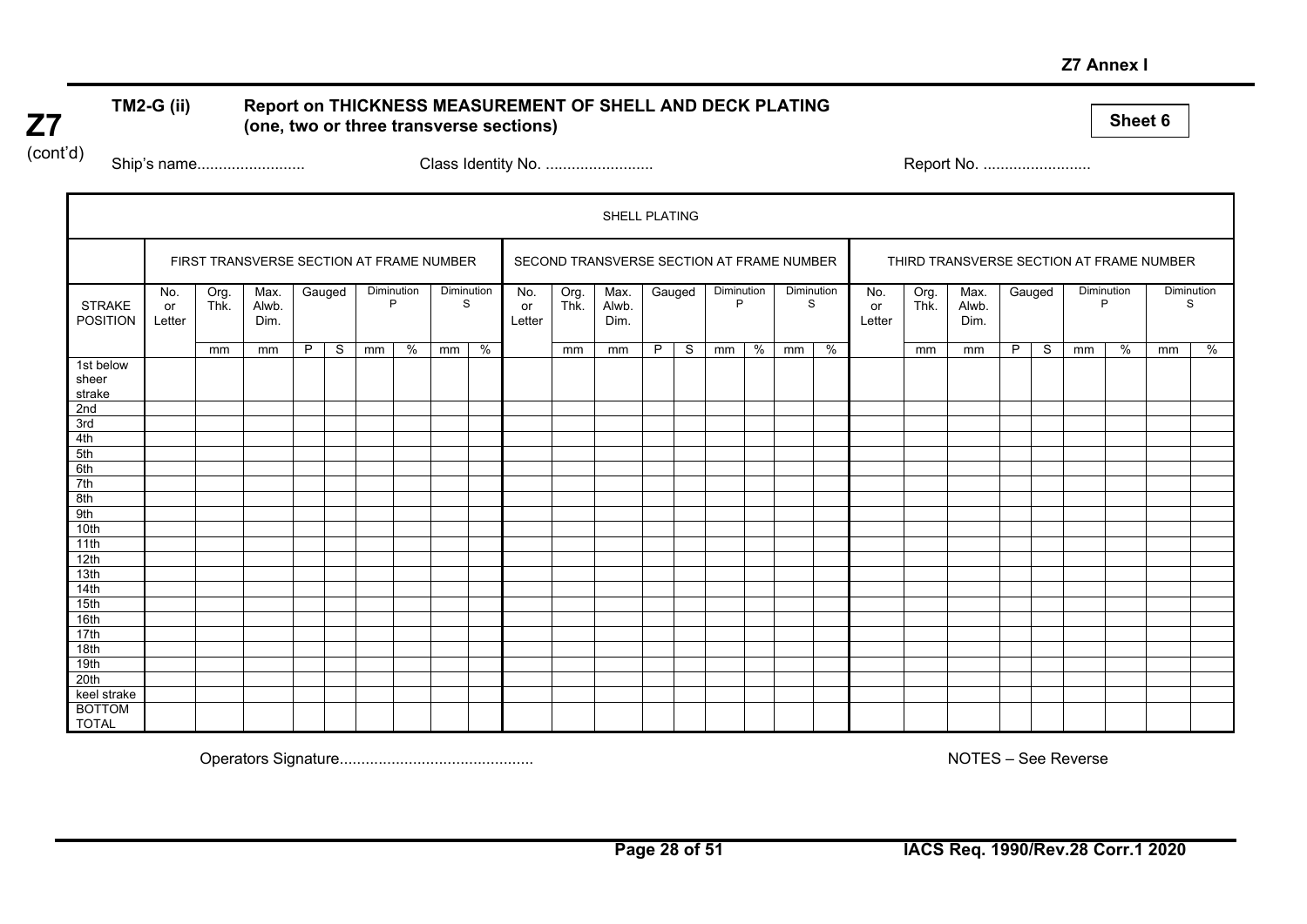## **NOTES TO REPORT TM2-G (ii)**

**Z7**  (cont'd)

## 1. This report may be used for recording the thickness measurement of:-

Shell plating transverse sections:-

 Two or three sections within the cargo length area, comprising of the structural items.

- 2. The bottom area comprises keel, bottom and bilge plating.
- 3. The exact frame station of measurement is to be stated.
- 4. The single measurements recorded are to represent the average of multiple measurements.
- 5. The maximum allowable diminution could be stated in an attached document.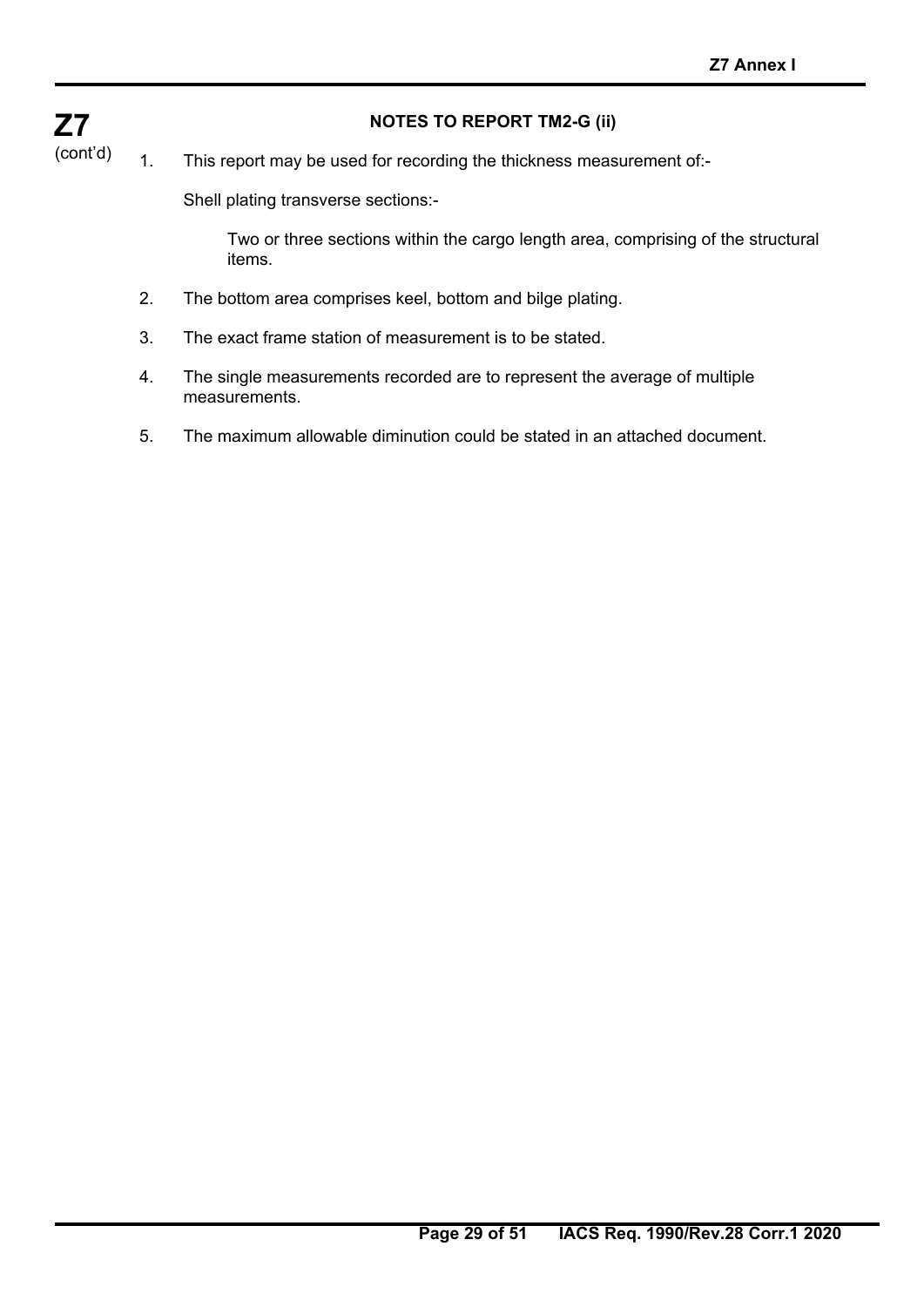#### **Z7 Annex I**

## **TM3-G Report on THICKNESS MEASUREMENT OF LONGITUDINAL MEMBERS (one, two or three transverse sections)**

**Sheet 7** 

(cont'd)

**Z7** 

Ship's name......................... Class Identity No. ......................... Report No. ........................

|                                    |             |              | FIRST TRANSVERSE SECTION AT FRAME NUMBER |   |        |            |   |                 |   |             |              | SECOND TRANSVERSE SECTION AT FRAME NUMBER |   |        |                 |   |                 |   |             |              | THIRD TRANSVERSE SECTION AT FRAME NUMBER |   |        |                 |   |            |   |
|------------------------------------|-------------|--------------|------------------------------------------|---|--------|------------|---|-----------------|---|-------------|--------------|-------------------------------------------|---|--------|-----------------|---|-----------------|---|-------------|--------------|------------------------------------------|---|--------|-----------------|---|------------|---|
| <b>STRUCTURAL</b><br><b>MEMBER</b> | Item<br>No. | Org.<br>Thk. | Max.<br>Alwb.<br>Dim.                    |   | Gauged | Diminution | P | Diminution<br>S |   | Item<br>No. | Org.<br>Thk. | Max.<br>Alwb.<br>Dim.                     |   | Gauged | Diminution<br>P |   | Diminution<br>S |   | Item<br>No. | Org.<br>Thk. | Max.<br>Alwb.<br>Dim.                    |   | Gauged | Diminution<br>P |   | Diminution | S |
|                                    |             | mm           | mm                                       | P | S.     | mm         | % | mm              | % |             | mm           | mm                                        | P | S      | mm              | % | mm              | % |             | mm           | mm                                       | P | S      | mm              | % | mm         | % |
|                                    |             |              |                                          |   |        |            |   |                 |   |             |              |                                           |   |        |                 |   |                 |   |             |              |                                          |   |        |                 |   |            |   |
|                                    |             |              |                                          |   |        |            |   |                 |   |             |              |                                           |   |        |                 |   |                 |   |             |              |                                          |   |        |                 |   |            |   |
|                                    |             |              |                                          |   |        |            |   |                 |   |             |              |                                           |   |        |                 |   |                 |   |             |              |                                          |   |        |                 |   |            |   |
|                                    |             |              |                                          |   |        |            |   |                 |   |             |              |                                           |   |        |                 |   |                 |   |             |              |                                          |   |        |                 |   |            |   |
|                                    |             |              |                                          |   |        |            |   |                 |   |             |              |                                           |   |        |                 |   |                 |   |             |              |                                          |   |        |                 |   |            |   |
|                                    |             |              |                                          |   |        |            |   |                 |   |             |              |                                           |   |        |                 |   |                 |   |             |              |                                          |   |        |                 |   |            |   |
|                                    |             |              |                                          |   |        |            |   |                 |   |             |              |                                           |   |        |                 |   |                 |   |             |              |                                          |   |        |                 |   |            |   |
|                                    |             |              |                                          |   |        |            |   |                 |   |             |              |                                           |   |        |                 |   |                 |   |             |              |                                          |   |        |                 |   |            |   |
|                                    |             |              |                                          |   |        |            |   |                 |   |             |              |                                           |   |        |                 |   |                 |   |             |              |                                          |   |        |                 |   |            |   |
|                                    |             |              |                                          |   |        |            |   |                 |   |             |              |                                           |   |        |                 |   |                 |   |             |              |                                          |   |        |                 |   |            |   |
|                                    |             |              |                                          |   |        |            |   |                 |   |             |              |                                           |   |        |                 |   |                 |   |             |              |                                          |   |        |                 |   |            |   |
|                                    |             |              |                                          |   |        |            |   |                 |   |             |              |                                           |   |        |                 |   |                 |   |             |              |                                          |   |        |                 |   |            |   |
|                                    |             |              |                                          |   |        |            |   |                 |   |             |              |                                           |   |        |                 |   |                 |   |             |              |                                          |   |        |                 |   |            |   |
|                                    |             |              |                                          |   |        |            |   |                 |   |             |              |                                           |   |        |                 |   |                 |   |             |              |                                          |   |        |                 |   |            |   |
|                                    |             |              |                                          |   |        |            |   |                 |   |             |              |                                           |   |        |                 |   |                 |   |             |              |                                          |   |        |                 |   |            |   |
|                                    |             |              |                                          |   |        |            |   |                 |   |             |              |                                           |   |        |                 |   |                 |   |             |              |                                          |   |        |                 |   |            |   |
|                                    |             |              |                                          |   |        |            |   |                 |   |             |              |                                           |   |        |                 |   |                 |   |             |              |                                          |   |        |                 |   |            |   |
|                                    |             |              |                                          |   |        |            |   |                 |   |             |              |                                           |   |        |                 |   |                 |   |             |              |                                          |   |        |                 |   |            |   |
|                                    |             |              |                                          |   |        |            |   |                 |   |             |              |                                           |   |        |                 |   |                 |   |             |              |                                          |   |        |                 |   |            |   |
|                                    |             |              |                                          |   |        |            |   |                 |   |             |              |                                           |   |        |                 |   |                 |   |             |              |                                          |   |        |                 |   |            |   |
|                                    |             |              |                                          |   |        |            |   |                 |   |             |              |                                           |   |        |                 |   |                 |   |             |              |                                          |   |        |                 |   |            |   |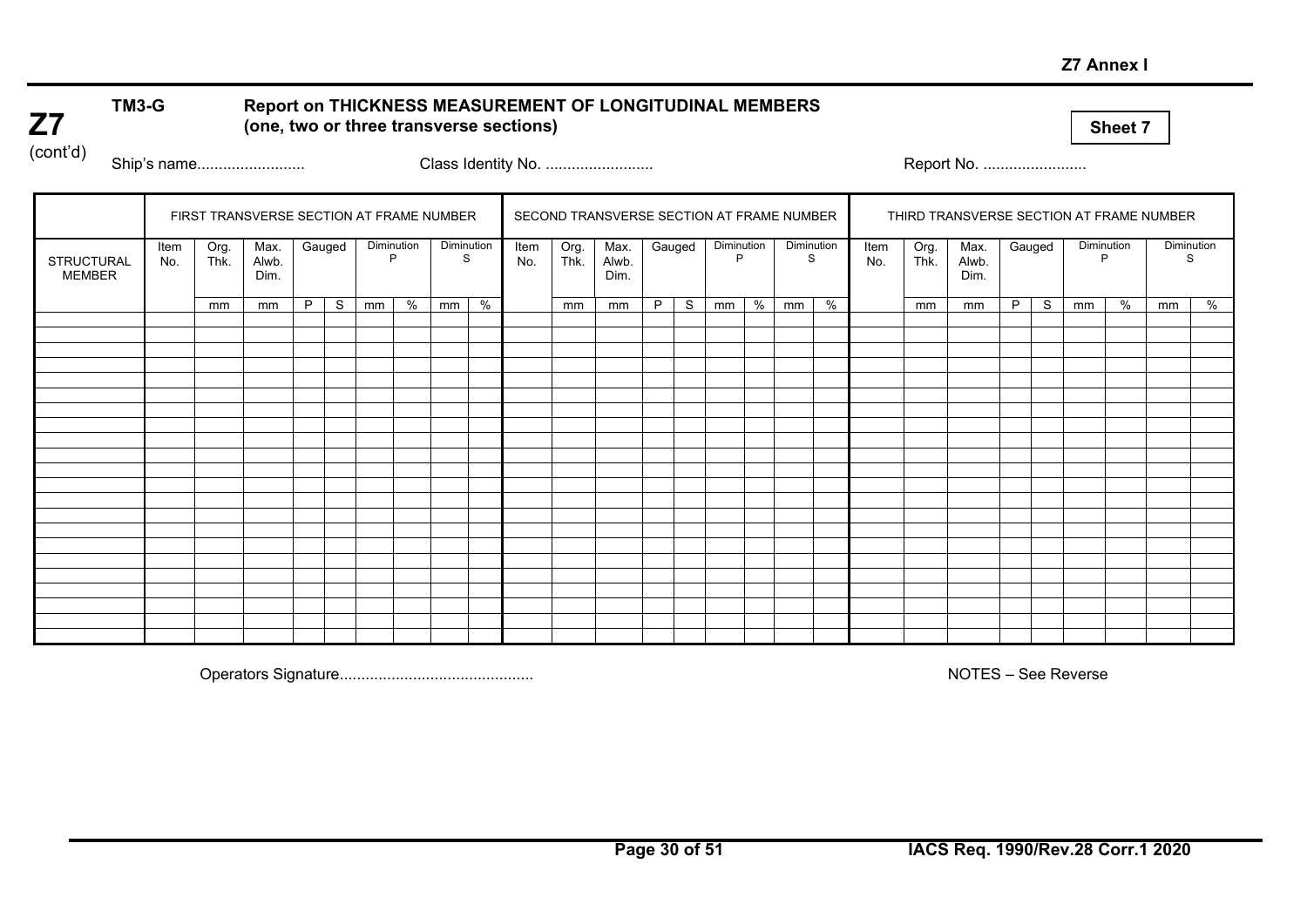## **NOTES TO REPORT TM3-G**

**Z7**  (cont'd)

## 1. This report may be used for recording the thickness measurement of:-

Longitudinal Members at transverse sections:-

 Two, or three sections within the cargo length area, comprising of the appropriate structural items.

- 2. The exact frame station of measurement is to be stated.
- 3. The single measurements recorded are to represent the average of multiple measurements.
- 4. The maximum allowable diminution could be stated in an attached document.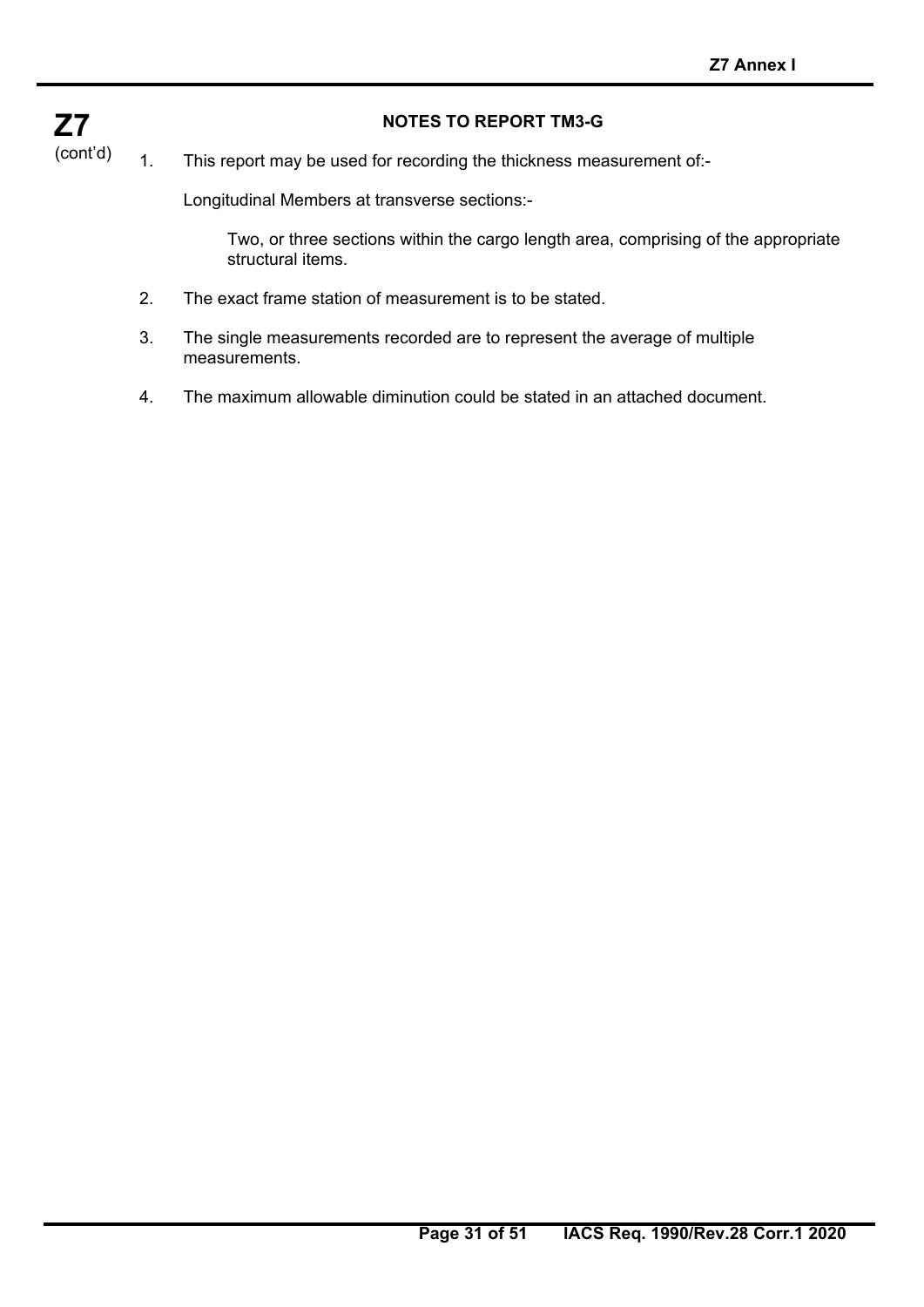#### **Z7 Annex I**

| Z7       | TM4-G                         | Report on THICKNESS OF TRANSVERSE BULKHEADS |                       |               |      |           |                            |            |    | Sheet 8    |
|----------|-------------------------------|---------------------------------------------|-----------------------|---------------|------|-----------|----------------------------|------------|----|------------|
| (cont'd) | Ship's name                   |                                             | Class Identity No.    |               |      |           |                            | Report No. |    |            |
|          | <b>LOCATION OF STRUCTURE:</b> |                                             |                       |               |      |           | FRAME NO.:                 |            |    |            |
|          |                               | STRUCTURAL COMPONENT (PLATING/STIFFENER)    |                       |               |      |           |                            |            |    |            |
|          |                               |                                             | Original<br>Thickness | Max.<br>Alwb. |      | Gauged    | Diminution<br>$\mathsf{P}$ |            | S  | Diminution |
|          |                               |                                             | mm                    | Dim.<br>mm    | Port | Starboard | mm                         | $\%$       | mm | $\%$       |
|          |                               |                                             |                       |               |      |           |                            |            |    |            |
|          |                               |                                             |                       |               |      |           |                            |            |    |            |
|          |                               |                                             |                       |               |      |           |                            |            |    |            |
|          |                               |                                             |                       |               |      |           |                            |            |    |            |
|          |                               |                                             |                       |               |      |           |                            |            |    |            |
|          |                               |                                             |                       |               |      |           |                            |            |    |            |
|          |                               |                                             |                       |               |      |           |                            |            |    |            |
|          |                               |                                             |                       |               |      |           |                            |            |    |            |
|          |                               |                                             |                       |               |      |           |                            |            |    |            |
|          |                               |                                             |                       |               |      |           |                            |            |    |            |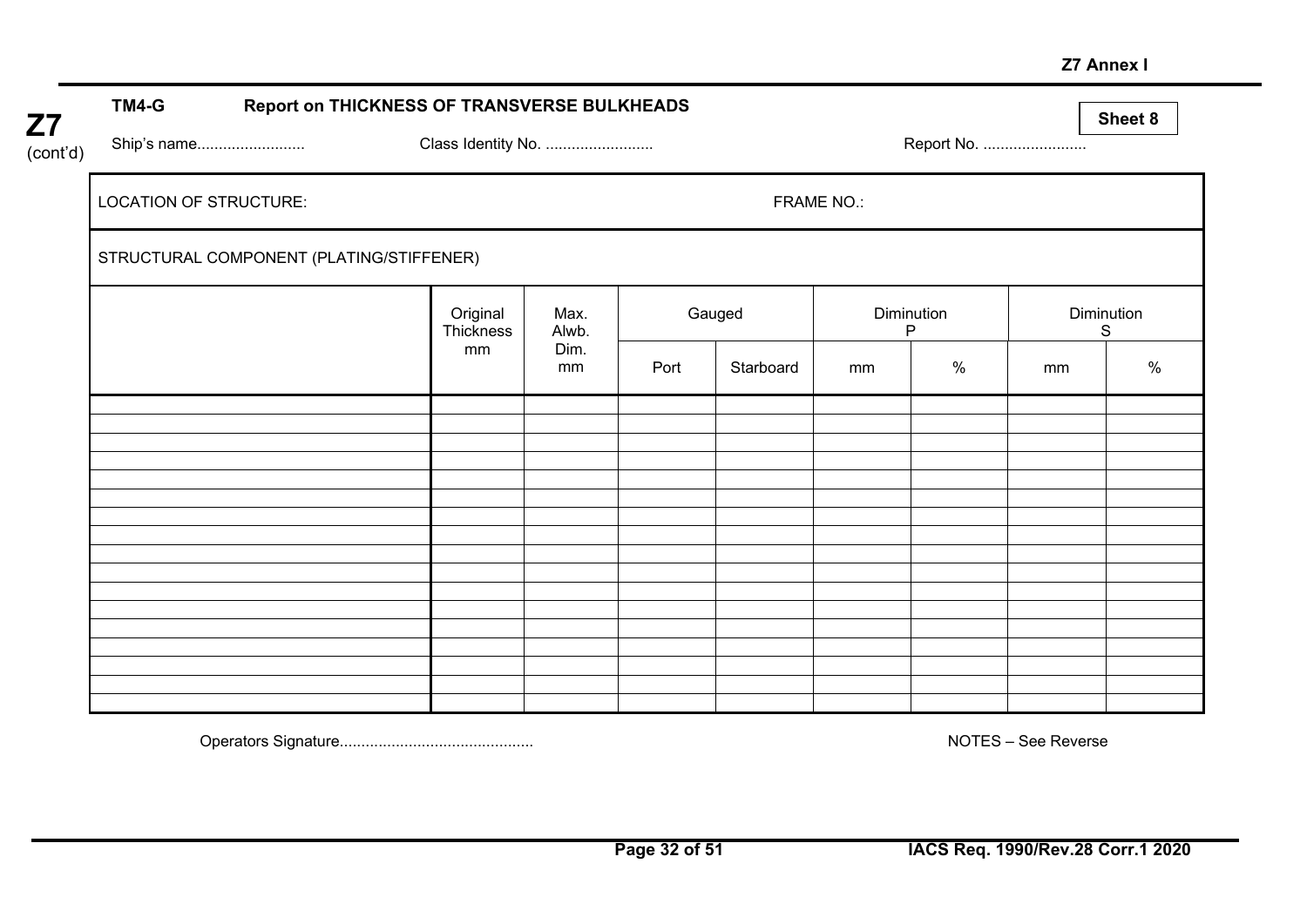

## **NOTES TO REPORT TM4-G**

- 1. This report form may be used for recording the thickness measurement of cargo hold transverse bulkheads.
	- 2. The single measurements recorded are to represent the average of multiple measurements.
	- 3. The maximum allowable diminution could be stated in an attached document.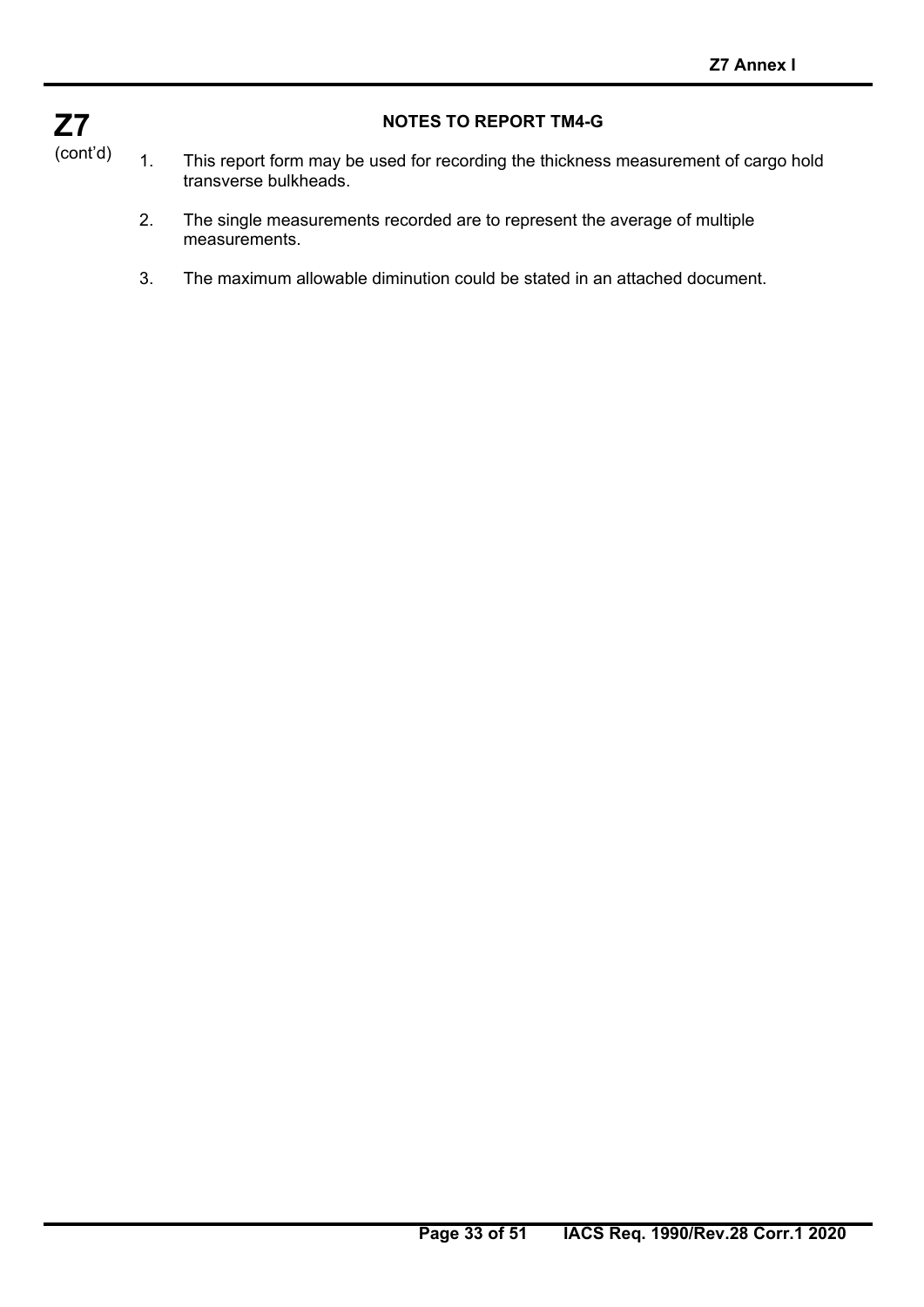#### **Z7 Annex I**

| TM5-G                     | Report on THICKNESS MEASUREMENT OF MISCELLANEOUS STRUCTURAL MEMBERS |                       |                |                |                            |               |    |                        |               | Sheet 9 |
|---------------------------|---------------------------------------------------------------------|-----------------------|----------------|----------------|----------------------------|---------------|----|------------------------|---------------|---------|
| Ship's name<br>(cont'd)   |                                                                     |                       |                |                | Class Identity No.         |               |    |                        | Report No.    |         |
| <b>STRUCTURAL MEMBER:</b> |                                                                     |                       |                |                |                            |               |    |                        | <b>SKETCH</b> |         |
| LOCATION OF STRUCTURE:    |                                                                     |                       |                |                |                            |               |    |                        |               |         |
| Description               | Org.<br>Thk.<br>mm                                                  | Max.<br>Alwb.<br>Dim. |                | Gauged         | Diminution<br>$\mathsf{P}$ |               |    | <b>Diminution</b><br>S |               |         |
|                           |                                                                     | mm                    | $\overline{P}$ | $\overline{s}$ | mm                         | $\frac{8}{6}$ | mm | $\frac{1}{6}$          |               |         |
|                           |                                                                     |                       |                |                |                            |               |    |                        |               |         |
|                           |                                                                     |                       |                |                |                            |               |    |                        |               |         |
|                           |                                                                     |                       |                |                |                            |               |    |                        |               |         |
|                           |                                                                     |                       |                |                |                            |               |    |                        |               |         |
|                           |                                                                     |                       |                |                |                            |               |    |                        |               |         |
|                           |                                                                     |                       |                |                |                            |               |    |                        |               |         |
|                           |                                                                     |                       |                |                |                            |               |    |                        |               |         |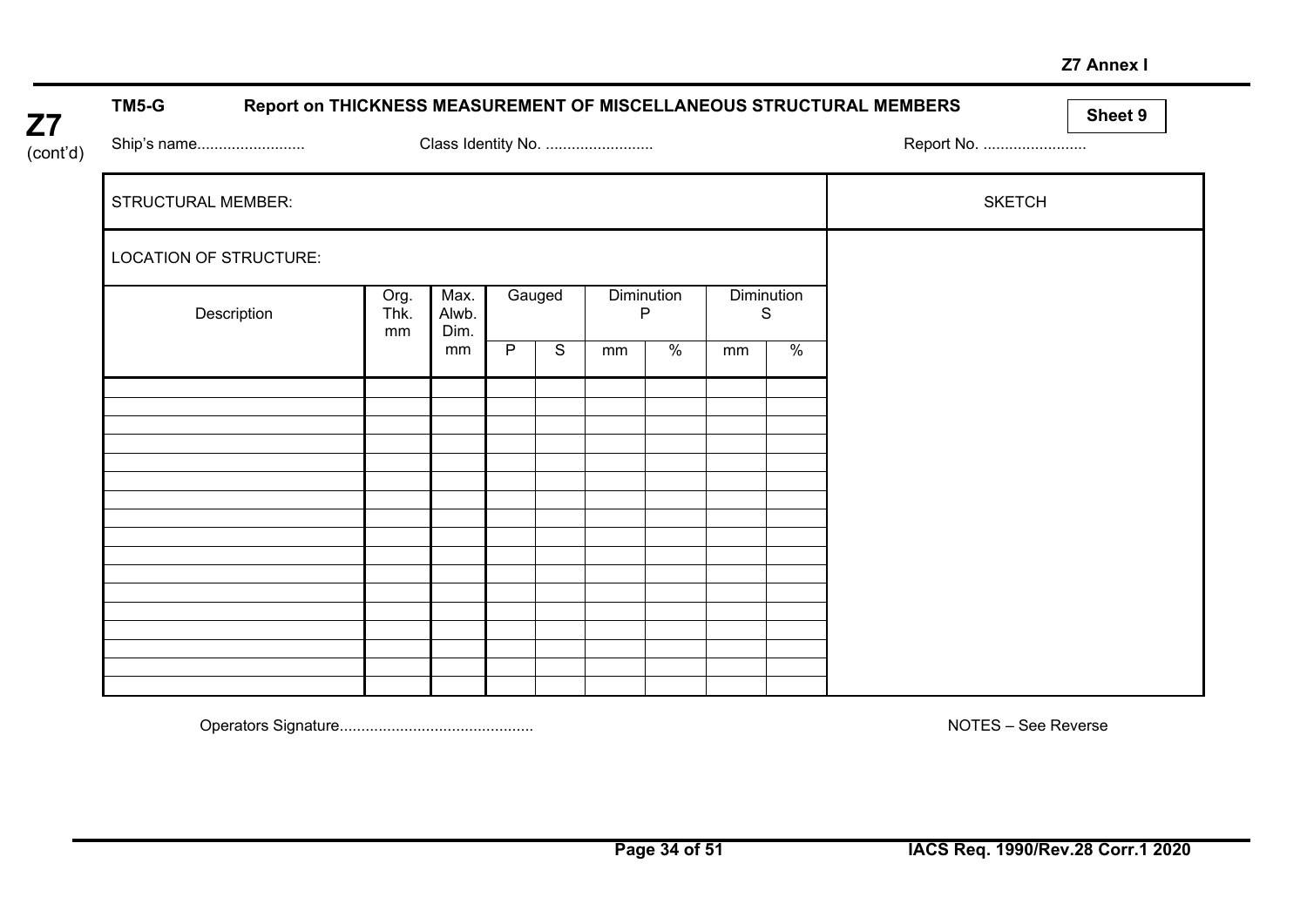

## **NOTES TO REPORT TM5-G**

- 1. This report may be used for recording the thickness measurement of miscellaneous structural members.
	- 2. The single measurements recorded are to represent the average of multiple measurements.
	- 3. The maximum allowable diminution could be stated in an attached document.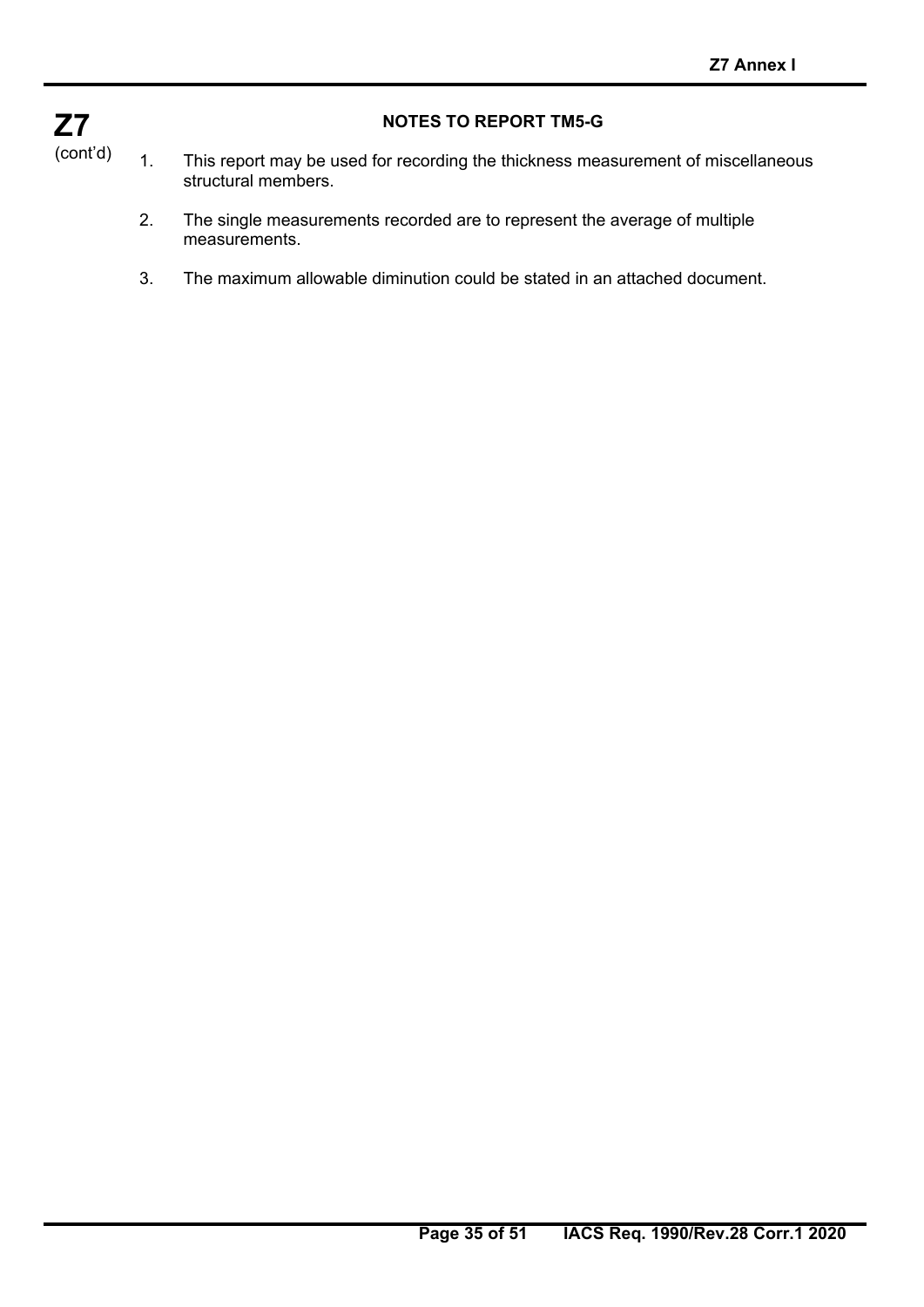

# **ANNEX II (Net Scantling Design)\***  $\frac{\text{Sheet 1}}{\text{Sheet 2}}$

**IACS RECOMMENDED PROCEDURES FOR THICKNESS MEASUREMENTS OF SHIPS BUILT ACCORDING TO THE NET SCANTLING APPROACH\*** 

\*Note: Annex II (NSD) is recommendatory.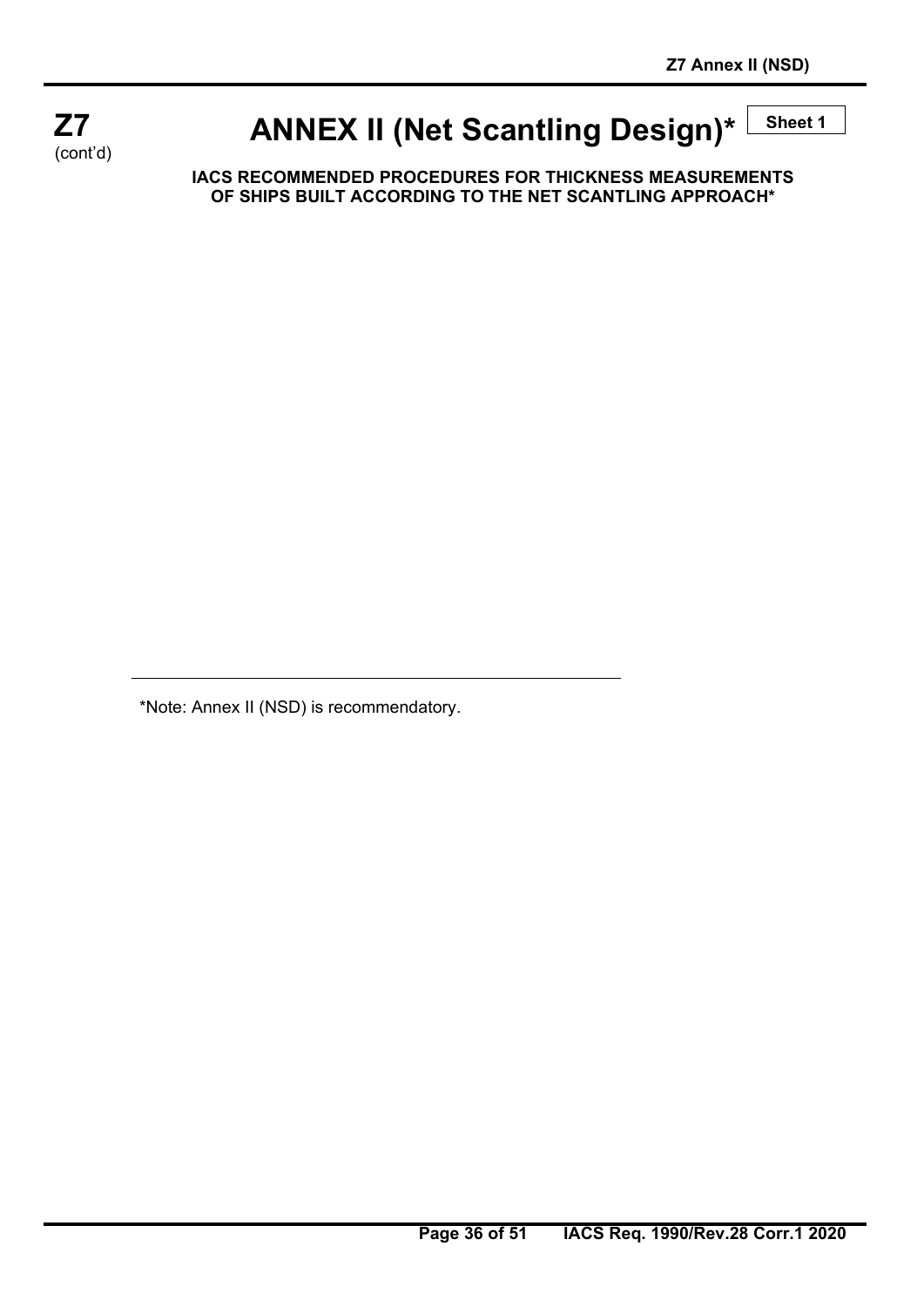- **Z7**  (cont'd) 1. This document may be used for recording thickness measurements of ships built according to the net scantling approach as required by the IACS Unified Requirement Z7.
	- 2. Reporting forms TM1-G(NSD), TM2-G(NSD) (i) and (ii), TM3-G(NSD), TM4-G(NSD), TM5-G(NSD) (sheets 4-9) may be used for recording thickness measurements. The asbuilt thickness and the voluntary thickness addition and renewal thickness (minimum allowable thickness) are to be stated in the said forms.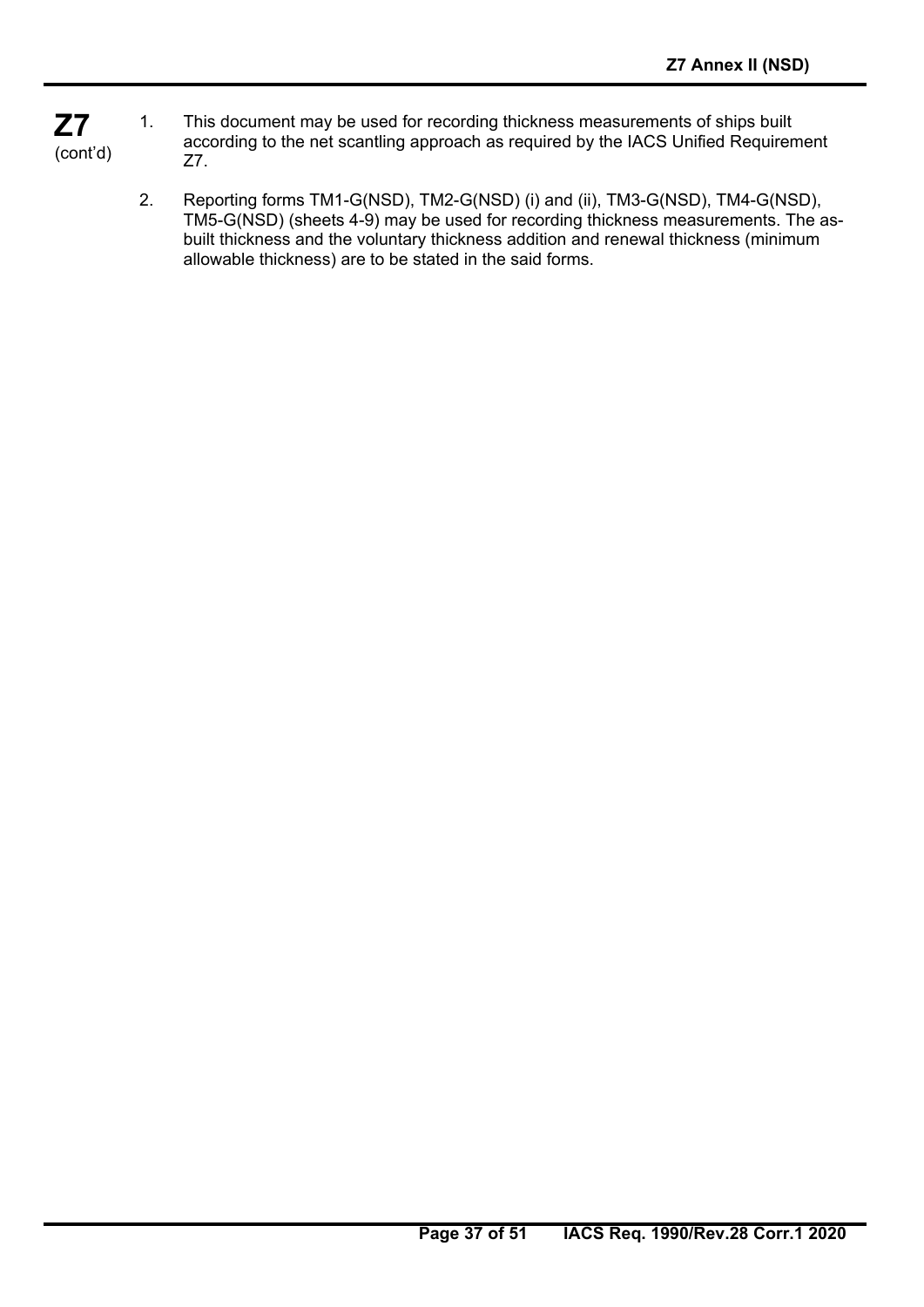| <b>Z7</b> |                |                              | <b>CONTENTS</b>                                                                                                                                              | <b>Sheet 2</b> |
|-----------|----------------|------------------------------|--------------------------------------------------------------------------------------------------------------------------------------------------------------|----------------|
| (cont'd)  | Sheet 1        | $\sim$ 10 $\pm$              | <b>Front cover</b>                                                                                                                                           |                |
|           | Sheet 2        | $\sim 10$                    | Contents                                                                                                                                                     |                |
|           | Sheet 3        | $\blacksquare$               | <b>General particulars</b>                                                                                                                                   |                |
|           | <b>REPORTS</b> |                              |                                                                                                                                                              |                |
|           | Sheet 4        |                              | - Report TM1-G(NSD) for recording the thickness measurement of all deck<br>plating, all bottom plating and side shell plating.                               |                |
|           | Sheet 5        |                              | - Report TM2-G(NSD) (i) for recording the thickness measurement of shell and<br>deck plating at transverse sections - strength deck and sheerstrake plating. |                |
|           | Sheet 6        |                              | - Report TM2-G(NSD) (ii) for recording the thickness measurement of shell<br>plating at transverse sections.                                                 |                |
|           | Sheet 7        |                              | - Report TM3-G(NSD) for recording the thickness measurement of longitudinal<br>members at transverse sections.                                               |                |
|           | Sheet 8        | $\sim$                       | Report TM4-G(NSD) for recording the thickness measurement of transverse<br>bulkheads.                                                                        |                |
|           | Sheet 9        | $\qquad \qquad \blacksquare$ | Report TM5-G(NSD) for recording the thickness measurement of<br>miscellaneous structural members.                                                            |                |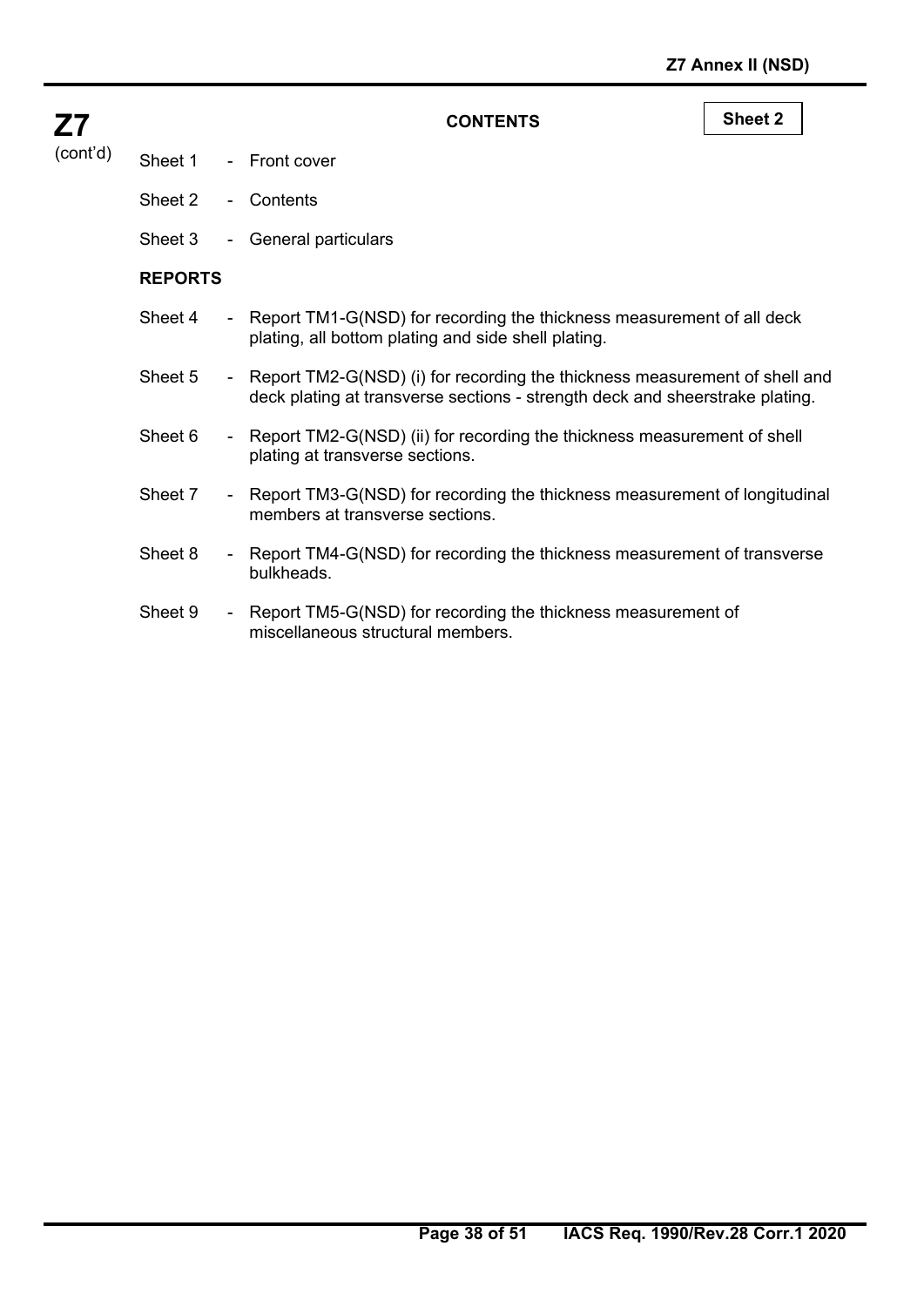| <b>Z7</b> | <b>GENERAL PARTICULARS</b>                         | Sheet 3 |
|-----------|----------------------------------------------------|---------|
| (cont'd)  | Ships name:-                                       |         |
|           | IMO number:-                                       |         |
|           | Class identity number:-                            |         |
|           | Port of registry:-                                 |         |
|           | Gross tons:-                                       |         |
|           | Deadweight:-                                       |         |
|           | Date of build:-                                    |         |
|           | <b>Classification Society:-</b>                    |         |
|           |                                                    |         |
|           | Name of Company performing thickness measurement:- |         |
|           | Thickness measurement company certified by:-       |         |
|           | Certificate No:-                                   |         |
|           |                                                    |         |
|           | Place of measurement:-                             |         |
|           | First date of measurement:-                        |         |
|           | Last date of measurement:-                         |         |

Special survey/intermediate survey due:-\*

Details of measurement equipment:-

Qualification of operators:-

| Report Number:-          | consisting of<br><b>Sheets</b>                           |
|--------------------------|----------------------------------------------------------|
| Names of operator:-      | Name of surveyor:-                                       |
| Signature of operator:-  | Signature of surveyor:-                                  |
| Company official stamp:- | <b>Classification Society</b><br><b>Official Stamp:-</b> |
| * Delete as appropriate  |                                                          |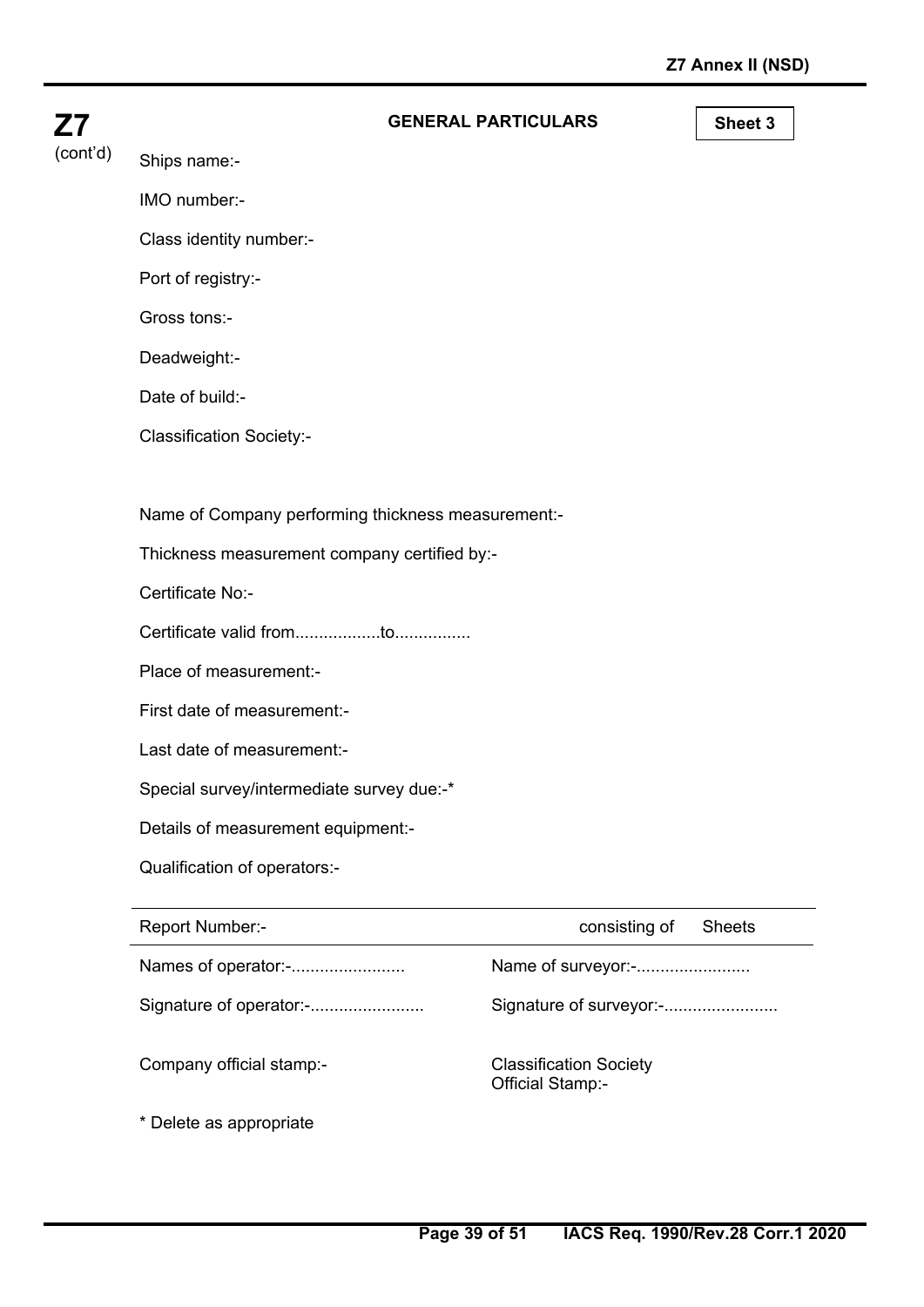## **Z7 Annex II (NSD)**

# **Z7**

# TM1-G(NSD) Report on THICKNESS MEASUREMENT of ALL DECK PLATING, ALL BOTTOM PLATING **or Side of All Accord Accord**<br>or SIDE SHELL PLATING\* (\* - delete as appropriate)

(cont'd)

Ship's name......................... Class Identity No......................... Report No.........................

| <b>STRAKE</b><br><b>POSITION</b> |        |          |           |           |   |                |                        |                 |   |              |                |                    |                 |                |                      |                |
|----------------------------------|--------|----------|-----------|-----------|---|----------------|------------------------|-----------------|---|--------------|----------------|--------------------|-----------------|----------------|----------------------|----------------|
|                                  | No.    | As Built | Voluntary | Renewal   |   |                | <b>Forward Reading</b> |                 |   |              |                | <b>Aft Reading</b> |                 |                | Mean Remaining Corr. |                |
| <b>PLATE</b>                     | or     | Thk.     | Thickness | Thickness |   | Gauged Thk.    |                        | Remaining Corr. |   |              | Gauged Thk.    |                    | Remaining Corr. |                | Addition, mm         |                |
| <b>POSITION</b>                  | Letter | mm       | Addition  | mm        |   | mm             |                        | Addition, mm    |   |              | mm             |                    | Addition, mm    |                |                      |                |
|                                  |        |          | mm        |           |   | (b1)           |                        | $(c1)=(b1)-(a)$ |   |              | (b2)           |                    | $(c2)=(b2)-(a)$ |                | $[(c1)+(c2)]/2$      |                |
|                                  |        |          |           | (a)       | P | $\overline{s}$ |                        | P               | S | $\mathsf{P}$ | $\overline{s}$ |                    | P               | $\overline{s}$ | P                    | $\overline{s}$ |
| 12th forward                     |        |          |           |           |   |                |                        |                 |   |              |                |                    |                 |                |                      |                |
| 11th                             |        |          |           |           |   |                |                        |                 |   |              |                |                    |                 |                |                      |                |
| 10th                             |        |          |           |           |   |                |                        |                 |   |              |                |                    |                 |                |                      |                |
| 9th                              |        |          |           |           |   |                |                        |                 |   |              |                |                    |                 |                |                      |                |
| 8th                              |        |          |           |           |   |                |                        |                 |   |              |                |                    |                 |                |                      |                |
| 7th                              |        |          |           |           |   |                |                        |                 |   |              |                |                    |                 |                |                      |                |
| 6th                              |        |          |           |           |   |                |                        |                 |   |              |                |                    |                 |                |                      |                |
| 5th                              |        |          |           |           |   |                |                        |                 |   |              |                |                    |                 |                |                      |                |
| 4th                              |        |          |           |           |   |                |                        |                 |   |              |                |                    |                 |                |                      |                |
| 3rd                              |        |          |           |           |   |                |                        |                 |   |              |                |                    |                 |                |                      |                |
| 2nd                              |        |          |           |           |   |                |                        |                 |   |              |                |                    |                 |                |                      |                |
| 1st                              |        |          |           |           |   |                |                        |                 |   |              |                |                    |                 |                |                      |                |
| Amidships                        |        |          |           |           |   |                |                        |                 |   |              |                |                    |                 |                |                      |                |
| 1st aft                          |        |          |           |           |   |                |                        |                 |   |              |                |                    |                 |                |                      |                |
| 2nd                              |        |          |           |           |   |                |                        |                 |   |              |                |                    |                 |                |                      |                |
| 3rd                              |        |          |           |           |   |                |                        |                 |   |              |                |                    |                 |                |                      |                |
| 4th                              |        |          |           |           |   |                |                        |                 |   |              |                |                    |                 |                |                      |                |
| 5th                              |        |          |           |           |   |                |                        |                 |   |              |                |                    |                 |                |                      |                |
| 6th                              |        |          |           |           |   |                |                        |                 |   |              |                |                    |                 |                |                      |                |
| 7th                              |        |          |           |           |   |                |                        |                 |   |              |                |                    |                 |                |                      |                |
| 8th                              |        |          |           |           |   |                |                        |                 |   |              |                |                    |                 |                |                      |                |
| 9th                              |        |          |           |           |   |                |                        |                 |   |              |                |                    |                 |                |                      |                |
| 10th                             |        |          |           |           |   |                |                        |                 |   |              |                |                    |                 |                |                      |                |
| 11th                             |        |          |           |           |   |                |                        |                 |   |              |                |                    |                 |                |                      |                |
| 12th                             |        |          |           |           |   |                |                        |                 |   |              |                |                    |                 |                |                      |                |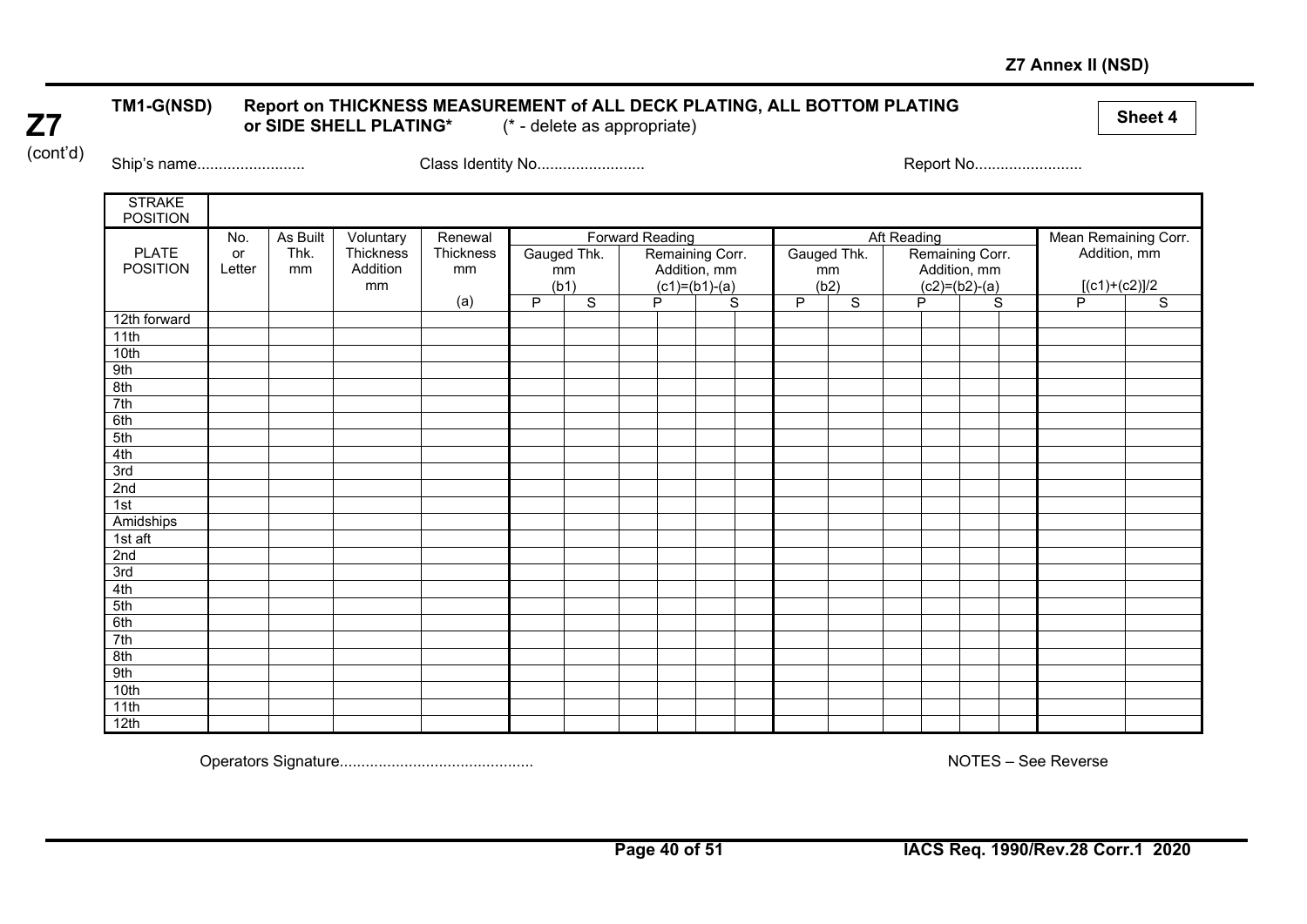## **NOTES TO REPORT TM1-G(NSD)**

(cont'd) 1. This report may be used for recording the thickness measurement of:-

**Z7** 

- A All strength deck plating within cargo length area.
- B Keel, bottom shell plating and bilge plating within the cargo length area.
- C Side shell plating that is all wind and water strakes within the cargo length area.
- D Side shell plating that is selected wind and water strakes outside the cargo length area.
- 2. The strake position is to be clearly indicated as follows:-
	- 2.1 For strength deck indicate the number of the strake of plating inboard from the stringer plate.
	- 2.2 For bottom plating indicate the number of the strake of plating outboard from the keel plate.
	- 2.3 For side shell plating give number of the strake of plating sheerstrake and letter as shown on shell expansion.
- 3. Only the deck plating strakes outside line of openings are to be recorded.
- 4. Measurements are to be taken at the forward and aft areas of all plates and the single measurements recorded are to represent the average of multiple measurements.
- 5. The remaining corrosion addition is to be recorded with result of gauged thickness minus renewal thickness. If the result is negative, the structure in way shall be renewed, and the mark "R" is to be indicated in the right-hand column. If the result is between 0 and substantial corrosion allowable limits (according to the individual classification Society's Rules) the structure in way shall be additional gauged, and the mark "S" is to be indicated in the right-hand column.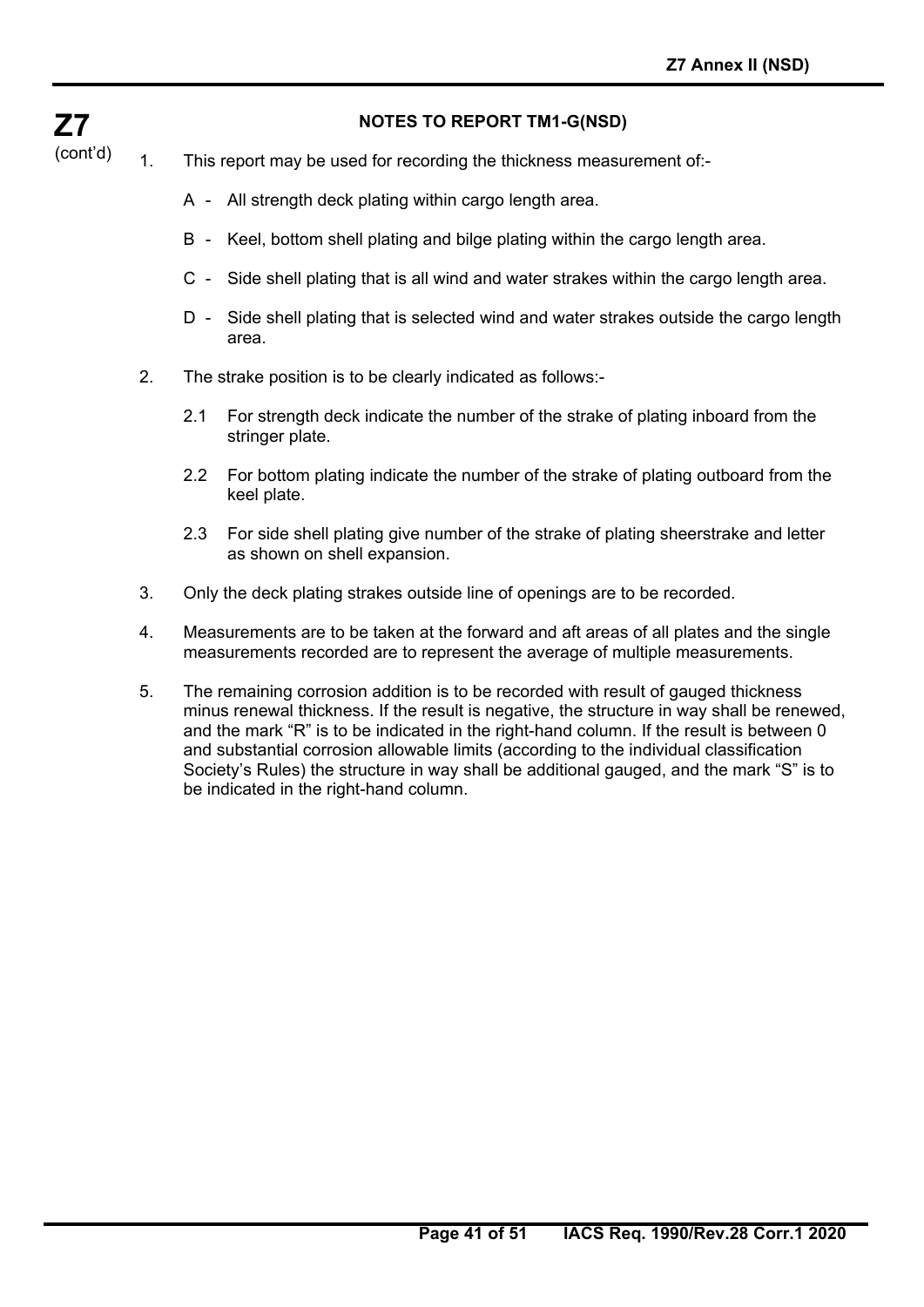## **Z7 Annex II (NSD)**

# TM2-G(NSD) (i) Report on THICKNESS MEASUREMENT OF SHELL AND DECK PLATING **(a)** sheet 5<br>(one, two or three transverse sections)

**Z7**  (cont'd)

Ship's name......................... Class Identity No. ......................... Report No. .........................

|                                  |                     |                                          |                            |                    |             |              |   |                 |                              | STRENGTH DECK AND SHEERSTRAKE PLATING |                                  |                            |                    |                             |   |   |           |                                           |                     |                                  |                                          |                    |                             |   |                                              |   |
|----------------------------------|---------------------|------------------------------------------|----------------------------|--------------------|-------------|--------------|---|-----------------|------------------------------|---------------------------------------|----------------------------------|----------------------------|--------------------|-----------------------------|---|---|-----------|-------------------------------------------|---------------------|----------------------------------|------------------------------------------|--------------------|-----------------------------|---|----------------------------------------------|---|
|                                  |                     | FIRST TRANSVERSE SECTION AT FRAME NUMBER |                            |                    |             |              |   |                 |                              |                                       |                                  |                            |                    |                             |   |   |           | SECOND TRANSVERSE SECTION AT FRAME NUMBER |                     |                                  | THIRD TRANSVERSE SECTION AT FRAME NUMBER |                    |                             |   |                                              |   |
| <b>STRAKE</b><br><b>POSITION</b> | No.<br>or<br>Letter | As<br><b>Built</b><br>Thk.<br>mm         | Vol.<br>Thk.<br>Add.<br>mm | Ren.<br>Thk.<br>mm | Thk.<br>(b) | Gauged<br>mm |   | mm<br>$(b)-(a)$ | Remaining<br>Corr. Addition, | No.<br>or<br>Letter                   | As<br><b>Built</b><br>Thk.<br>mm | Vol.<br>Thk.<br>Add.<br>mm | Ren.<br>Thk.<br>mm | Gauged<br>Thk.<br>mm<br>(b) |   |   | $(b)-(a)$ | Remaining Corr.<br>Addition, mm           | No.<br>or<br>Letter | As<br><b>Built</b><br>Thk.<br>mm | Vol.<br>Thk.<br>Add.<br>mm               | Ren.<br>Thk.<br>mm | Gauged<br>Thk.<br>mm<br>(b) |   | Remaining Corr.<br>Addition, mm<br>$(b)-(a)$ |   |
|                                  |                     |                                          |                            | (a)                | P           | S            | P |                 | S                            |                                       |                                  |                            | (a)                | P                           | S | P |           | S                                         |                     |                                  |                                          | (a)                | P                           | S | P                                            | S |
| Stringer<br>Plate                |                     |                                          |                            |                    |             |              |   |                 |                              |                                       |                                  |                            |                    |                             |   |   |           |                                           |                     |                                  |                                          |                    |                             |   |                                              |   |
| 1st strake<br>inboard            |                     |                                          |                            |                    |             |              |   |                 |                              |                                       |                                  |                            |                    |                             |   |   |           |                                           |                     |                                  |                                          |                    |                             |   |                                              |   |
| 2nd                              |                     |                                          |                            |                    |             |              |   |                 |                              |                                       |                                  |                            |                    |                             |   |   |           |                                           |                     |                                  |                                          |                    |                             |   |                                              |   |
| 3rd                              |                     |                                          |                            |                    |             |              |   |                 |                              |                                       |                                  |                            |                    |                             |   |   |           |                                           |                     |                                  |                                          |                    |                             |   |                                              |   |
| 4th<br>5th                       |                     |                                          |                            |                    |             |              |   |                 |                              |                                       |                                  |                            |                    |                             |   |   |           |                                           |                     |                                  |                                          |                    |                             |   |                                              |   |
| 6th                              |                     |                                          |                            |                    |             |              |   |                 |                              |                                       |                                  |                            |                    |                             |   |   |           |                                           |                     |                                  |                                          |                    |                             |   |                                              |   |
| 7th                              |                     |                                          |                            |                    |             |              |   |                 |                              |                                       |                                  |                            |                    |                             |   |   |           |                                           |                     |                                  |                                          |                    |                             |   |                                              |   |
| 8th                              |                     |                                          |                            |                    |             |              |   |                 |                              |                                       |                                  |                            |                    |                             |   |   |           |                                           |                     |                                  |                                          |                    |                             |   |                                              |   |
| 9th                              |                     |                                          |                            |                    |             |              |   |                 |                              |                                       |                                  |                            |                    |                             |   |   |           |                                           |                     |                                  |                                          |                    |                             |   |                                              |   |
| 10th                             |                     |                                          |                            |                    |             |              |   |                 |                              |                                       |                                  |                            |                    |                             |   |   |           |                                           |                     |                                  |                                          |                    |                             |   |                                              |   |
| 11th                             |                     |                                          |                            |                    |             |              |   |                 |                              |                                       |                                  |                            |                    |                             |   |   |           |                                           |                     |                                  |                                          |                    |                             |   |                                              |   |
| 12th                             |                     |                                          |                            |                    |             |              |   |                 |                              |                                       |                                  |                            |                    |                             |   |   |           |                                           |                     |                                  |                                          |                    |                             |   |                                              |   |
| 13th                             |                     |                                          |                            |                    |             |              |   |                 |                              |                                       |                                  |                            |                    |                             |   |   |           |                                           |                     |                                  |                                          |                    |                             |   |                                              |   |
| 14th                             |                     |                                          |                            |                    |             |              |   |                 |                              |                                       |                                  |                            |                    |                             |   |   |           |                                           |                     |                                  |                                          |                    |                             |   |                                              |   |
| centre<br>strake                 |                     |                                          |                            |                    |             |              |   |                 |                              |                                       |                                  |                            |                    |                             |   |   |           |                                           |                     |                                  |                                          |                    |                             |   |                                              |   |
| sheer<br>strake                  |                     |                                          |                            |                    |             |              |   |                 |                              |                                       |                                  |                            |                    |                             |   |   |           |                                           |                     |                                  |                                          |                    |                             |   |                                              |   |
| <b>TOPSIDE</b><br><b>TOTAL</b>   |                     |                                          |                            |                    |             |              |   |                 |                              |                                       |                                  |                            |                    |                             |   |   |           |                                           |                     |                                  |                                          |                    |                             |   |                                              |   |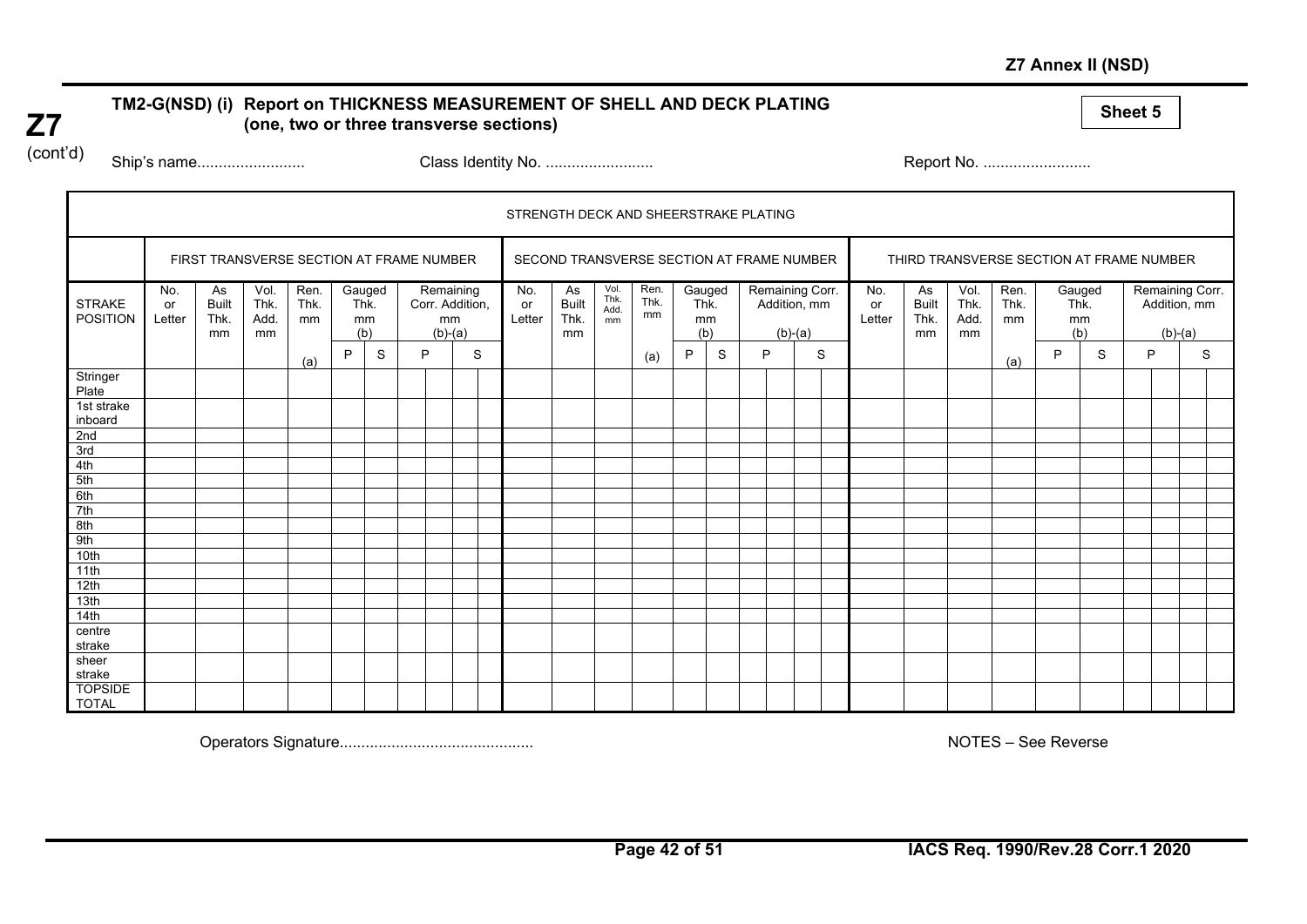## **NOTES TO REPORT TM2-G(NSD) (i)**

(cont'd) 1. This report may be used for recording the thickness measurement of:-

**Z7** 

Strength deck plating and sheerstrake plating transverse sections:-

 One, two or three sections within the cargo length area, comprising of the structural items.

- 2. Only the deck plating strakes outside the line of openings are to be recorded.
- 3. The topside area comprises deck plating, stringer plate and sheerstrake (including rounded gunwales).
- 4. The exact frame station of measurement is to be stated.
- 5. The single measurements recorded are to represent the average of multiple measurements.
- 6. The remaining corrosion addition is to be recorded with result of gauged thickness minus renewal thickness. If the result is negative, the structure in way shall be renewed, and the mark "R" is to be indicated in the right-hand column. If the result is between 0 and substantial corrosion allowable limits (according to the individual classification Society's Rules), the structure in way shall be additional gauged, and the mark "S" is to be indicated in the right-hand column.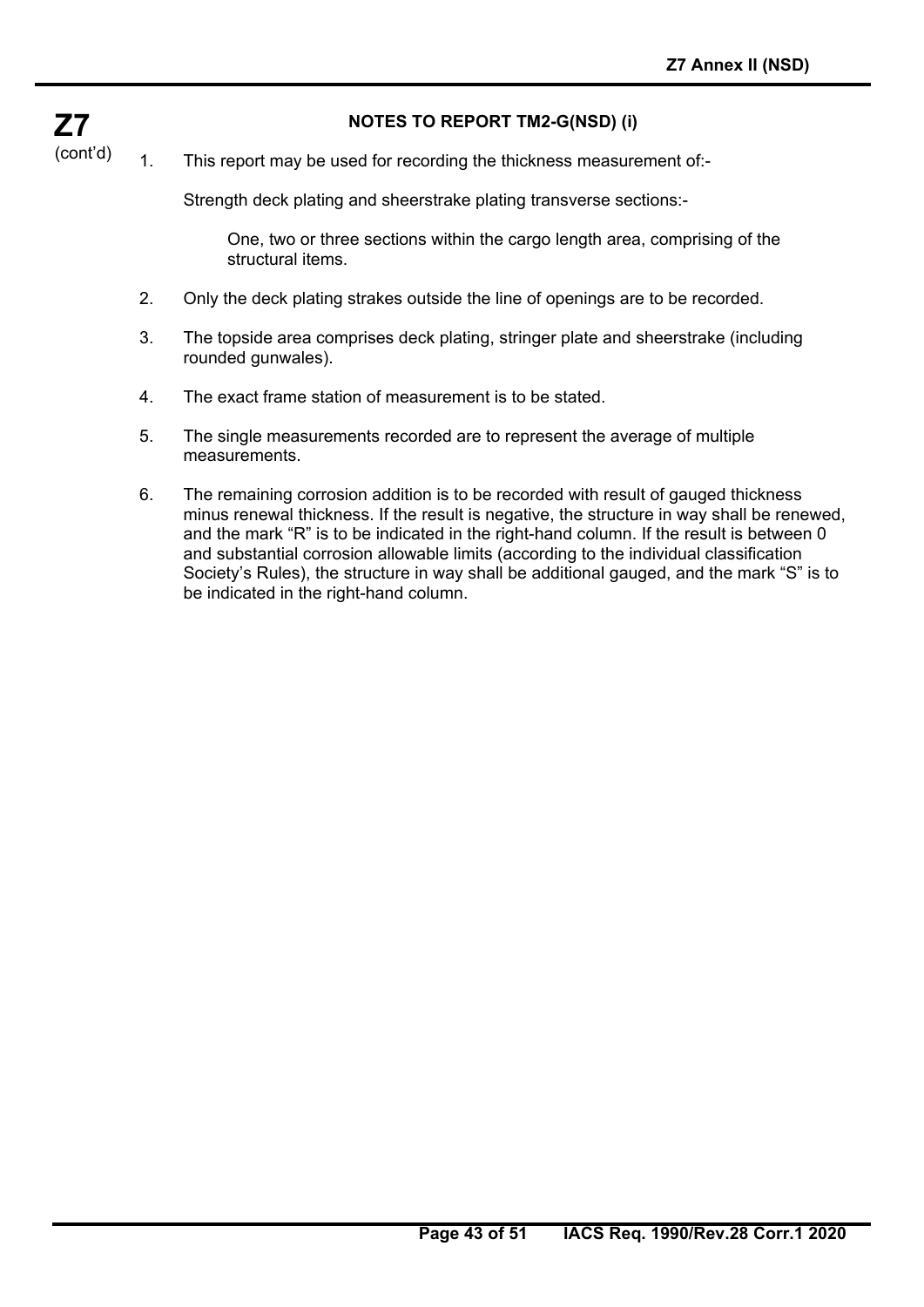## **Z7 Annex II (NSD)**

# TM2-G(NSD) (ii) Report on THICKNESS MEASUREMENT OF SHELL PLATING **(1994) (2006)** (one, two or three transverse sections)

(cont'd)

**Z7** 

Ship's name......................... Class Identity No. ......................... Report No. .........................

|                                  |                     |                                          |                            |                    |   |                             |   |                                              |                     |                                           |                            | SHELL PLATING      |   |                             |   |                                              |   |                     |                                  |                            |                                          |   |                             |   |           |                                 |  |
|----------------------------------|---------------------|------------------------------------------|----------------------------|--------------------|---|-----------------------------|---|----------------------------------------------|---------------------|-------------------------------------------|----------------------------|--------------------|---|-----------------------------|---|----------------------------------------------|---|---------------------|----------------------------------|----------------------------|------------------------------------------|---|-----------------------------|---|-----------|---------------------------------|--|
|                                  |                     | FIRST TRANSVERSE SECTION AT FRAME NUMBER |                            |                    |   |                             |   |                                              |                     | SECOND TRANSVERSE SECTION AT FRAME NUMBER |                            |                    |   |                             |   |                                              |   |                     |                                  |                            | THIRD TRANSVERSE SECTION AT FRAME NUMBER |   |                             |   |           |                                 |  |
| <b>STRAKE</b><br><b>POSITION</b> | No.<br>or<br>Letter | As<br><b>Built</b><br>Thk.<br>mm         | Vol.<br>Thk.<br>Add.<br>mm | Ren.<br>Thk.<br>mm |   | Gauged<br>Thk.<br>mm<br>(b) |   | Remaining Corr.<br>Addition, mm<br>$(b)-(a)$ | No.<br>or<br>Letter | As<br><b>Built</b><br>Thk.<br>mm          | Vol.<br>Thk.<br>Add.<br>mm | Ren.<br>Thk.<br>mm |   | Gauged<br>Thk.<br>mm<br>(b) |   | Remaining Corr.<br>Addition, mm<br>$(b)-(a)$ |   | No.<br>or<br>Letter | As<br><b>Built</b><br>Thk.<br>mm | Vol.<br>Thk.<br>Add.<br>mm | Ren.<br>Thk.<br>mm                       |   | Gauged<br>Thk.<br>mm<br>(b) |   | $(b)-(a)$ | Remaining Corr.<br>Addition, mm |  |
|                                  |                     |                                          |                            | (a)                | P | S                           | Þ | S                                            |                     |                                           |                            | (a)                | P | S                           | D |                                              | S |                     |                                  |                            | (a)                                      | P | S                           | D |           | S                               |  |
| 1st below<br>sheer strake        |                     |                                          |                            |                    |   |                             |   |                                              |                     |                                           |                            |                    |   |                             |   |                                              |   |                     |                                  |                            |                                          |   |                             |   |           |                                 |  |
| 2nd                              |                     |                                          |                            |                    |   |                             |   |                                              |                     |                                           |                            |                    |   |                             |   |                                              |   |                     |                                  |                            |                                          |   |                             |   |           |                                 |  |
| 3rd                              |                     |                                          |                            |                    |   |                             |   |                                              |                     |                                           |                            |                    |   |                             |   |                                              |   |                     |                                  |                            |                                          |   |                             |   |           |                                 |  |
| 4th                              |                     |                                          |                            |                    |   |                             |   |                                              |                     |                                           |                            |                    |   |                             |   |                                              |   |                     |                                  |                            |                                          |   |                             |   |           |                                 |  |
| 5th                              |                     |                                          |                            |                    |   |                             |   |                                              |                     |                                           |                            |                    |   |                             |   |                                              |   |                     |                                  |                            |                                          |   |                             |   |           |                                 |  |
| 6th                              |                     |                                          |                            |                    |   |                             |   |                                              |                     |                                           |                            |                    |   |                             |   |                                              |   |                     |                                  |                            |                                          |   |                             |   |           |                                 |  |
| 7th                              |                     |                                          |                            |                    |   |                             |   |                                              |                     |                                           |                            |                    |   |                             |   |                                              |   |                     |                                  |                            |                                          |   |                             |   |           |                                 |  |
| 8th                              |                     |                                          |                            |                    |   |                             |   |                                              |                     |                                           |                            |                    |   |                             |   |                                              |   |                     |                                  |                            |                                          |   |                             |   |           |                                 |  |
| 9th                              |                     |                                          |                            |                    |   |                             |   |                                              |                     |                                           |                            |                    |   |                             |   |                                              |   |                     |                                  |                            |                                          |   |                             |   |           |                                 |  |
| 10th                             |                     |                                          |                            |                    |   |                             |   |                                              |                     |                                           |                            |                    |   |                             |   |                                              |   |                     |                                  |                            |                                          |   |                             |   |           |                                 |  |
| 11th                             |                     |                                          |                            |                    |   |                             |   |                                              |                     |                                           |                            |                    |   |                             |   |                                              |   |                     |                                  |                            |                                          |   |                             |   |           |                                 |  |
| 12th                             |                     |                                          |                            |                    |   |                             |   |                                              |                     |                                           |                            |                    |   |                             |   |                                              |   |                     |                                  |                            |                                          |   |                             |   |           |                                 |  |
| 13th                             |                     |                                          |                            |                    |   |                             |   |                                              |                     |                                           |                            |                    |   |                             |   |                                              |   |                     |                                  |                            |                                          |   |                             |   |           |                                 |  |
| 14th                             |                     |                                          |                            |                    |   |                             |   |                                              |                     |                                           |                            |                    |   |                             |   |                                              |   |                     |                                  |                            |                                          |   |                             |   |           |                                 |  |
| 15th                             |                     |                                          |                            |                    |   |                             |   |                                              |                     |                                           |                            |                    |   |                             |   |                                              |   |                     |                                  |                            |                                          |   |                             |   |           |                                 |  |
| 16th                             |                     |                                          |                            |                    |   |                             |   |                                              |                     |                                           |                            |                    |   |                             |   |                                              |   |                     |                                  |                            |                                          |   |                             |   |           |                                 |  |
| 17th                             |                     |                                          |                            |                    |   |                             |   |                                              |                     |                                           |                            |                    |   |                             |   |                                              |   |                     |                                  |                            |                                          |   |                             |   |           |                                 |  |
| 18th                             |                     |                                          |                            |                    |   |                             |   |                                              |                     |                                           |                            |                    |   |                             |   |                                              |   |                     |                                  |                            |                                          |   |                             |   |           |                                 |  |
| 19th                             |                     |                                          |                            |                    |   |                             |   |                                              |                     |                                           |                            |                    |   |                             |   |                                              |   |                     |                                  |                            |                                          |   |                             |   |           |                                 |  |
| 20th                             |                     |                                          |                            |                    |   |                             |   |                                              |                     |                                           |                            |                    |   |                             |   |                                              |   |                     |                                  |                            |                                          |   |                             |   |           |                                 |  |
| Keel strake                      |                     |                                          |                            |                    |   |                             |   |                                              |                     |                                           |                            |                    |   |                             |   |                                              |   |                     |                                  |                            |                                          |   |                             |   |           |                                 |  |
| <b>BOTTOM</b><br><b>TOTAL</b>    |                     |                                          |                            |                    |   |                             |   |                                              |                     |                                           |                            |                    |   |                             |   |                                              |   |                     |                                  |                            |                                          |   |                             |   |           |                                 |  |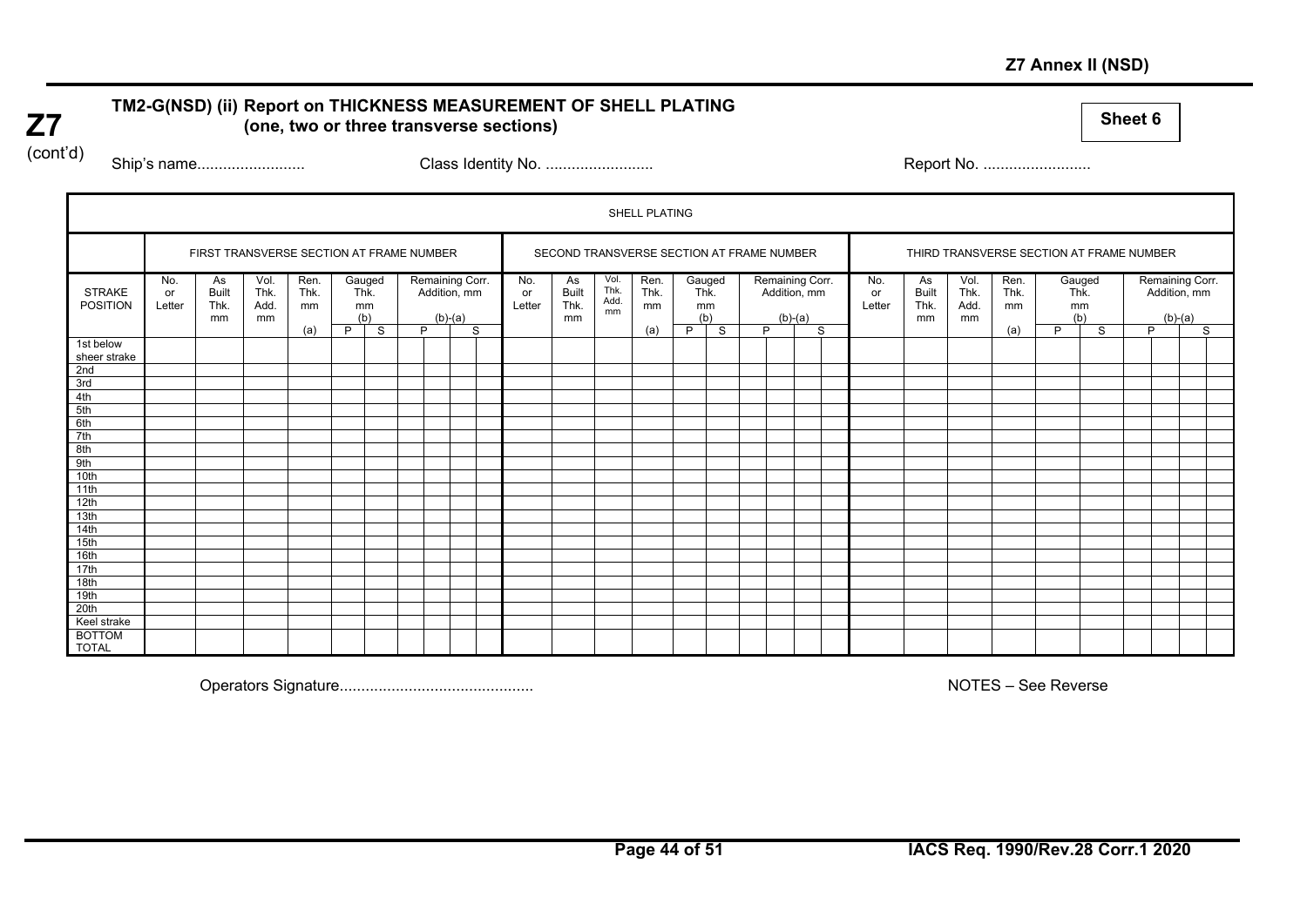## **NOTES TO REPORT TM2-G(NSD) (ii)**

(cont'd) 1. This report may be used for recording the thickness measurement of:-

Shell plating transverse sections:-

**Z7** 

 One, two or three sections within cargo length area comprising of the structural items.

- 2. The bottom area comprises keel, bottom and bilge plating.
- 3. The exact frame station of measurement is to be stated.
- 4. The single measurements recorded are to represent the average of multiple measurements.
- 5. The remaining corrosion addition is to be recorded with result of gauged thickness minus renewal thickness. If the result is negative, the structure in way shall be renewed, and the mark "R" is to be indicated in the right-hand column. If the result is between 0 and substantial corrosion allowable limits (according to the individual classification Society's Rules), the structure in way shall be additional gauged, and the mark "S" is to be indicated in the right-hand column.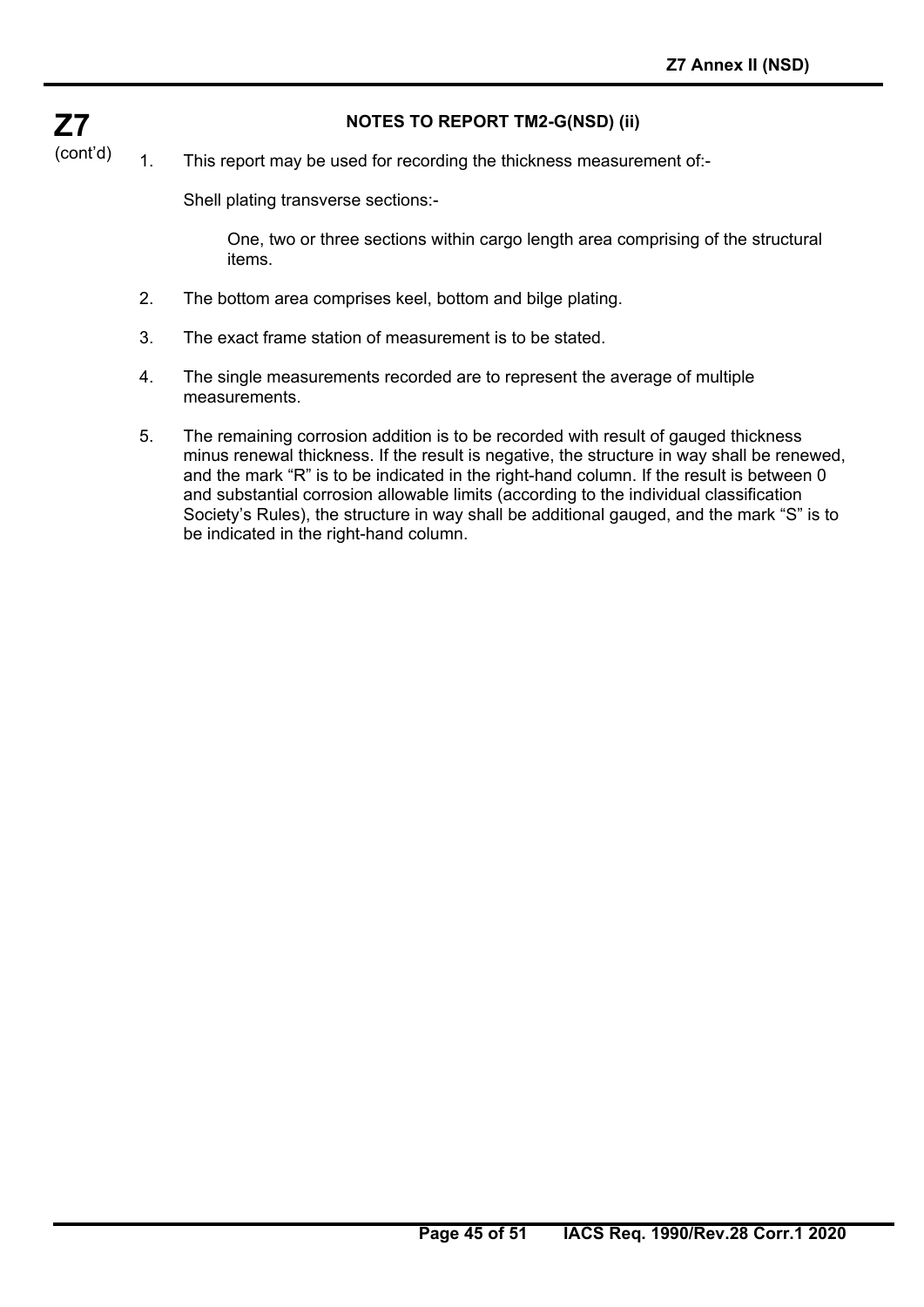## **Z7 Annex II (NSD)**

# TM3-G(NSD) Report on THICKNESS MEASUREMENT OF LONGITUDINAL MEMBERS (one, two or three transverse sections)

(cont'd)

**Z7** 

Ship's name......................... Class Identity No. ......................... Report No. ........................

|                                    |             | FIRST TRANSVERSE SECTION AT FRAME NUMBER |                            |                    |    |                       |   |                                              |             | SECOND TRANSVERSE SECTION AT FRAME NUMBER |                            |                    |   |                             |   |                                              |   |             |                                  |                            |                    | THIRD TRANSVERSE SECTION AT FRAME NUMBER |   |   |                                              |  |
|------------------------------------|-------------|------------------------------------------|----------------------------|--------------------|----|-----------------------|---|----------------------------------------------|-------------|-------------------------------------------|----------------------------|--------------------|---|-----------------------------|---|----------------------------------------------|---|-------------|----------------------------------|----------------------------|--------------------|------------------------------------------|---|---|----------------------------------------------|--|
| <b>STRUCTURAL</b><br><b>MEMBER</b> | Item<br>No. | As<br><b>Built</b><br>Thk.<br>mm         | Vol.<br>Thk.<br>Add.<br>mm | Ren.<br>Thk.<br>mm | mm | Gauged<br>Thk.<br>(b) |   | Remaining Corr.<br>Addition, mm<br>$(b)-(a)$ | Item<br>No. | As<br>Built<br>Thk.<br>mm                 | Vol.<br>Thk.<br>Add.<br>mm | Ren.<br>Thk.<br>mm |   | Gauged<br>Thk.<br>mm<br>(b) |   | Remaining Corr.<br>Addition, mm<br>$(b)-(a)$ |   | Item<br>No. | As<br><b>Built</b><br>Thk.<br>mm | Vol.<br>Thk.<br>Add.<br>mm | Ren.<br>Thk.<br>mm | Gauged<br>Thk.<br>mm<br>(b)              |   |   | Remaining Corr.<br>Addition, mm<br>$(b)-(a)$ |  |
|                                    |             |                                          |                            | (a)                | P  | S                     | P | S                                            |             |                                           |                            | (a)                | P | S                           | P |                                              | S |             |                                  |                            | (a)                | D                                        | S | P | S                                            |  |
|                                    |             |                                          |                            |                    |    |                       |   |                                              |             |                                           |                            |                    |   |                             |   |                                              |   |             |                                  |                            |                    |                                          |   |   |                                              |  |
|                                    |             |                                          |                            |                    |    |                       |   |                                              |             |                                           |                            |                    |   |                             |   |                                              |   |             |                                  |                            |                    |                                          |   |   |                                              |  |
|                                    |             |                                          |                            |                    |    |                       |   |                                              |             |                                           |                            |                    |   |                             |   |                                              |   |             |                                  |                            |                    |                                          |   |   |                                              |  |
|                                    |             |                                          |                            |                    |    |                       |   |                                              |             |                                           |                            |                    |   |                             |   |                                              |   |             |                                  |                            |                    |                                          |   |   |                                              |  |
|                                    |             |                                          |                            |                    |    |                       |   |                                              |             |                                           |                            |                    |   |                             |   |                                              |   |             |                                  |                            |                    |                                          |   |   |                                              |  |
|                                    |             |                                          |                            |                    |    |                       |   |                                              |             |                                           |                            |                    |   |                             |   |                                              |   |             |                                  |                            |                    |                                          |   |   |                                              |  |
|                                    |             |                                          |                            |                    |    |                       |   |                                              |             |                                           |                            |                    |   |                             |   |                                              |   |             |                                  |                            |                    |                                          |   |   |                                              |  |
|                                    |             |                                          |                            |                    |    |                       |   |                                              |             |                                           |                            |                    |   |                             |   |                                              |   |             |                                  |                            |                    |                                          |   |   |                                              |  |
|                                    |             |                                          |                            |                    |    |                       |   |                                              |             |                                           |                            |                    |   |                             |   |                                              |   |             |                                  |                            |                    |                                          |   |   |                                              |  |
|                                    |             |                                          |                            |                    |    |                       |   |                                              |             |                                           |                            |                    |   |                             |   |                                              |   |             |                                  |                            |                    |                                          |   |   |                                              |  |
|                                    |             |                                          |                            |                    |    |                       |   |                                              |             |                                           |                            |                    |   |                             |   |                                              |   |             |                                  |                            |                    |                                          |   |   |                                              |  |
|                                    |             |                                          |                            |                    |    |                       |   |                                              |             |                                           |                            |                    |   |                             |   |                                              |   |             |                                  |                            |                    |                                          |   |   |                                              |  |
|                                    |             |                                          |                            |                    |    |                       |   |                                              |             |                                           |                            |                    |   |                             |   |                                              |   |             |                                  |                            |                    |                                          |   |   |                                              |  |
|                                    |             |                                          |                            |                    |    |                       |   |                                              |             |                                           |                            |                    |   |                             |   |                                              |   |             |                                  |                            |                    |                                          |   |   |                                              |  |
|                                    |             |                                          |                            |                    |    |                       |   |                                              |             |                                           |                            |                    |   |                             |   |                                              |   |             |                                  |                            |                    |                                          |   |   |                                              |  |
|                                    |             |                                          |                            |                    |    |                       |   |                                              |             |                                           |                            |                    |   |                             |   |                                              |   |             |                                  |                            |                    |                                          |   |   |                                              |  |
|                                    |             |                                          |                            |                    |    |                       |   |                                              |             |                                           |                            |                    |   |                             |   |                                              |   |             |                                  |                            |                    |                                          |   |   |                                              |  |
|                                    |             |                                          |                            |                    |    |                       |   |                                              |             |                                           |                            |                    |   |                             |   |                                              |   |             |                                  |                            |                    |                                          |   |   |                                              |  |
|                                    |             |                                          |                            |                    |    |                       |   |                                              |             |                                           |                            |                    |   |                             |   |                                              |   |             |                                  |                            |                    |                                          |   |   |                                              |  |
|                                    |             |                                          |                            |                    |    |                       |   |                                              |             |                                           |                            |                    |   |                             |   |                                              |   |             |                                  |                            |                    |                                          |   |   |                                              |  |
|                                    |             |                                          |                            |                    |    |                       |   |                                              |             |                                           |                            |                    |   |                             |   |                                              |   |             |                                  |                            |                    |                                          |   |   |                                              |  |
|                                    |             |                                          |                            |                    |    |                       |   |                                              |             |                                           |                            |                    |   |                             |   |                                              |   |             |                                  |                            |                    |                                          |   |   |                                              |  |
|                                    |             |                                          |                            |                    |    |                       |   |                                              |             |                                           |                            |                    |   |                             |   |                                              |   |             |                                  |                            |                    |                                          |   |   |                                              |  |
|                                    |             |                                          |                            |                    |    |                       |   |                                              |             |                                           |                            |                    |   |                             |   |                                              |   |             |                                  |                            |                    |                                          |   |   |                                              |  |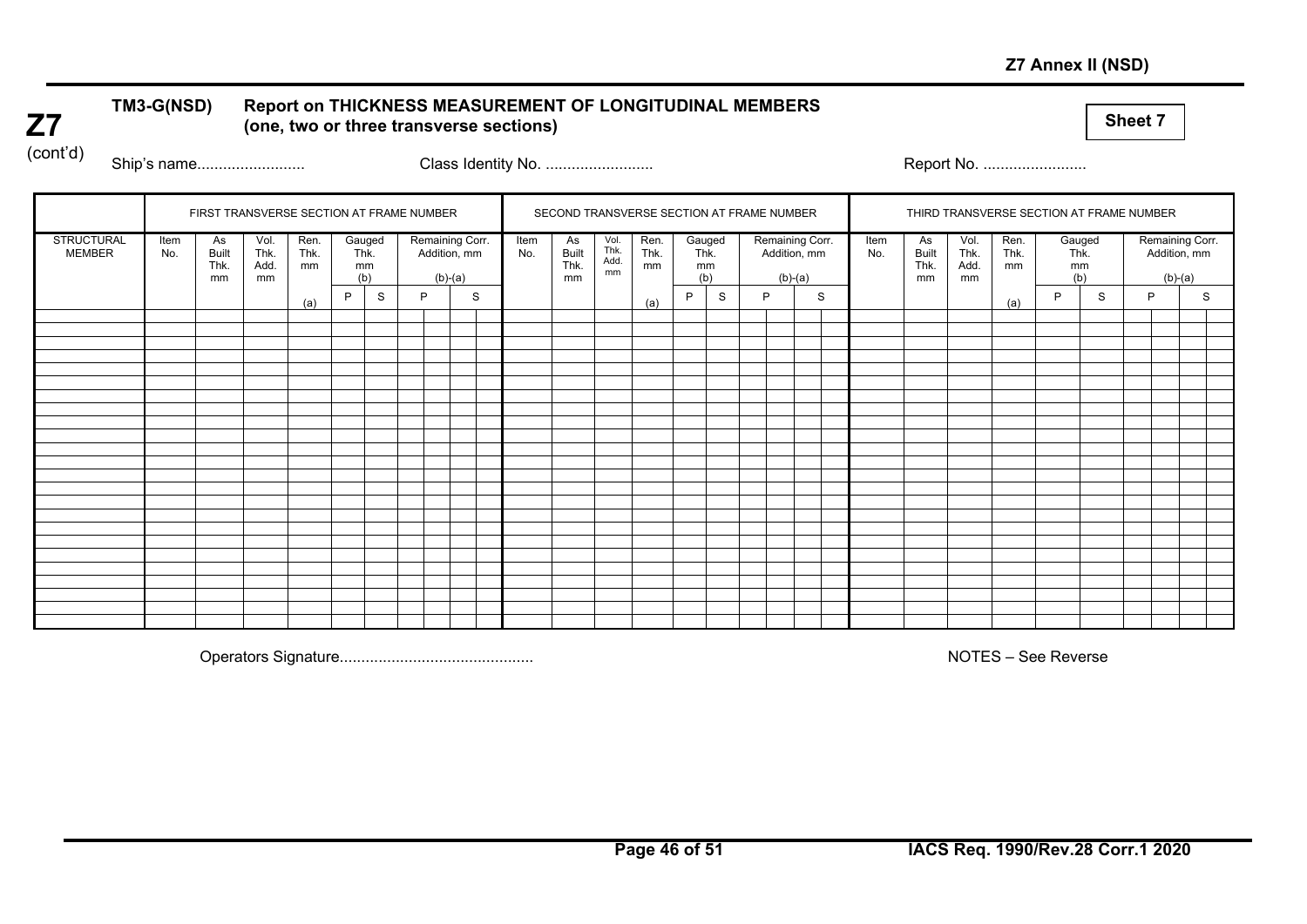## **NOTES TO REPORT TM3-G(NSD)**

(cont'd) 1. This report may be used for recording the thickness measurement of:-

Longitudinal Members at transverse sections:-

**Z7** 

 One, two, or three sections within the cargo length area, comprising of the appropriate structural items.

- 2. The exact frame station of measurement is to be stated.
- 3. The single measurements recorded are to represent the average of multiple measurements.
- 4. The remaining corrosion addition is to be recorded with result of gauged thickness minus renewal thickness. If the result is negative, the structure in way shall be renewed, and the mark "R" is to be indicated in the right-hand column. If the result is between 0 and substantial corrosion allowable limits (according to the individual classification Society's Rules), the structure in way shall be additional gauged, and the mark "S" is to be indicated in the right-hand column.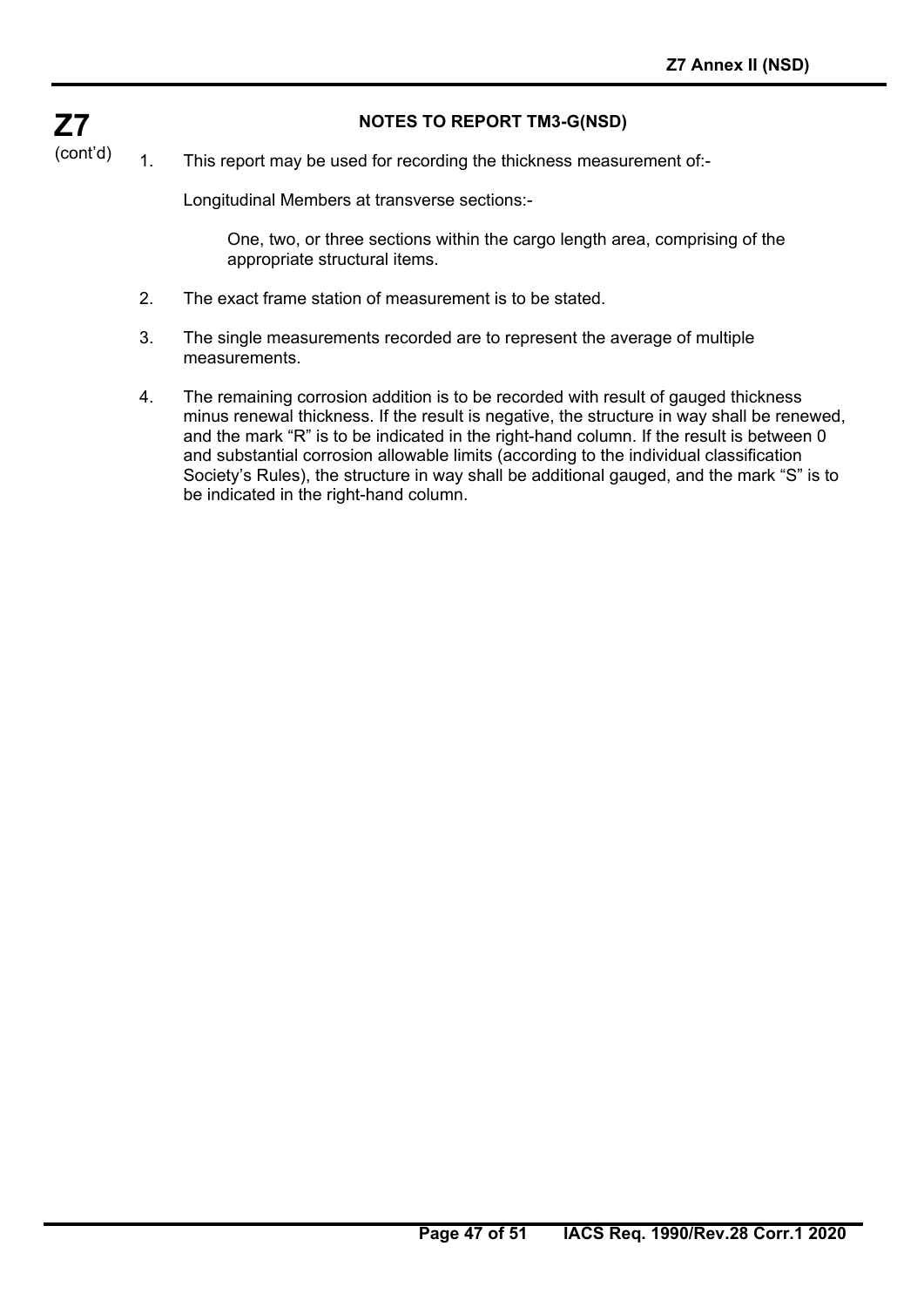## **Z7 Annex II (NSD)**

| <b>Z7</b> | <b>TM4-G(NSD)</b><br>Report on THICKNESS MEASUREMENTS OF TRANSVERSE BULKHEADS |                             |                                    |                            |                   |                               |            | Sheet 8                                     |
|-----------|-------------------------------------------------------------------------------|-----------------------------|------------------------------------|----------------------------|-------------------|-------------------------------|------------|---------------------------------------------|
| (cont'd)  | Ship's name                                                                   | Class Identity No.          |                                    |                            |                   |                               | Report No. |                                             |
|           | <b>LOCATION OF STRUCTURE:</b>                                                 |                             |                                    |                            | <b>FRAME NO.:</b> |                               |            |                                             |
|           | STRUCTURAL COMPONENT (PLATING/STIFFENER)                                      |                             |                                    |                            |                   |                               |            |                                             |
|           | STRUCTURAL COMPONENT<br>(PLATING/STIFFENER)                                   | As Built<br>Thickness<br>mm | Voluntary<br>Thickness<br>Addition | Renewal<br>Thickness<br>mm | (b)               | <b>Gauged Thickness</b><br>mm |            | Remaining Corr. Addition<br>mm<br>$(b)-(a)$ |
|           |                                                                               |                             | mm                                 | (a)                        | P                 | S                             | P          | S                                           |
|           |                                                                               |                             |                                    |                            |                   |                               |            |                                             |
|           |                                                                               |                             |                                    |                            |                   |                               |            |                                             |
|           |                                                                               |                             |                                    |                            |                   |                               |            |                                             |
|           |                                                                               |                             |                                    |                            |                   |                               |            |                                             |
|           |                                                                               |                             |                                    |                            |                   |                               |            |                                             |
|           |                                                                               |                             |                                    |                            |                   |                               |            |                                             |
|           |                                                                               |                             |                                    |                            |                   |                               |            |                                             |
|           |                                                                               |                             |                                    |                            |                   |                               |            |                                             |
|           |                                                                               |                             |                                    |                            |                   |                               |            |                                             |
|           |                                                                               |                             |                                    |                            |                   |                               |            |                                             |
|           |                                                                               |                             |                                    |                            |                   |                               |            |                                             |

Operators Signature............................................. NOTES – See Reverse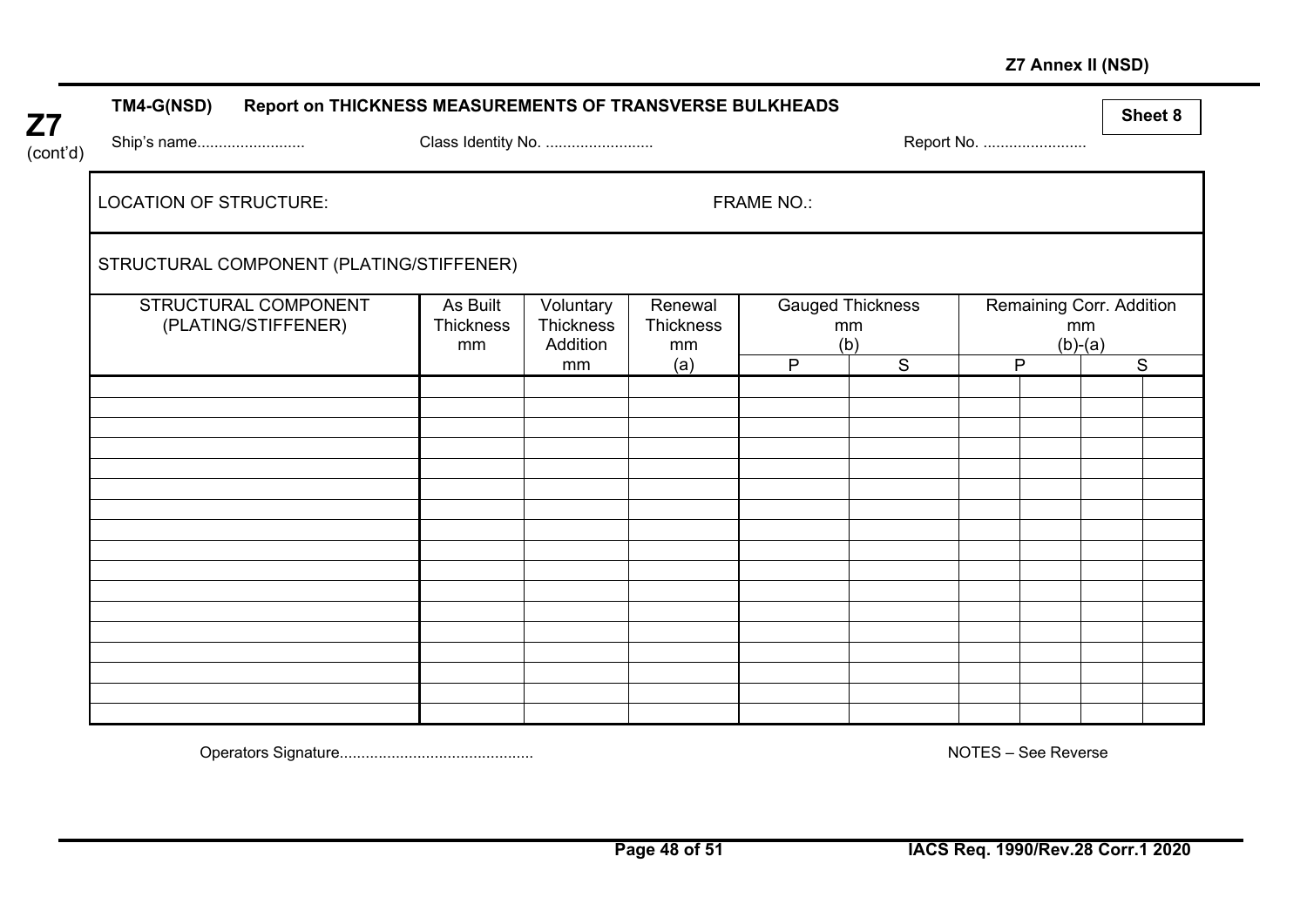## **NOTES TO REPORT TM4-G(NSD)**

- **Z7**  (cont'd)
	- 1. This report form may be used for recording the thickness measurement of cargo hold transverse bulkheads.
		- 2. The single measurements recorded are to represent the average of multiple measurements.
		- 3. The remaining corrosion addition is to be recorded with result of gauged thickness minus renewal thickness. If the result is negative, the structure in way shall be renewed, and the mark "R" is to be indicated in the right-hand column. If the result is between 0 and substantial corrosion allowable limits (according to the individual classification Society's Rules), the structure in way shall be additional gauged, and the mark "S" is to be indicated in the right-hand column.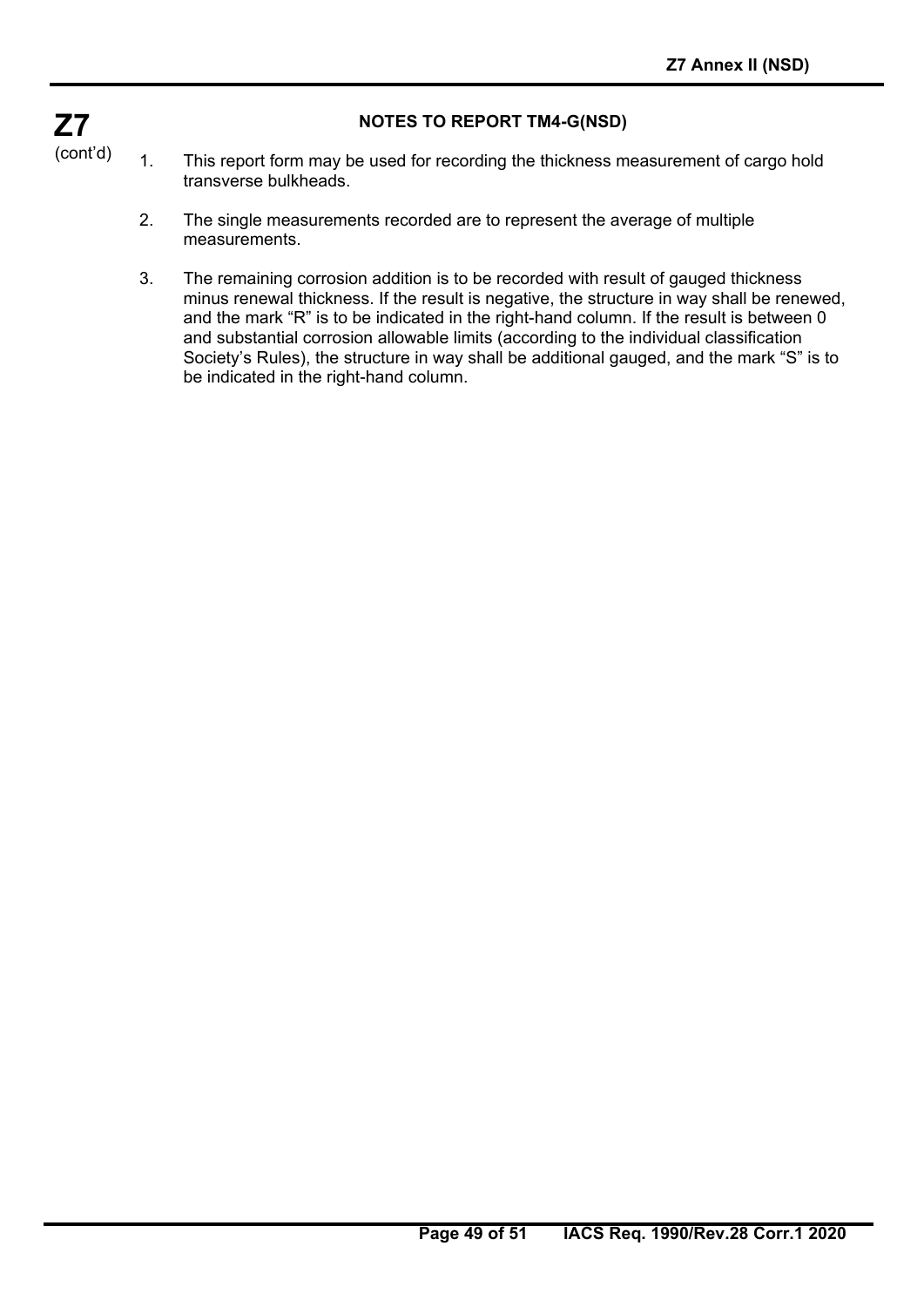## **Z7 Annex II (NSD)**

| <b>TM5-G(NSD)</b>             |                                  |                                          |                                   |                                  |   |              |                                |           |             | Report on THICKNESS MEASUREMENT OF MISCELLANEOUS STRUCTURAL MEMBERS | Sheet 9 |
|-------------------------------|----------------------------------|------------------------------------------|-----------------------------------|----------------------------------|---|--------------|--------------------------------|-----------|-------------|---------------------------------------------------------------------|---------|
| Ship's name                   |                                  | Class Identity No.                       |                                   |                                  |   |              |                                |           |             | Report No.                                                          |         |
| STRUCTURAL COMPONENT          |                                  |                                          |                                   |                                  |   |              |                                |           |             | <b>SKETCH</b>                                                       |         |
| <b>LOCATION OF STRUCTURE:</b> |                                  |                                          |                                   |                                  |   |              |                                |           |             |                                                                     |         |
| Description                   | As<br><b>Built</b><br>Thk.<br>mm | Voluntary<br>Thickness<br>Addition<br>mm | Renewal<br>Thickness<br>mm<br>(a) | Gauged<br>Thickness<br>mm<br>(b) |   |              | Remaining Corr. Addition<br>mm | $(b)-(a)$ |             |                                                                     |         |
|                               |                                  |                                          |                                   | $\mathsf{P}$                     | S | $\mathsf{P}$ |                                |           | $\mathbf S$ |                                                                     |         |
|                               |                                  |                                          |                                   |                                  |   |              |                                |           |             |                                                                     |         |
|                               |                                  |                                          |                                   |                                  |   |              |                                |           |             |                                                                     |         |
|                               |                                  |                                          |                                   |                                  |   |              |                                |           |             |                                                                     |         |
|                               |                                  |                                          |                                   |                                  |   |              |                                |           |             |                                                                     |         |
|                               |                                  |                                          |                                   |                                  |   |              |                                |           |             |                                                                     |         |
|                               |                                  |                                          |                                   |                                  |   |              |                                |           |             |                                                                     |         |
|                               |                                  |                                          |                                   |                                  |   |              |                                |           |             |                                                                     |         |
|                               |                                  |                                          |                                   |                                  |   |              |                                |           |             |                                                                     |         |
|                               |                                  |                                          |                                   |                                  |   |              |                                |           |             |                                                                     |         |
|                               |                                  |                                          |                                   |                                  |   |              |                                |           |             |                                                                     |         |